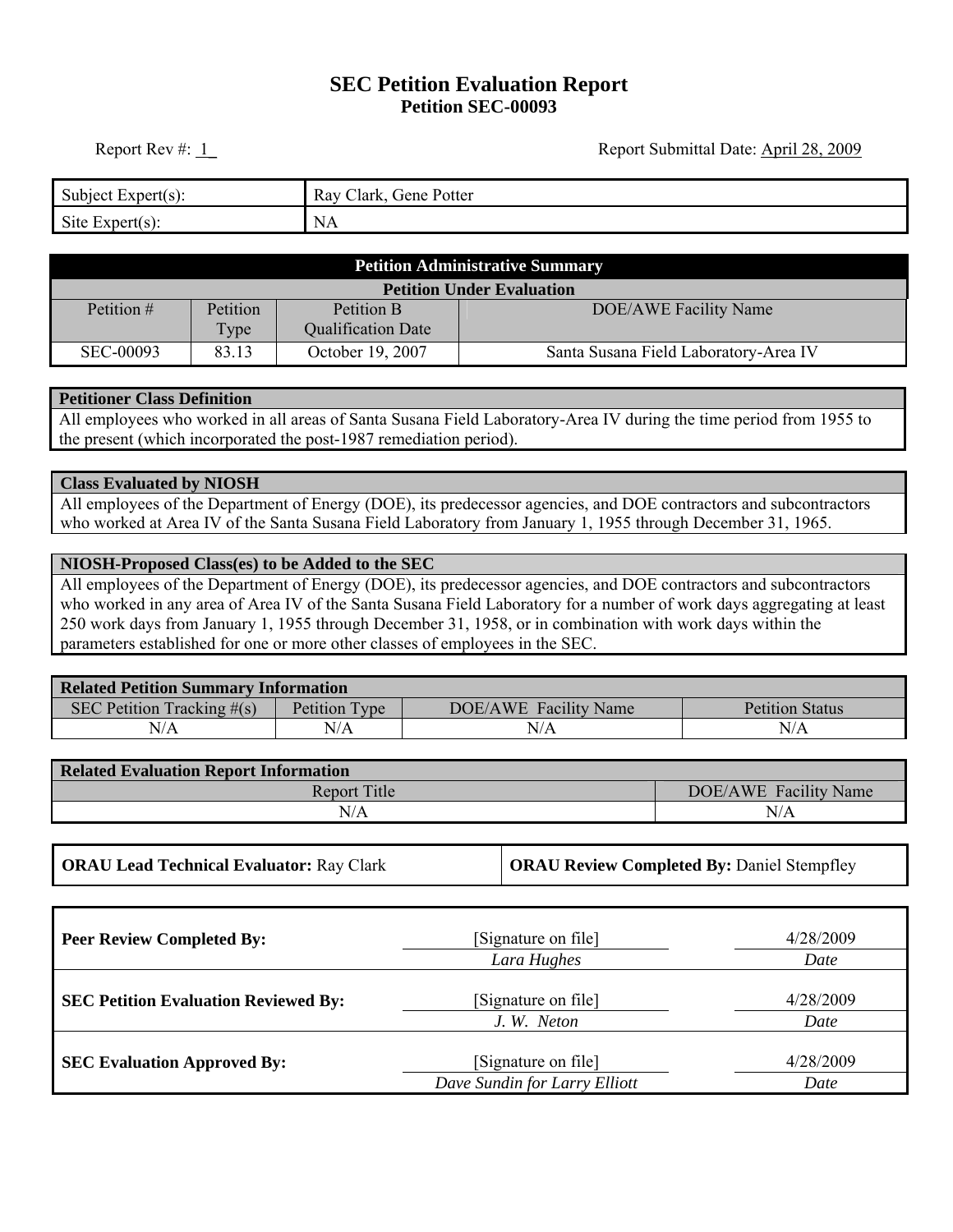This page intentionally left blank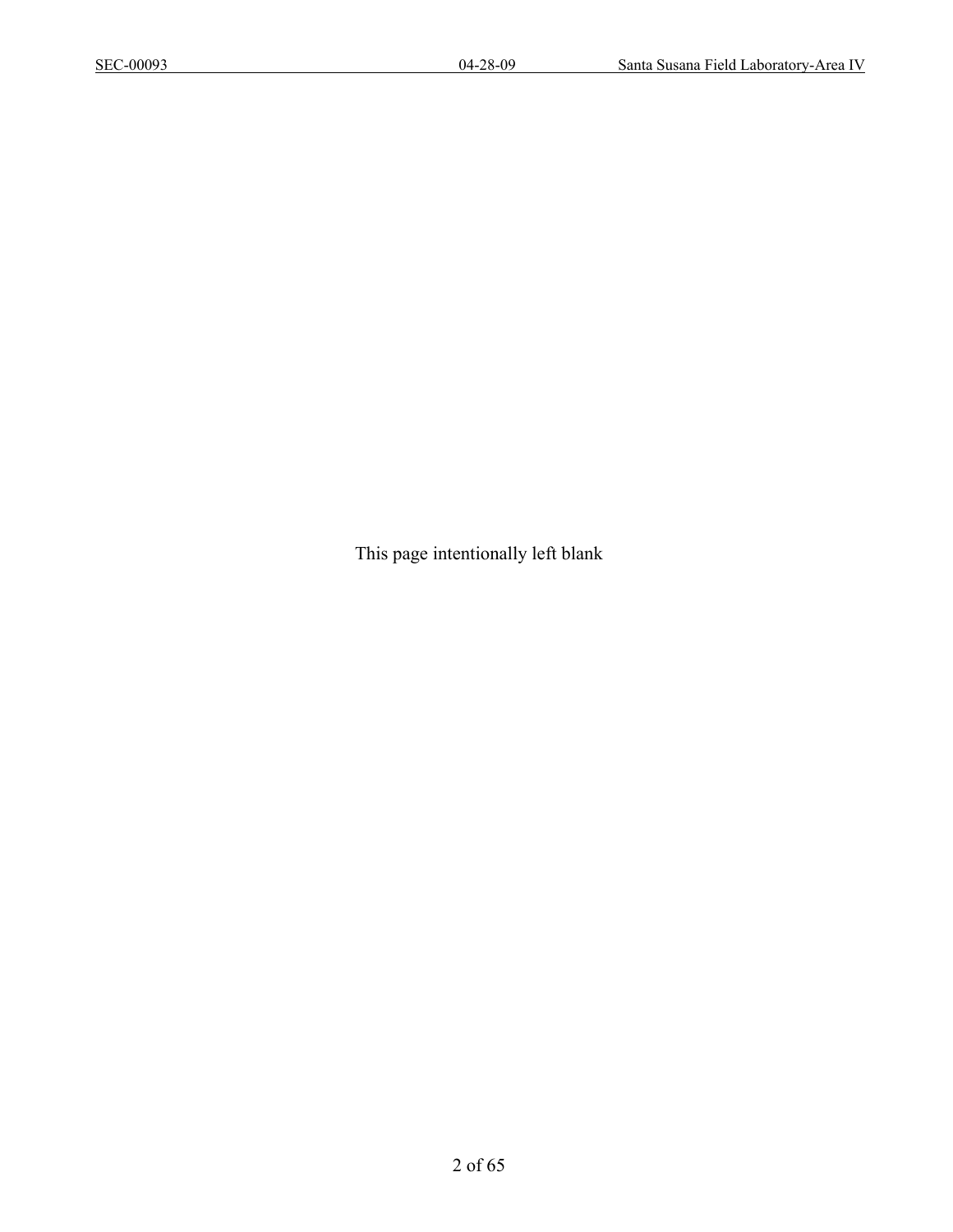# **Evaluation Report Summary: SEC-00093, Santa Susana Field Laboratory-Area IV**

This evaluation report by the National Institute for Occupational Safety and Health (NIOSH) addresses a class of employees proposed for addition to the Special Exposure Cohort (SEC) per the *Energy Employees Occupational Illness Compensation Program Act of 2000*, as amended, 42 U.S.C. § 7384 *et seq.* (EEOICPA) and 42 C.F.R. pt. 83, *Procedures for Designating Classes of Employees as Members of the Special Exposure Cohort under the Energy Employees Occupational Illness Compensation Program Act of 2000*.

#### Petitioner-Requested Class Definition

Petition SEC-00093, qualified on October 19, 2007, requested that NIOSH consider the following class: *All employees who worked in all areas of Santa Susana Field Laboratory-Area IV during the time period from 1955 to the present (which incorporated the post-1987 remediation period)*.

### Class Evaluated by NIOSH

Based on its preliminary research, NIOSH reduced the petitioner-requested class to a class that includes the time period from January 1, 1955 through December 31, 1965. NIOSH evaluated the following class: *All employees of the Department of Energy (DOE), its predecessor agencies, and DOE contractors and subcontractors who worked at Area IV of the Santa Susana Field Laboratory from January 1, 1955 through December 31, 1965.* 

#### NIOSH-Proposed Class(es) to be Added to the SEC

Based on its full research, NIOSH modified the petitioner-requested class to define a single class of employees for which NIOSH cannot estimate radiation doses with sufficient accuracy. The revised NIOSH- proposed class includes *all employees of the Department of Energy (DOE), its predecessor agencies, and DOE contractors and subcontractors who worked in any area of Area IV of the Santa Susana Field Laboratory for a number of work days aggregating at least 250 work days from January 1, 1955 through December 31, 1958, or in combination with work days within the parameters established for one or more other classes of employees in the SEC.*

NIOSH cannot estimate internal exposures with sufficient accuracy during the period from 1955 through 1958 (which is a period with limited internal monitoring data). This includes the time from the beginning of Area IV radiological activities in 1955, to late 1958 (selected as December 31, 1958 for SEC evaluation purposes). This timeframe corresponds with the date after which an established bioassay program existed at SSFL and after which sufficient internal monitoring has been identified. With the exception of the class above, NIOSH has obtained sufficient information to support bounding doses for the entire evaluation period.

In its original evaluation report (Rev. 0) for SEC00093, the NIOSH proposed class definition to included *all employees of the Department of Energy (DOE), its predecessor agencies, and DOE contractors and subcontractors who were monitored while working in any area of Area IV of the Santa Susana Field Laboratory for a number of work days aggregating at least 250 work days from*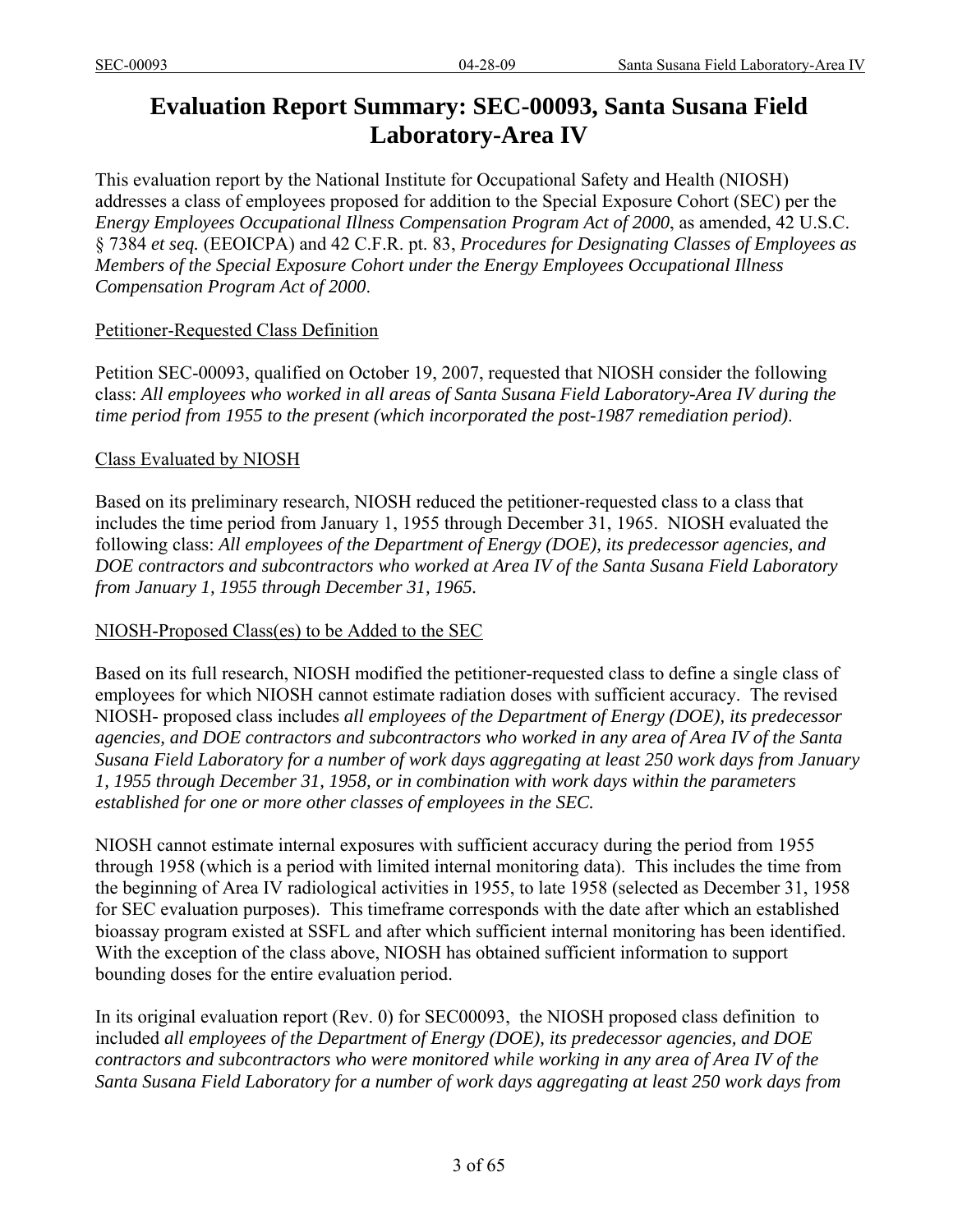*January 1, 1955 through December 31, 1958, or in combination with work days within the parameters established for one or more other classes of employees in the SEC.*

The class definition proposed by NIOSH in revision 0 was based on the infeasibility of reconstructing internal doses for the period from January 1, 1955 to December 31, 1958. Information available at the time Revision 0 of the report was completed indicated that all workers with the potential for internal exposures would have been monitored with a radiation dosimeter badge. The change in proposed class definition was triggered by additional information collected by NIOSH indicating that there was a possibility that not all workers who entered controlled areas were necessarily monitored for external radiation exposure. Because of this, NIOSH can not definitively rule out the possibility that some unmonitored workers could have incurred internal exposures.

## Feasibility of Dose Reconstruction

NIOSH cannot estimate internal exposures with sufficient accuracy during the period from 1955 through 1958 (which is a period with limited internal monitoring data). This includes the time from the beginning of Area IV radiological activities in 1955, to late 1958 (selected as December 31, 1958 for SEC evaluation purposes). This timeframe corresponds with the date after which a routine bioassay program existed at SSFL and after which sufficient internal monitoring has been identified. With the exception of this class, per EEOICPA and 42 C.F.R. § 83.13(c)(1) NIOSH has established that it has access to sufficient information to: (1) estimate the maximum radiation dose, for every type of cancer for which radiation doses are reconstructed, that could have been incurred in plausible circumstances by any member of the class; or (2) estimate radiation doses of members of the class more precisely than an estimate of maximum dose. Information available from the site profile and additional resources is sufficient to document or estimate the maximum internal and external potential exposure to members of the evaluated class under plausible circumstances during the specified period from 1959-1965.

#### Health Endangerment Determination

Per EEOICPA and 42 C.F.R. § 83.13(c)(3), a health endangerment determination is required because NIOSH has determined that it lacks sufficient internal monitoring data for the period from January 1, 1955 through December 31, 1958, which prevents evaluating internal dose with sufficient accuracy for the members of the proposed class during this period.

NIOSH did not identify any evidence supplied by the petitioner or from other resources that would establish that members of the proposed worker class were exposed to radiation during a discrete incident likely to have involved levels of exposure similarly high to those occurring during nuclear criticality incidents. However, evidence indicates that some workers in the proposed class may have accumulated substantial chronic exposures through episodic intakes of radionuclides, combined with external exposures to gamma, beta, and neutron radiation. Consequently, NIOSH has determined that health was endangered for those workers covered by this evaluation who were employed for a number of work days aggregating at least 250 work days within the parameters established for this class or in combination with work days within the parameters established for one or more other classes of employees in the SEC (excluding aggregate work day requirements).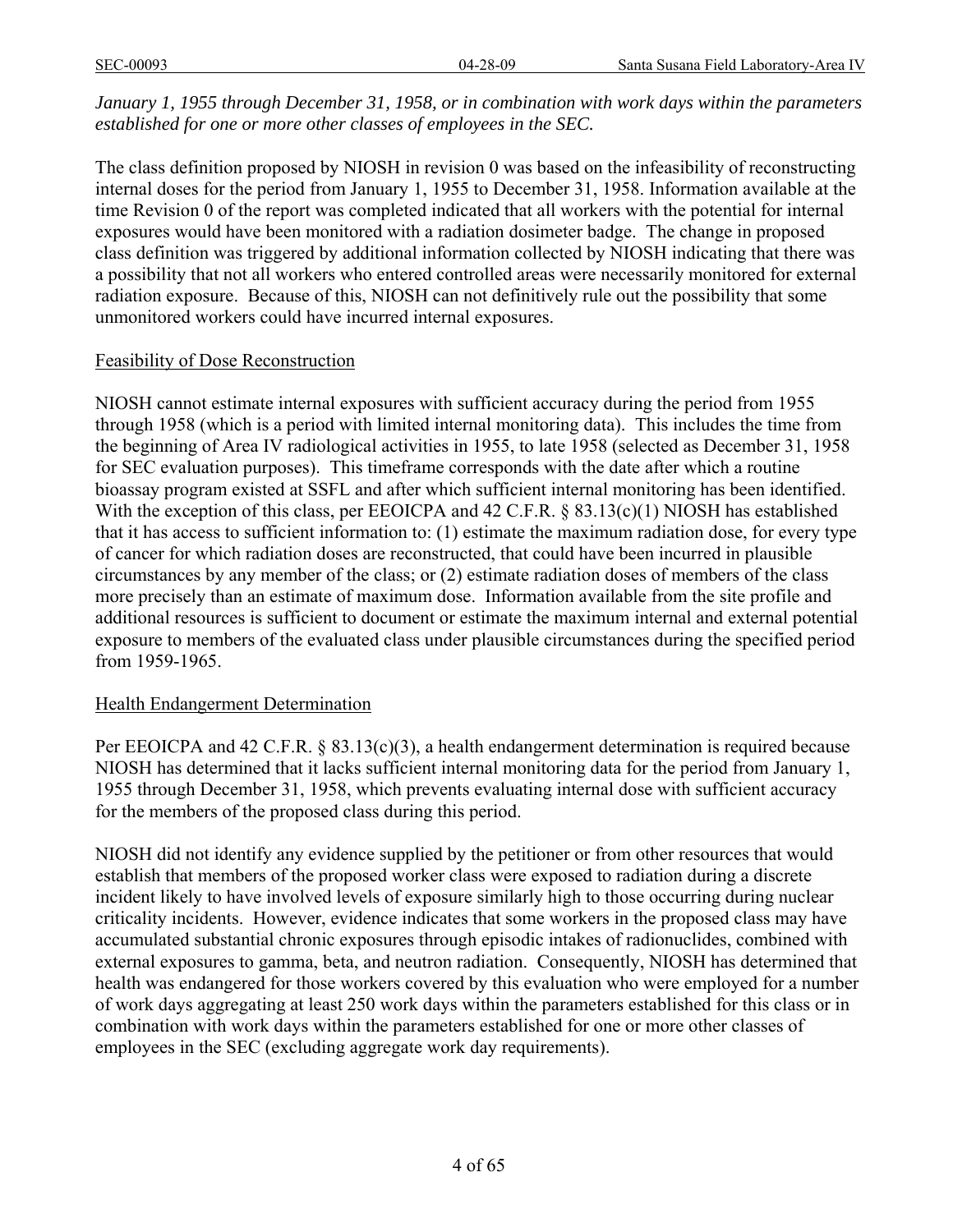# **Table of Contents**

|     |     | Evaluation Report Summary: SEC-00093, Santa Susana Field Laboratory-Area IV 3 |  |
|-----|-----|-------------------------------------------------------------------------------|--|
| 1.0 |     |                                                                               |  |
| 2.0 |     |                                                                               |  |
| 3.0 |     |                                                                               |  |
| 4.0 |     |                                                                               |  |
|     | 4.1 |                                                                               |  |
|     | 4.2 |                                                                               |  |
|     | 4.3 |                                                                               |  |
|     | 4.4 |                                                                               |  |
|     | 4.5 |                                                                               |  |
|     | 4.6 |                                                                               |  |
| 5.0 |     |                                                                               |  |
|     | 5.1 |                                                                               |  |
|     | 5.2 |                                                                               |  |
|     |     | 5.2.1                                                                         |  |
|     |     | 5.2.1.1                                                                       |  |
|     |     | 5.2.1.2                                                                       |  |
|     |     | 5.2.1.3                                                                       |  |
|     |     | 5.2.1.4                                                                       |  |
|     |     | 5.2.2                                                                         |  |
|     |     | 5.2.2.1                                                                       |  |
|     |     | Disassembly and Examination of Reactors and Used Reactor Fuel<br>5.2.2.2      |  |
|     |     |                                                                               |  |
|     |     | 5.2.2.3                                                                       |  |
|     |     | 5.2.2.4                                                                       |  |
|     |     | 5.2.2.5                                                                       |  |
|     |     |                                                                               |  |
|     |     | 5.2.2.6                                                                       |  |
|     |     |                                                                               |  |
|     |     |                                                                               |  |
|     |     | 5.2.3                                                                         |  |
|     | 5.3 |                                                                               |  |
|     |     | 5.3.1                                                                         |  |
|     |     | 5.3.2                                                                         |  |
|     |     | 5.3.3                                                                         |  |
|     |     | 5.3.4                                                                         |  |
| 6.0 |     |                                                                               |  |
|     | 6.1 |                                                                               |  |
|     |     | 6.1.1                                                                         |  |
|     |     | 6.1.2 Lung, Whole-Body, and Other Types of Internal or Bioassay Data  35      |  |
|     | 6.2 |                                                                               |  |
|     |     |                                                                               |  |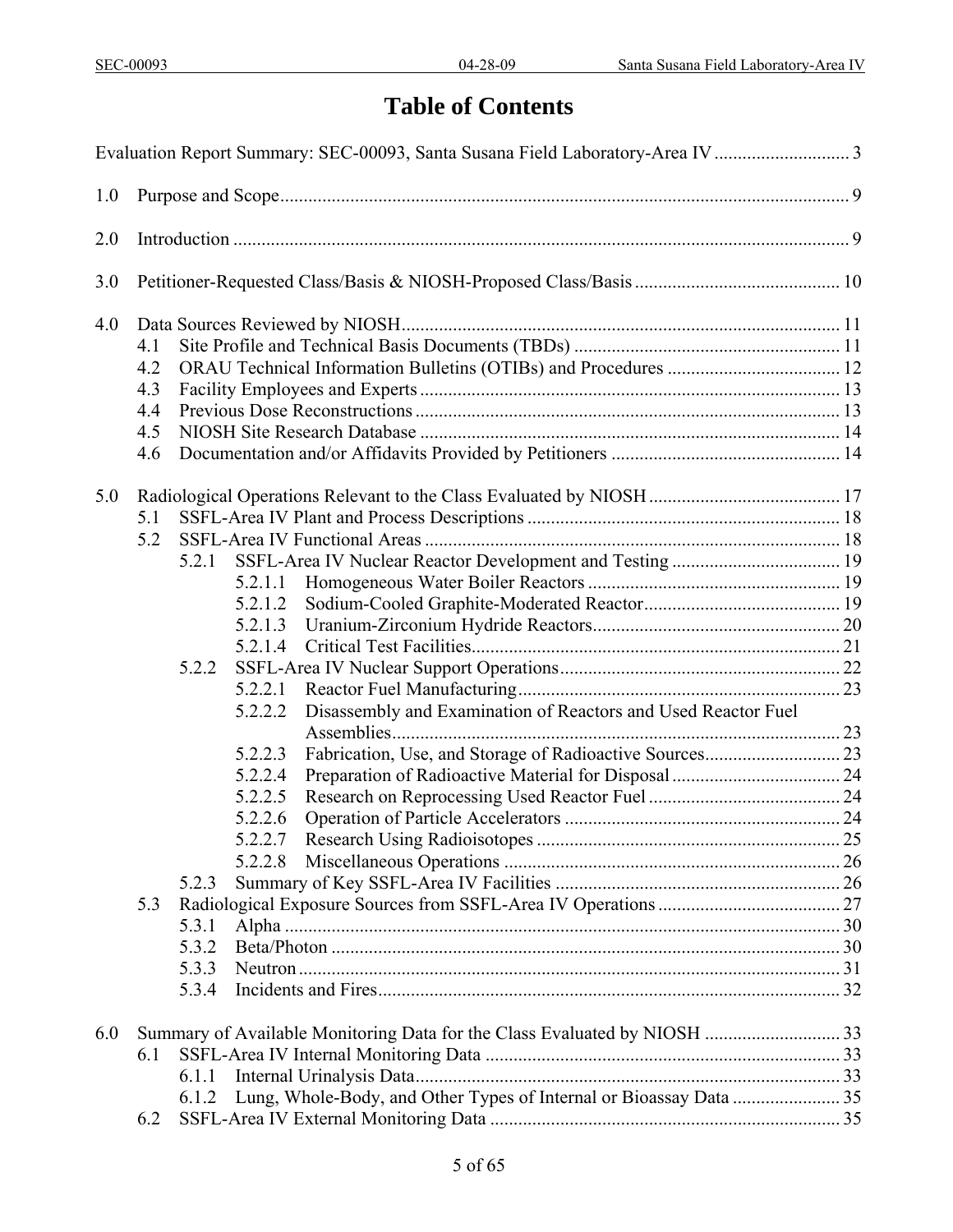|     | 6.3 |                                                                             |  |
|-----|-----|-----------------------------------------------------------------------------|--|
| 7.0 |     |                                                                             |  |
|     | 7.1 |                                                                             |  |
|     |     | 7.1.1                                                                       |  |
|     |     |                                                                             |  |
|     | 7.2 |                                                                             |  |
|     |     | 7.2.1                                                                       |  |
|     |     |                                                                             |  |
|     |     | Ambient Environmental Internal Radiation Doses at SSFL-Area IV  42<br>7.2.2 |  |
|     |     | 7.2.3                                                                       |  |
|     |     | 7.2.4                                                                       |  |
|     | 7.3 |                                                                             |  |
|     |     | 7.3.1                                                                       |  |
|     |     | 7.3.1.1 Beta and Photon Radiation Dosimetry and Source Term 45              |  |
|     |     | 7.3.1.2                                                                     |  |
|     |     | Application of Coworker Data for External Dose Reconstruction 47<br>7.3.1.3 |  |
|     |     | 7.3.2                                                                       |  |
|     |     | 7.3.3                                                                       |  |
|     |     | 7.3.4                                                                       |  |
|     |     | 7.3.4.1                                                                     |  |
|     |     | 7.3.4.2                                                                     |  |
|     |     | 7.3.4.3                                                                     |  |
|     |     | 7.3.4.4                                                                     |  |
|     |     | 7.3.5                                                                       |  |
|     | 7.4 |                                                                             |  |
|     |     | 7.4.1                                                                       |  |
|     |     | 7.4.1.1                                                                     |  |
|     |     | 7.4.1.2                                                                     |  |
|     |     | 7.4.1.3                                                                     |  |
|     |     | 7.4.1.4                                                                     |  |
|     |     | 7.4.1.5                                                                     |  |
|     |     | 7.4.1.6                                                                     |  |
|     | 7.5 |                                                                             |  |
|     | 7.6 |                                                                             |  |
| 8.0 |     |                                                                             |  |
| 9.0 |     |                                                                             |  |
|     |     |                                                                             |  |

# **Tables**

|  | Table 4-1: No. of SSFL-Area IV Claims Submitted Under the Dose Reconstruction Rule  14 |
|--|----------------------------------------------------------------------------------------|
|  |                                                                                        |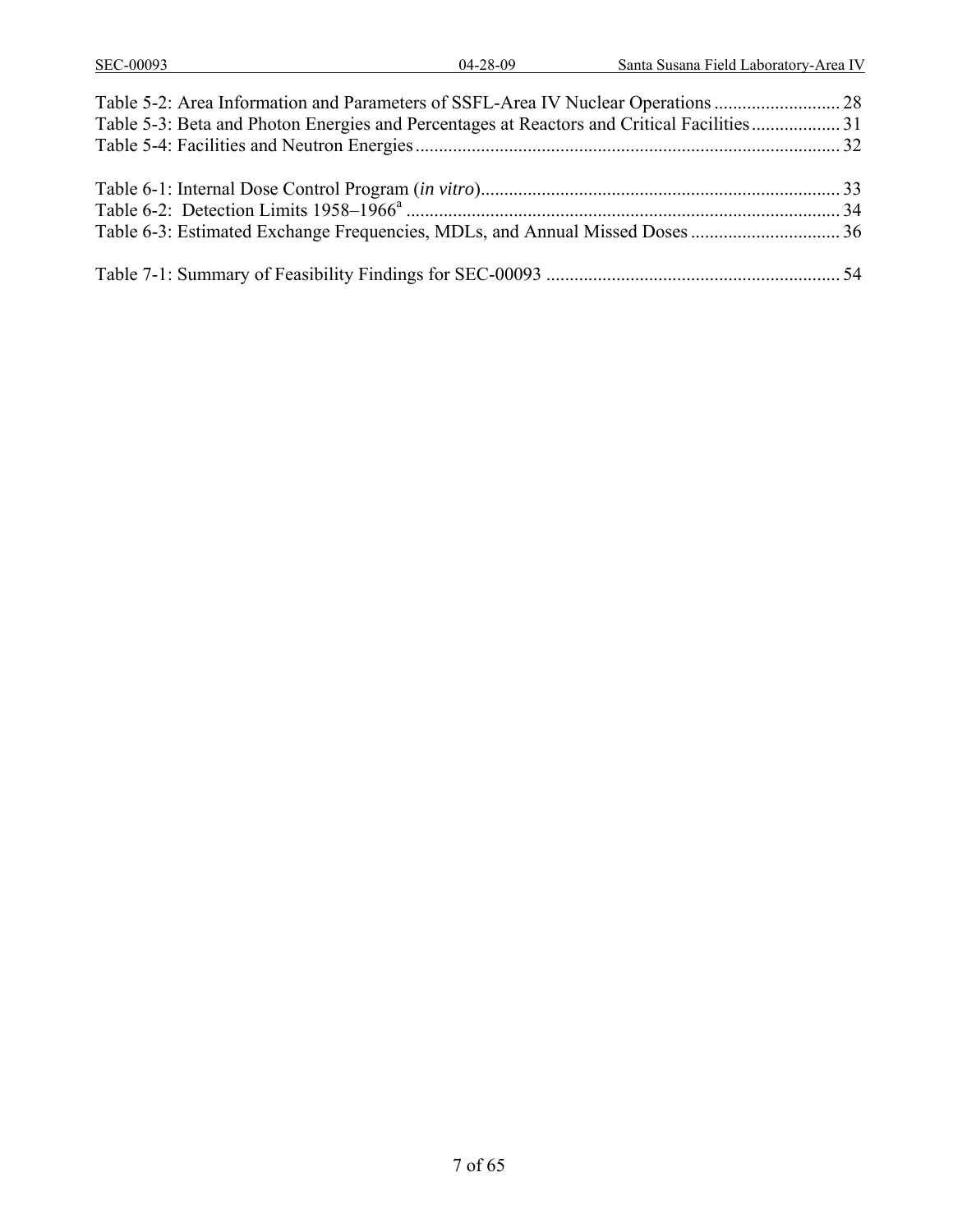This page intentionally left blank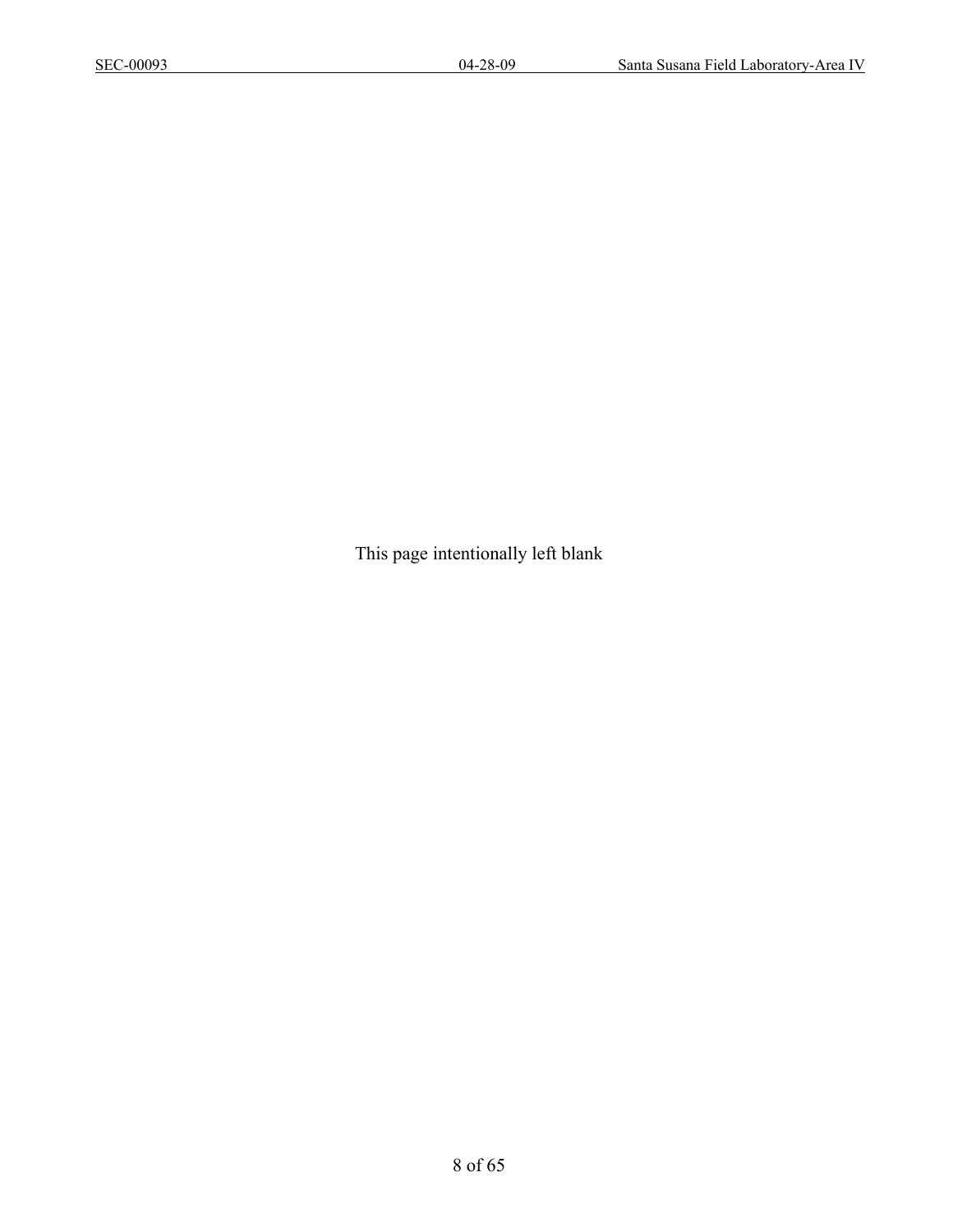# **SEC Petition Evaluation Report for SEC-00093**

*ATTRIBUTION AND ANNOTATION: This is a single-author document. All conclusions drawn from the data presented in this evaluation were made by the ORAU Team Lead Technical Evaluator: Ray Clark, Oak Ridge Associated Universities. These conclusions were peer-reviewed by the individuals*  listed on the cover page. The rationales for all conclusions in this document are explained in the *associated text.*

# **1.0 Purpose and Scope**

This report evaluates the feasibility of reconstructing doses for all employees who worked in any area of Santa Susana Field Laboratory-Area IV during the time period from January 1, 1955 to December 31, 1965. It provides information and analyses germane to considering a petition for adding a class of employees to the congressionally-created SEC.

This report does not make any determinations concerning the feasibility of dose reconstruction that necessarily apply to any individual energy employee who might require a dose reconstruction from NIOSH. This report also does not contain the final determination as to whether the proposed class will be added to the SEC (see Section 2.0).

This evaluation was conducted in accordance with the requirements of EEOICPA, 42 C.F.R. pt. 83, and the guidance contained in the Office of Compensation Analysis and Support's (OCAS) *Internal Procedures for the Evaluation of Special Exposure Cohort Petitions*, OCAS-PR-004.

# **2.0 Introduction**

Both EEOICPA and 42 C.F.R. pt. 83 require NIOSH to evaluate qualified petitions requesting that the Department of Health and Human Services (HHS) add a class of employees to the SEC. The evaluation is intended to provide a fair, science-based determination of whether it is feasible to estimate with sufficient accuracy the radiation doses of the class of employees through NIOSH dose reconstructions<sup>1</sup>

42 C.F.R. § 83.13(c)(1) states: *Radiation doses can be estimated with sufficient accuracy if NIOSH has established that it has access to sufficient information to estimate the maximum radiation dose, for every type of cancer for which radiation doses are reconstructed, that could have been incurred in plausible circumstances by any member of the class, or if NIOSH has established that it has access to sufficient information to estimate the radiation doses of members of the class more precisely than an estimate of the maximum radiation dose.*

Under 42 C.F.R. § 83.13(c)(3), if it is not feasible to estimate with sufficient accuracy radiation doses for members of the class, then NIOSH must determine that there is a reasonable likelihood that such radiation doses may have endangered the health of members of the class The regulation requires NIOSH to assume that any duration of unprotected exposure may have endangered the health of

 $\overline{a}$ <sup>1</sup> NIOSH dose reconstructions under EEOICPA are performed using the methods promulgated under 42 C.F.R. pt. 82 and the detailed implementation guidelines available at http://www.cdc.gov/niosh/ocas.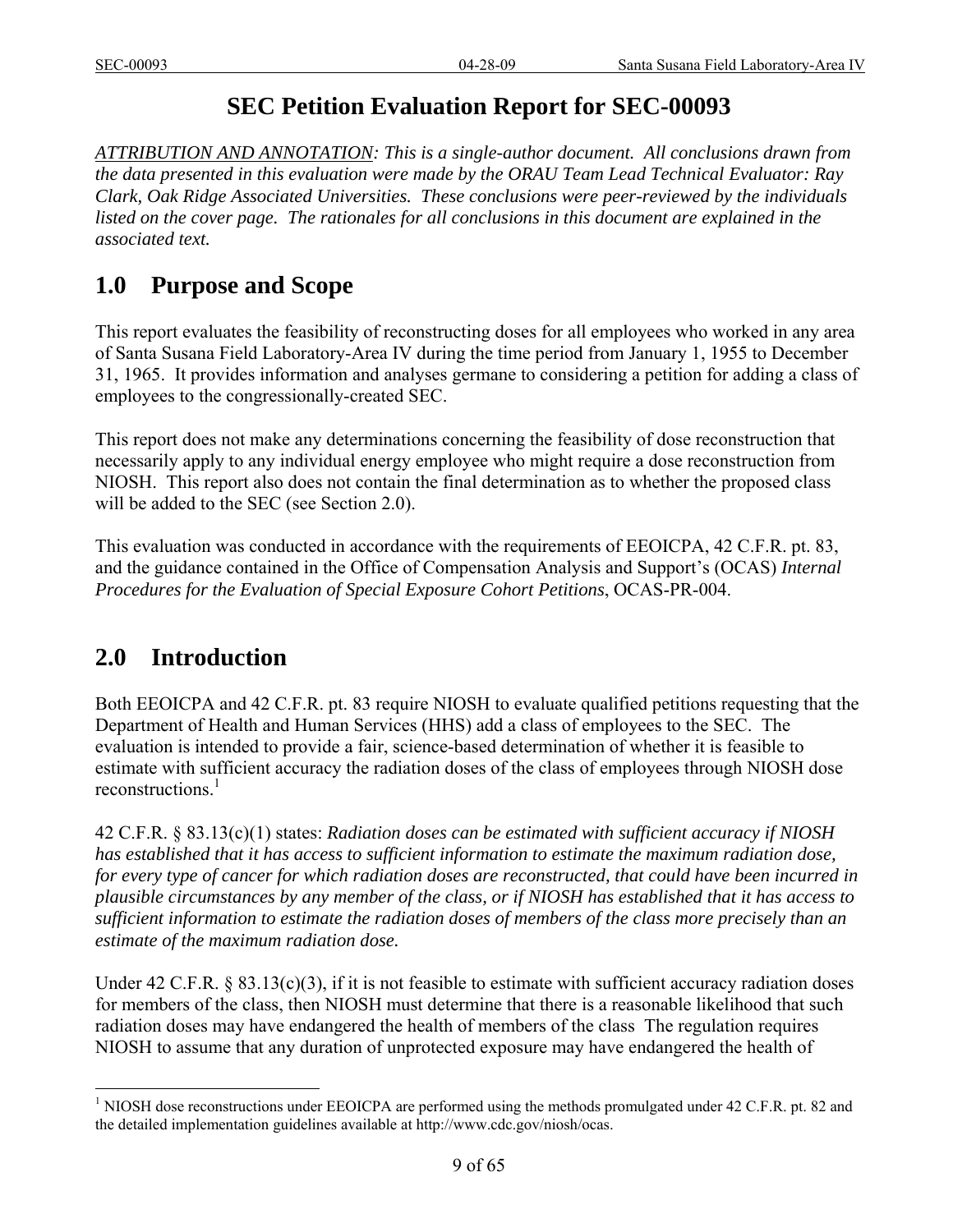| <b>SEC-00093</b> |
|------------------|
|                  |

members of a class when it has been established that the class may have been exposed to radiation during a discrete incident likely to have involved levels of exposure similarly high to those occurring during nuclear criticality incidents. If the occurrence of such an exceptionally high-level exposure has not been established, then NIOSH is required to specify that health was endangered for those workers who were employed for at least 250 aggregated work days within the parameters established for the class or in combination with work days within the parameters established for other SEC classes (excluding aggregate work day requirements).

NIOSH is required to document its evaluation in a report, and to do so, relies upon both its own dose reconstruction expertise as well as technical support from its contractor, Oak Ridge Associated Universities (ORAU). Once completed, NIOSH provides the report to both the petitioner(s) and to the Advisory Board on Radiation and Worker Health (Board). The Board will consider the NIOSH evaluation report, together with the petition, petitioner(s) comments, and other information the Board considers appropriate, in order to make recommendations to the Secretary of HHS on whether or not to add one or more classes of employees to the SEC. Once NIOSH has received and considered the advice of the Board, the Director of NIOSH will propose a decision on behalf of HHS. The Secretary of HHS will make the final decision, taking into account the NIOSH evaluation, the advice of the Board, and the proposed decision issued by NIOSH. As part of this decision process, petitioners may seek a review of certain types of final decisions issued by the Secretary of HHS.<sup>2</sup>

# **3.0 Petitioner-Requested Class/Basis & NIOSH-Proposed Class/Basis**

Petition SEC-00093, qualified on October 19, 2007, requested that NIOSH consider the following class for addition to the SEC: *All employees who worked in all areas of Santa Susana Field Laboratory-Area IV during the time period from 1955 to the present (which incorporated the post-1987 remediation period).* 

The petitioner provided information and affidavit statements in support of the petitioner's belief that accurate dose reconstruction over time is impossible for the Santa Susana Field Laboratory (SSFL)- Area IV workers in question. NIOSH deemed the following information and affidavit statements sufficient to qualify SEC-00093 for evaluation:

As identified in Item F.1 of the SEC-00093 Form B and discussed in the July 30, 2007 call, the petitioner discussed the sodium burn pit, the lack of internal monitoring data, and indicated that no records were kept. The petitioner also discussed a Tiger Team report, indicating that the report detailed "inadequate air monitoring" and that "no internal monitoring was done."

The information and statements regarding the lack of pre-1959 internal monitoring data qualified the petition for further consideration by NIOSH, the Board, and HHS. NIOSH determined that the time period from 1955 to 1965 should qualify for the purposes of the SEC petition evaluation, which includes the employment period in the original SEC-00093 petition. The details of the petition basis are addressed in Section 7.4.

 $\overline{a}$  $2^2$  See 42 C.F.R. pt. 83 for a full description of the procedures summarized here. Additional internal procedures are available at http://www.cdc.gov/niosh/ocas.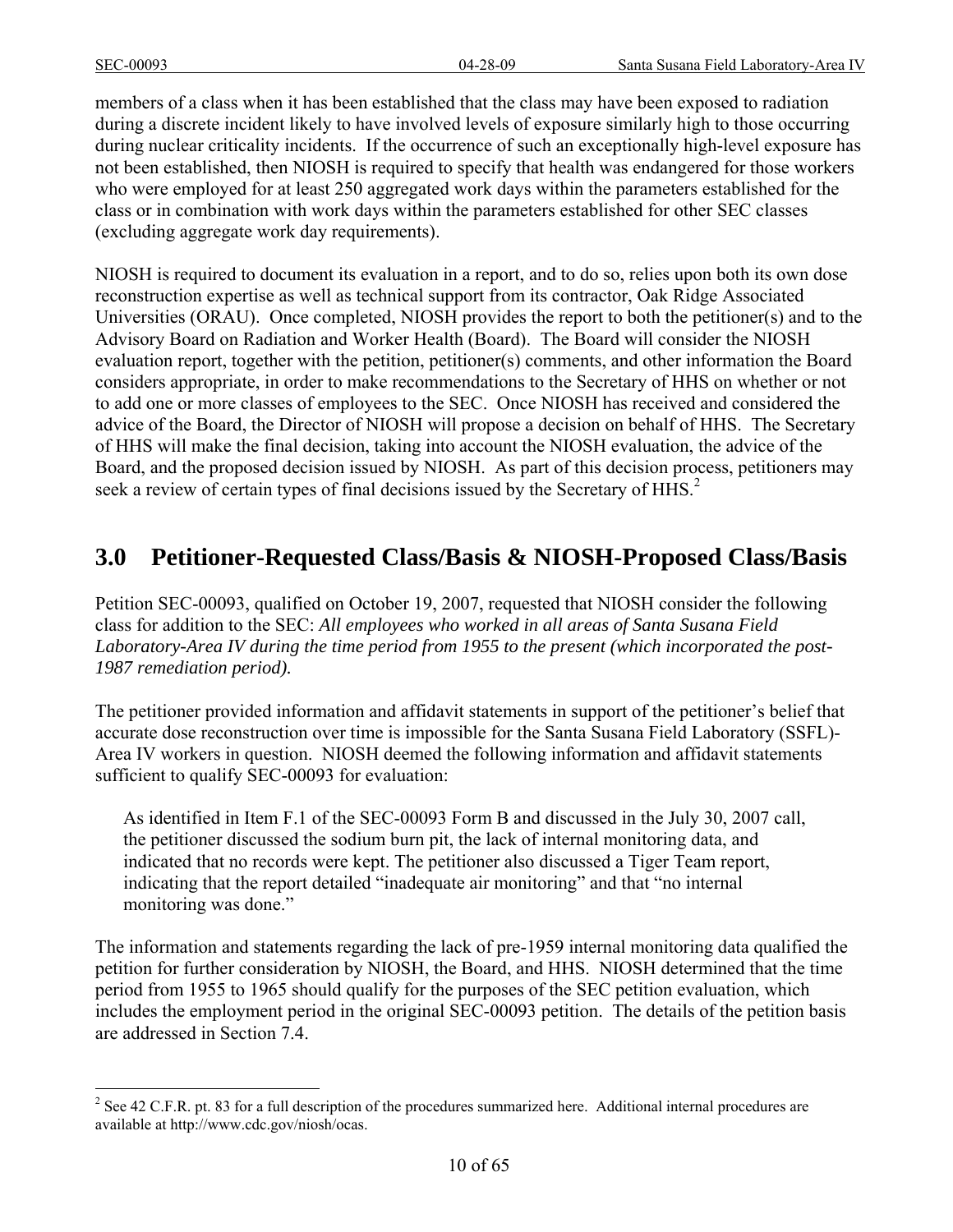| <b>SEC-00093</b> |
|------------------|
|                  |

Based on its research, NIOSH reduced the petitioner-requested class to define a single class of employees for which NIOSH cannot estimate radiation doses with sufficient accuracy. The revised NIOSH-proposed class includes all employees who worked in all areas of Area IV of the Santa Susana Field Laboratory from January 1, 1955 through December 31, 1958. The petitioner-requested class was reduced in scope as a result of the petition qualification review discussed above and the feasibility evaluation documented in Section 7.0. With the exception of the class above, NIOSH has obtained sufficient information to support bounding doses for the entire evaluation period.

NIOSH cannot estimate internal exposures with sufficient accuracy during the period from 1955 through 1958 (which is a period with limited internal monitoring data). This includes the time from the beginning of Area IV radiological activities in 1955, to late 1958 (selected as December 31, 1958 for SEC evaluation purposes). This timeframe corresponds with the date after which an established bioassay program existed at SSFL and after which sufficient internal monitoring has been identified.

In its original evaluation report (Rev. 0) for SEC00093, the NIOSH proposed class definition to included all employees of the Department of Energy (DOE), its predecessor agencies, and DOE contractors and subcontractors *who were monitored while working* in any area of Area IV of the Santa Susana Field Laboratory from January 1, 1955 through December 31, 1958.

The class definition proposed by NIOSH in revision 0 was based on the infeasibility of reconstructing internal doses for the period from January 1, 1955 to December 31, 1958. Information available at the time Revision 0 of the report was completed indicated that all workers with the potential for internal exposures monitored with a radiation dosimeter badge. The change in proposed class definition was triggered by additional information collected by NIOSH indicating that there was a possibility that not all workers who entered controlled areas were necessarily monitored for external radiation exposure. Because of this, NIOSH can not definitively rule out the possibility that some unmonitored workers could have incurred internal exposures.

# **4.0 Data Sources Reviewed by NIOSH**

NIOSH identified and reviewed numerous data sources to obtain information relevant to determining the feasibility of dose reconstruction for the class of employees proposed for this petition. This included determining the availability of information on personal monitoring, area monitoring, industrial processes, and radiation source materials. The following subsections summarize the data sources identified and reviewed by NIOSH.

# **4.1 Site Profile and Technical Basis Documents (TBDs)**

A Site Profile provides specific information concerning the documentation of historical practices at the specified site. Dose reconstructors can use the Site Profile to evaluate internal and external dosimetry data for monitored and unmonitored workers, and to supplement, or substitute for, individual monitoring data. A Site Profile consists of an Introduction and five Technical Basis Documents (TBDs) that provide process history information, information on personal and area monitoring, radiation source descriptions, and references to primary documents relevant to the radiological operations at the site. The Site Profile for a small site may consist of a single document. As part of NIOSH's evaluation detailed herein, it examined the following TBDs for insights into SSFL-Area IV operations or related topics/operations at other sites: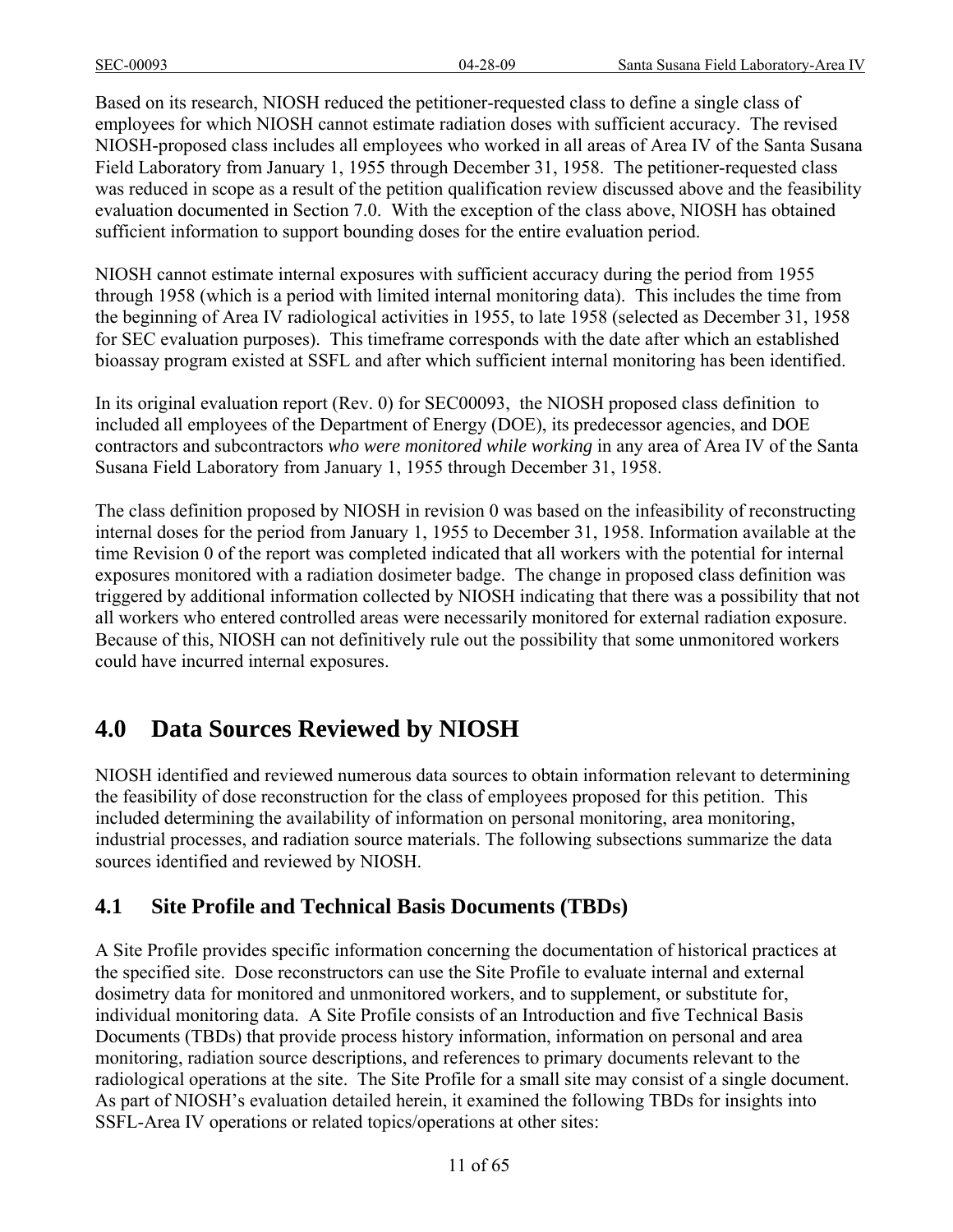- *Atomics International Introduction*, ORAUT-TKBS-0038-1; Rev. 01; August 30, 2006; SRDB Ref ID: 30080
- *Energy Technology Engineering Center Site Description*, ORAUT-TKBS-0038-2; Rev. 00; February 2, 2006; SRDB Ref ID: 22140
- *Area IV of the Santa Susana Field Laboratory, the Canoga Avenue Facility (Vanowen Building), the Downey Facility, and the De Soto Avenue Facility (sometimes referred to as Energy Technology Engineering Center)– Occupational Medical Dose*, ORAUT-TKBS-0038-3; Rev. 02; October 31, 2008; SRDB Ref ID: 53184
- *Area IV of the Santa Susana Field Laboratory, the Canoga Avenue Facility (Vanowen Building), the Downey Facility, and the De Soto Avenue Facility (sometimes referred to as Energy Technology Engineering Center [ETEC] or Atomics International) – Occupational Environmental Dose*, ORAUT-TKBS-0038-4; Rev. 01; March 8, 2007; SRDB Ref ID: 30622
- *Energy Technology Engineering Center Occupational Internal Dose*, ORAUT-TKBS-0038-5; Rev. 00; February 22, 2006; SRDB Ref ID: 22287
- *Atomics International Occupational External Dose*, ORAUT-TKBS-0038-6; Rev. 01; November 16, 2006; SRDB Ref ID: 30082

# **4.2 ORAU Technical Information Bulletins (OTIBs) and Procedures**

An ORAU Technical Information Bulletin (OTIB) is a general working document that provides guidance for preparing dose reconstructions at particular sites or categories of sites. An ORAU Procedure provides specific requirements and guidance regarding EEOICPA project-level activities, including preparation of dose reconstructions at particular sites or categories of sites. NIOSH reviewed the following OTIBs and procedures as part of its evaluation:

- *OTIB: Estimating the Maximum Plausible Dose to Workers at Atomic Weapons Employer Facilities*; ORAUT-OTIB-0004; Rev. 03 PC-2; December 6, 2006; SRDB Ref ID: 29949
- *OTIB: Dose Reconstruction from Occupationally Related Diagnostic X-Ray Procedures*; ORAUT-OTIB-0006; Rev. 03; August 2, 2005; SRDB Ref ID: 19422
- *OTIB: A Standard Complex-Wide Methodology for Overestimating External Doses Measured with Film Badge Dosimeters*; ORAUT-OTIB-0010; Rev. 01; June 5, 2006; SRDB Ref ID: 29953
- *OTIB: Interpretation of Dosimetry Data for Assignment of Shallow Dose*; ORAUT-OTIB-0017; Rev. 00; January 19, 2005; SRDB Ref ID: 19435
- *OTIB: Internal Dose Overestimates for Facilities with Air Sampling Programs*; ORAUT-OTIB-0018; Rev. 01; August 9, 2005; SRDB Ref ID: 19436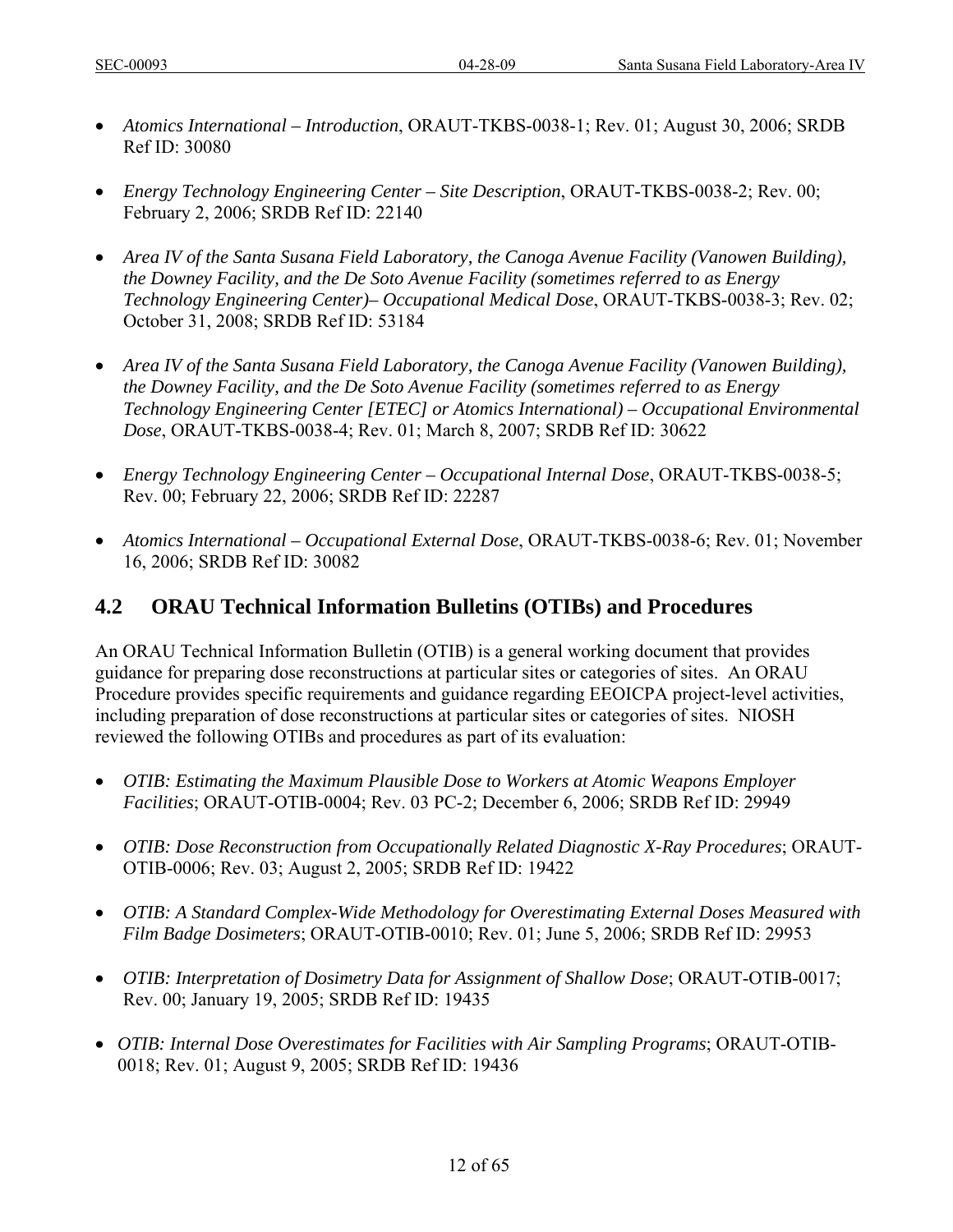- *OTIB: Use of Coworker Dosimetry Data for External Dose Assignment*; ORAUT-OTIB-0020; Rev. 0; December 29, 2004; SRDB Ref ID: 19441
- *OTIB: Application of Internal Doses Based on Claimant-Favorable Assumptions for Processing as Best Estimates*; Rev. 00; ORAUT-OTIB-0033; April 20, 2005; SRDB Ref ID: 19457
- *OTIB: Fission and Activation Product Assignment for Internal Dose-Related Gross Beta and Gross Gamma Analyses*; ORAUT-OTIB-0054; Rev. 00; May 11, 2007; SRDB Ref ID: 31780
- *OTIB: Technical Basis for Conversion from NCRP Report 38 Neutron Quality Factors to ICRP Publication 60 Radiation Weighting Factors for Respective IREP Input Neutron Energy Ranges*; ORAUT-OTIB-0055; Rev. 00; June 5, 2006; SRDB Ref ID: 29980
- *Procedure: Occupational Onsite Ambient Dose Reconstruction for DOE Sites, ORAUT-PROC-*0060; Rev. 01; June 28, 2006; SRDB Ref ID: 29986
- *Procedure: Occupational X-Ray Dose Reconstruction for DOE Sites*, ORAUT-PROC-0061; Rev. 01; July 21, 2006; SRDB Ref ID: 29987

# **4.3 Facility Employees and Experts**

To obtain additional information, NIOSH interviewed five former SSFL employees. The interviews were conducted by two ORAU team members and each interview lasted approximately one hour.

- Personal Communication, 2007, *Personal Communication with Fireman*; Telephone Interview by ORAU Team; November 15, 2007 9:00 AM PST; SRDB Ref ID: 37532
- Personal Communication, 2007, *Personal Communication with Health Physicist*; Telephone Interview by ORAU Team; November 15, 2007 10:30 AM PST; SRDB Ref ID: 37536
- Personal Communication, 2007, *Personal Communication with Health Physicist*; Telephone Interview by ORAU Team; November 20, 2007 11:00 AM PST; SRDB Ref ID: 37534
- Personal Communication, 2007, *Personal Communication with HP-Radiation Engineer*; Telephone Interview by ORAU Team; November 29, 2007 1:00 PM PST; SRDB Ref ID: 37537
- Personal Communication, 2007, *Personal Communication with Health and Safety Manager*; Telephone Interview by ORAU Team; November 30, 2007 9:00AM PST; SRDB Ref ID: 37538

# **4.4 Previous Dose Reconstructions**

NIOSH reviewed its NIOSH OCAS Claims Tracking System (NOCTS) to locate EEOICPA-related dose reconstructions that might provide information relevant to the petition evaluation. Table 4-1 summarizes the results of this review. (NOCTS data available as of April 21, 2009)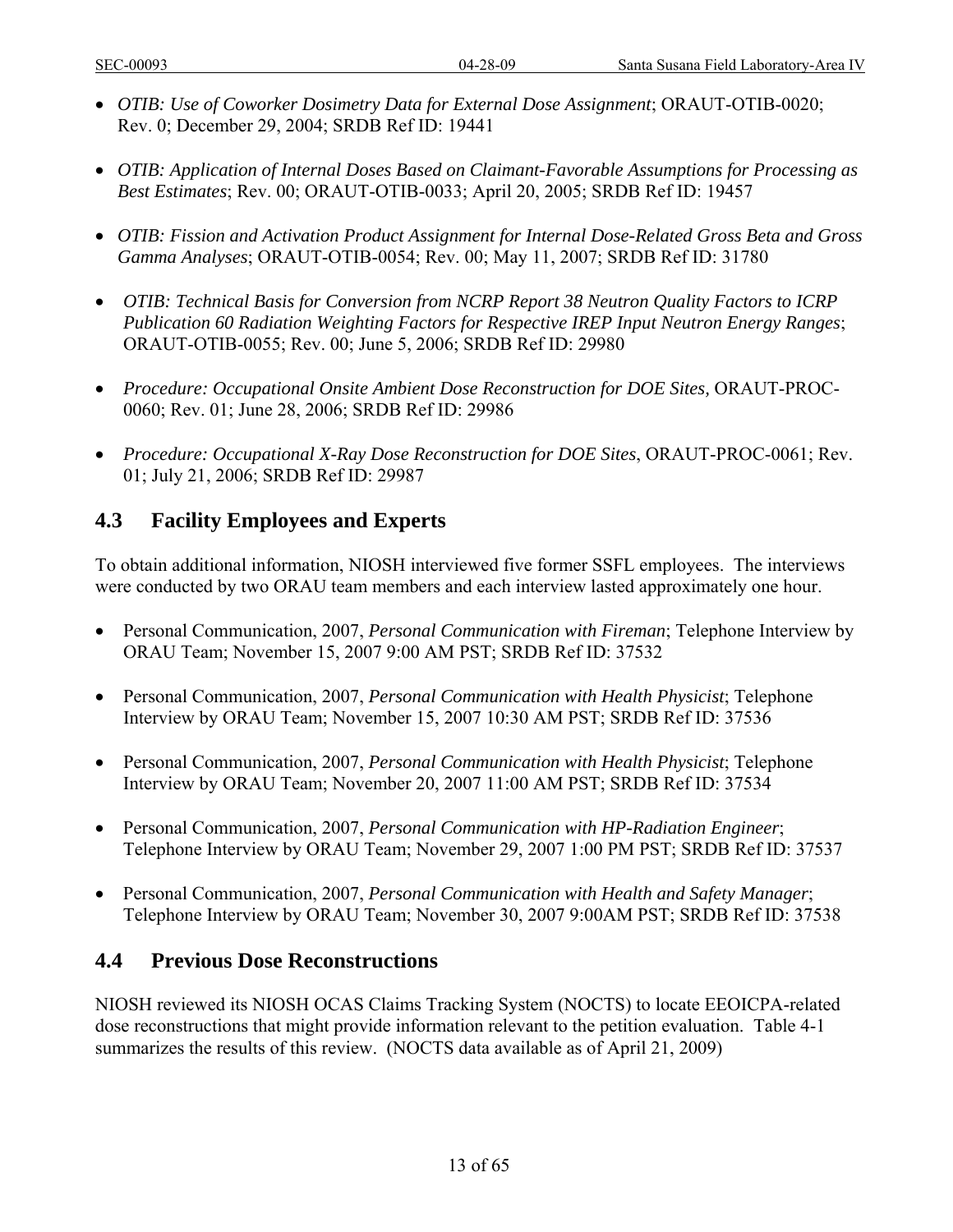| Table 4-1: No. of SSFL-Area IV Claims Submitted Under the Dose Reconstruction Rule                                                                                                        |               |
|-------------------------------------------------------------------------------------------------------------------------------------------------------------------------------------------|---------------|
| <b>Description</b>                                                                                                                                                                        | <b>Totals</b> |
| Total number of claims submitted for dose reconstruction                                                                                                                                  | 247           |
| Total number of claims submitted for energy employees who meet the evaluated class definition for<br>the time period evaluated in this report (January 1, 1955 through December 31, 1965) | 171           |
| Number of dose reconstructions completed for energy employees who meet the evaluated class<br>definition criteria                                                                         | 118           |
| Number of claims for which internal dosimetry records were obtained for the identified years in the<br>evaluated class definition                                                         | $28*$         |
| Number of claims for which external dosimetry records were obtained for the identified years in the<br>evaluated class definition                                                         | 63            |

**Notes:** 

**\* One claim with pre-1959 internal monitoring data (available for September 1958); no internal data available prior to the initiation of an internal monitoring program for Area IV of the SSFL (program initiated in August 1958).** 

NIOSH reviewed each claim to determine whether internal and/or external personal monitoring records could be obtained for the employee. Of the 171 claims that are within the period of this report, 166 have received responses to requests for site data. Of the 118 claims where the associated individual dose reconstructions have been completed, all 118 cases have been submitted to DOL.

# **4.5 NIOSH Site Research Database**

NIOSH also examined its Site Research Database to locate documents supporting the evaluation of the proposed class. Six hundred eighty-eight documents in this database were identified as pertaining to Area IV of the Santa Susana Field Laboratory. These documents were evaluated for their relevance to this petition. The documents include historical background on internal and external monitoring, program descriptions, process materials, process descriptions, dust sampling results, air monitoring data, urinalysis data, as well as information about the radiological control program and medical monitoring.

# **4.6 Documentation and/or Affidavits Provided by Petitioners**

In qualifying and evaluating the petition, NIOSH reviewed the following documents submitted by the petitioners:

- *Petition Form B*; June 22, 2007; OSA Ref ID: 103252
- *Letter to Substantiate SEC Petition Application for the Santa Susana Field Laboratory*; [Name One Redacted]; June 30, 2007; OSA Ref ID: 103255
- *Under Pressure, DOE Halts Field Lab Cleanup for 45 Days*, newspaper article submitted with petition; Kerry Cavanaugh; May 26, 2007; OSA Ref ID: 103253
- *Order Granting Plaintiffs' Motion For Summary Judgments*, Natural Resources Defense Council, Inc., Committee to Bridge the Gap, and City of Los Angeles (Plaintiffs) versus Department of Energy, Spencer Abraham, Secretary, Department of Energy, and Camile Yuan-Soo Hoo,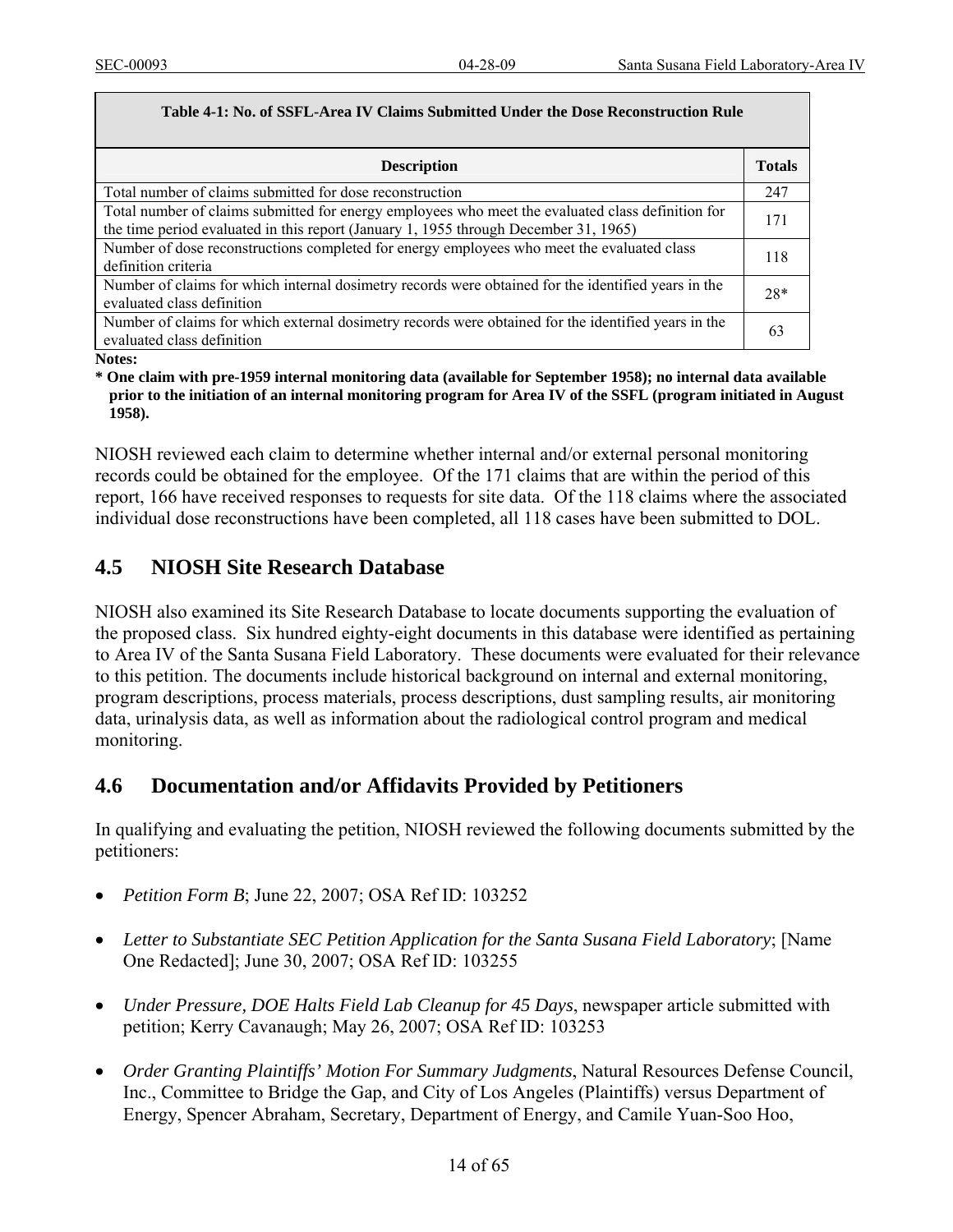Manager, National Nuclear Security Administration, Oakland Operations (Defendants); United States District Court; May 2, 2007; OSA Ref ID: 103253

- *Declaration of Arjun Makhijani*, expert testimony in legal case; February 12, 2004; OSA Ref ID: 103253
- *Living on Earth*, email containing interview that aired the week of January 20, 2006— containing comments by Arjun Makhijani; March 6, 2006; OSA Ref ID: 103253
- *Declaration of Bernd Franke*, expert testimony in legal case; February 12, 2004; OSA Ref ID: 103253
- *Curriculum Vitae for Bernd Franke*; OSA Ref ID: 103253
- *Santa Susana Field Lab (SSFL) Closure Plan*, letter from Julia Brownley; Julia Brownley, Assembly Member of the 41<sup>st</sup> District; May 4, 2007; OSA Ref ID: 103253
- *Statement of the Honorable John N. Hostettler, Chairman of the Subcommittee on Immigration, Border Security and Claims for the December 5, 2006 Oversight Hearing on the Energy Employees Occupational Illness Compensation Program Act—Are we Fulfilling the Promise We Made to These Veterans of the Cold War when We Created the Program?*; OSA Ref ID: 103253
- *Monthly Report—March, 1960; Chemical Disposal—Activities at Pits, Inspections, Burning, Convoying, Etc.;* Inter-office letter from E. G. Addeo to R. J. Madden; E. G. Addeo; April 4, 1960; OSA Ref ID: 103253
- *Various Pages from Journal*, pictures and pages from article that was published in *Ecology and Environment, Inc*.; author not identified; July 19, 1989; OSA Ref ID: 103253
- *EPA Concludes Superfund Evaluation of ETEC Area IV*, United States Environmental Protection Agency; December 2003; OSA Ref ID: 103253
- *Energy Employees Occupational Illness Compensation Program Act of 2000*, letter from [Name One Redacted] to Congressman Elton Gallegly; [Name One Redacted]; March 1, 2006; OSA Ref ID: 103253
- *H. R. 2242*, copy of H. R. 2243;  $110^{th}$  Congress,  $1^{st}$  Session; May 9, 2007; OSA Ref ID: 103253
- *The U.S. EPA Announces Results of Rocketdyne's Off-Site Sampling Program for the Santa Susana Field Laboratory*, EPA update; U. S. Environmental Protection Agency; July 1999; OSA Ref ID: 103253
- *Dose Construction* [sic] *for [Name Two Redacted]*, letter from [Name One Redacted] to Mr. Larry Elliott; [Name One Redacted]; June 4, 2006; OSA Ref ID: 103253
- *Commendation Regarding Uranium Fire, Canoga Facility, May 17, 1967*, J. E. Stewart; May 19, 1967; OSA Ref ID: 103253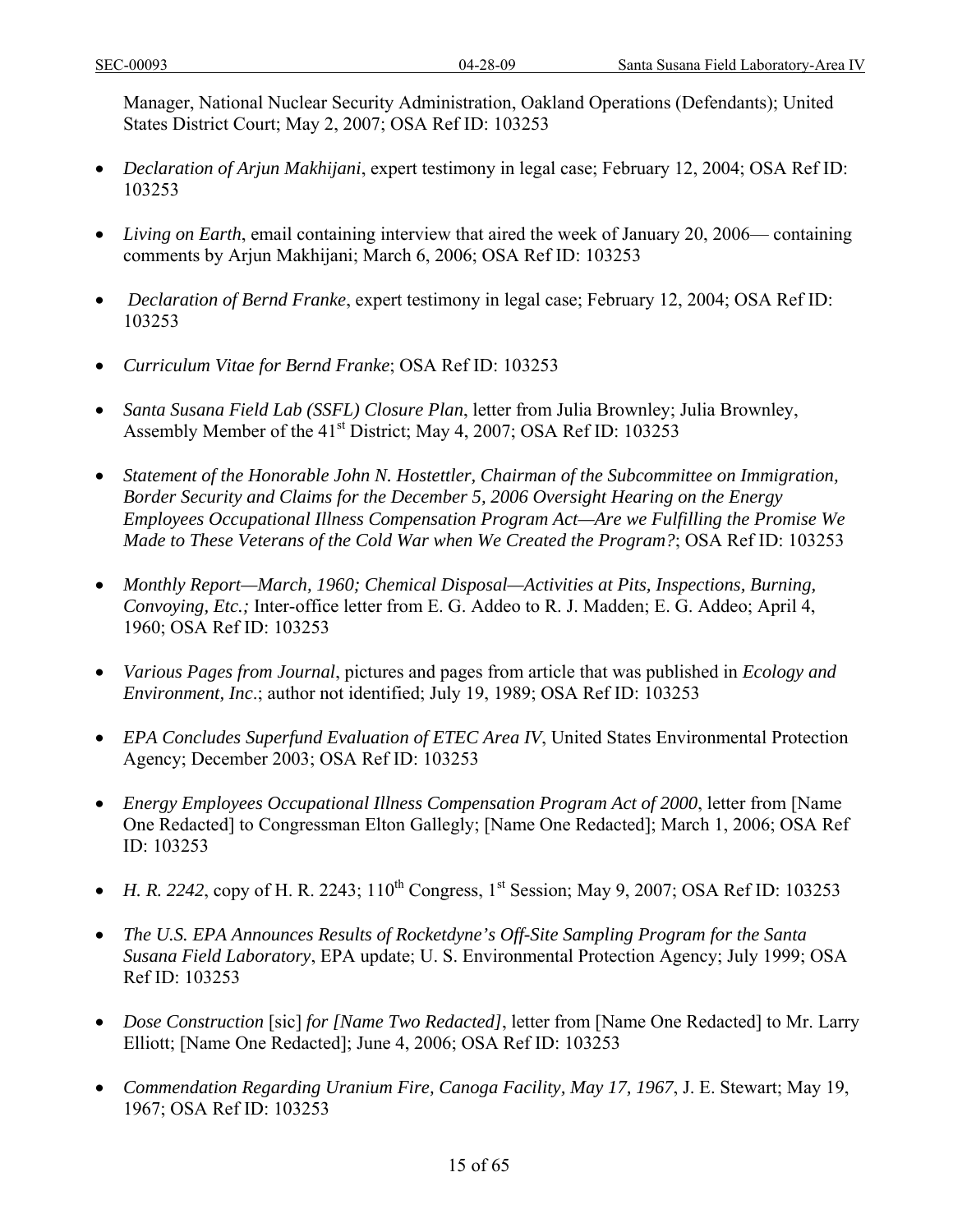- *Employment History/Monitoring Record*; Santa Susana Field Laboratory; October 28, 2005; OSA Ref ID: 103253
- *Statement from [Name Three Redacted]*, regarding work experiences at Rocketdyne; date not identified; OSA Ref ID: 103253
- *Site Visit to Santa Susana Field Laboratory Operated by Rockwell/Rocketdyne*, site visit memo; Gregg D. Dempsey; July 28, 1989; OSA Ref ID: 103253
- *Letter Regarding Request to Evaluate the Need for an Epidemiological Study of Workers and Community Residents Potentially Impacted by the Operations at Rockwell International Corporation's Santa Susana Field Laboratories*, letter to Dr. Robert Goldsmith from the Department of Health Services; Department of Health Services of California; October 5, 1990; OSA Ref ID: 103253
- *Statement of the Potential Health Risks Identified in the Santa Susana Field Laboratory Exposure Assessment Study*; Charles M. Haskell; February 4, 1991; OSA Ref ID: 103253
- *High-Level Radioactivity Found in Groundwater at Rocketdyne Lab*; Kerry Cavanaugh; May 19, 2004; OSA Ref ID: 103253
- *Higher Tritium Levels Found in Water at Field Lab*; Kerry Cavanaugh; 2005; OSA Ref ID: 103253
- *Studies of Atomic Bomb Survivors—Understanding Radiation Effects*, Editorial in the *Journal of the American Medical Association*, John D. Boice; August 1, 1990; OSA Ref ID: 103253
- *Excerpts from Unknown Report*; unknown author; unknown date; OSA Ref ID: 103253, pages 151 and 154
- *Project History Excerpts from Unknown Report*; unknown author; unknown date; OSA Ref ID: 103253, pages 155 and 156
- *Dispute Surfaces on Rocketdyne Deaths Study*, newspaper article; Mack Reed; July 11, 1995; OSA Ref ID: 103253
- *Rocketdyne Worker Health Study Summary*; California Department of Health Services, Occupational Health Branch; date not identified; OSA Ref ID: 103253
- *Lab Linked to Cancer Risk*, article in the *Los Angeles Times*; Mack Reed and Thomas H. Maugh; September 12, 1997; OSA Ref ID: 103253
- *Incident Report Regarding Oxidation Reaction of Uranium*; D. E. Owens; October 27, 1964; OSA Ref ID: 103700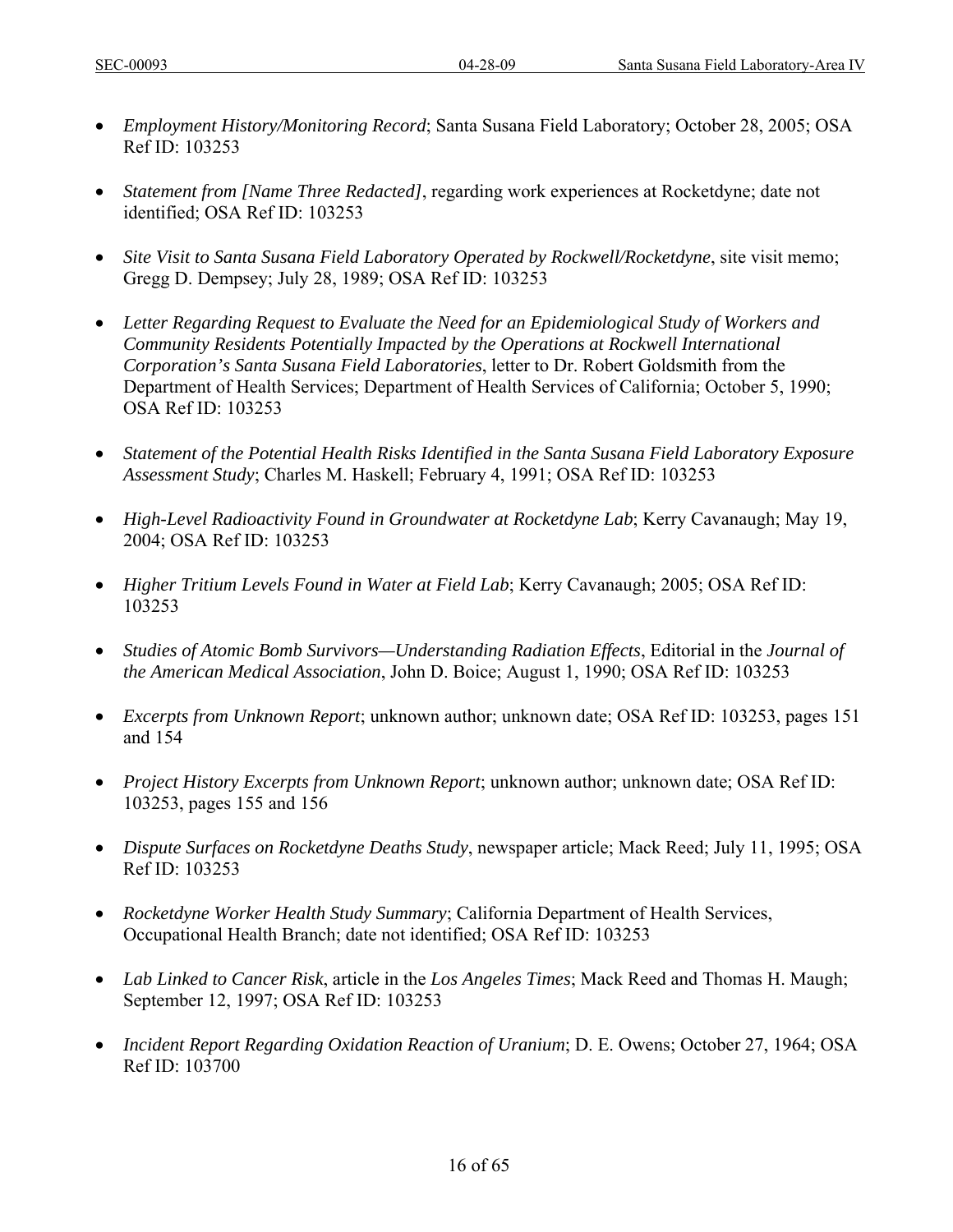- *Radiation Safety Progress for November 1966*, regarding a sodium reactor experiment; author unknown; December 9, 1966; OSA Ref ID: 103701
- *Letter Regarding SSFL-Area IV Dose Reconstruction Case*, includes dose reconstruction with attached DR Report and handwritten statements/notes; [Name One Redacted]; September 6, 2007; OSA Ref ID: 103702
- *Interim Final RCRA Facility Assessment Report for Rockwell International Corporation*, TZ4- R09015-RN-M07933; Science Applications International Corporation, Technology Services Company; July 10, 1991; OSA Ref ID: 103715
- *Email from Petitioner*, sent to OCAS requesting document be added to petition; [Name One Redacted]; August 27, 2007; OSA Ref ID: 103666
- *Tiger Team Assessment—Energy Technology Engineering Center*, DOE/EH—0175; U.S. Department of Energy; April 1991; OSA Ref ID: 103714
- *Detailed Outline of Materials in Support of SEC-00093*, Email to OCAS; [Name One Redacted]; September 20, 2007; OSA Ref ID: 103808
- *The Rocket's Red Glare*, a short DVD from Rocketdynewatch.org
- *A Briefing for Elected Officials on the Health Risks to the Public from SSFL*, DVD submitted by petitioner, dated April 5, 2007

# **5.0 Radiological Operations Relevant to the Class Evaluated by NIOSH**

Unless otherwise indicated, information for Section 5.0 and its subsections was obtained from *Historical Site Assessment of Area IV Santa Susana Field Laboratory Ventura County, California, Volume 1-Methodology*, *Nuclear Operations at Rockwell's Santa Susana Field Laboratory—A Factual Perspective*, or *Energy Technology Engineering Center – Site Description* (ORAUT-TKBS-0038-2).

The following subsections summarize both radiological operations at SSFL-Area IV and the information available to NIOSH to characterize particular processes and radioactive source materials. From available sources NIOSH has gathered process and source descriptions, information regarding the identity and quantities of each radionuclide of concern, and information describing both processes through which radiation exposures may have occurred and the physical environment in which they may have occurred. The information included within this evaluation report is intended only to be a summary of the available information.

For the purpose of providing a complete understanding of the history of SSFL-Area IV, Section 5.0 includes discussions about operations that occurred outside of the period being evaluated in this report.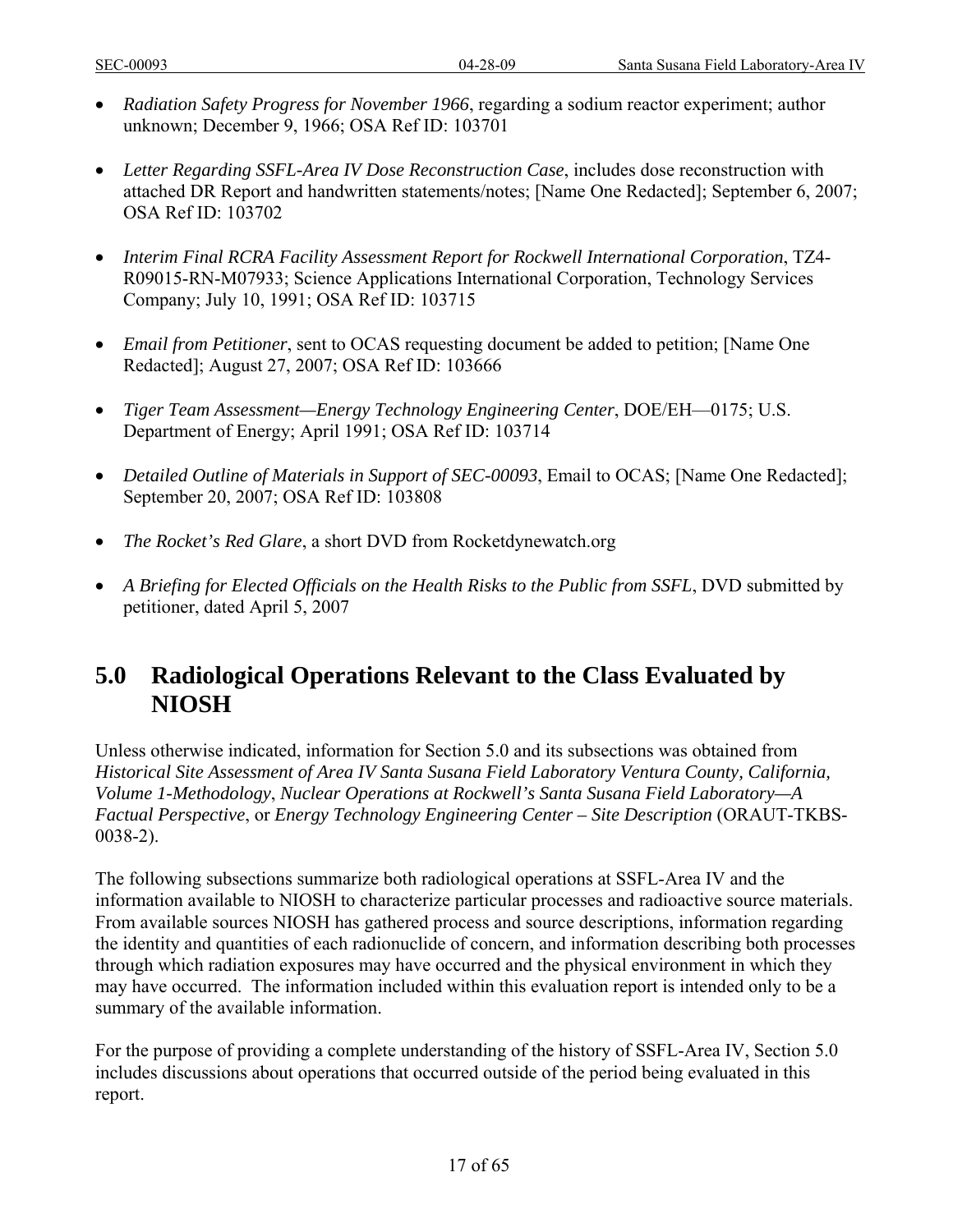# **5.1 SSFL-Area IV Plant and Process Descriptions**

SSFL consists of a total of 2,850 acres and is located in the Simi Hills of Ventura County, approximately 30 miles northwest of downtown Los Angeles, California. Based on ownership and operations, SSFL is divided into four administrative and operational portions—Area I, Area II, Area III, and Area IV. DOE operations are conducted in Rockwell International-owned and DOE-owned facilities on a 290-acre westernmost administrative and operational portion designated as Area IV.

Following World War II, the potential of atomic energy captured the interest of the United States Government and many companies. This interest resulted in the need for Nuclear Research & Development (R&D) facilities. SSFL was initially established in 1947 by North American Aviation (NAA) to meet the requirements for a field test laboratory to static-fire large rocket engines; however, it also met NAA's need for a Nuclear Research facility. As a result, Area IV was established in 1953 at SSFL as a Nuclear Research and Development facility. Since then, SSFL-Area IV has housed both nuclear development and rocket development groups, albeit in distinct and separate locations. Atomic Energy Research Development (AERD) also conducted operations in SSFL-Area IV. In December 1955, the nuclear development and rocket development groups were transformed into separate divisions: Atomics International (AI) and Rocketdyne.

Two distinct AI groups were housed in Area IV and supported by DOE. One focused on development of civilian nuclear power, and the other was a center of excellence for research and testing of nonnuclear components related to liquid metals. These two groups were referred to as AI and Liquid Metal Engineering Center (LMEC), respectively. Nuclear R&D activities in Area IV increased rapidly from 1953 into the late 1960s, and then began to decline. AI was eventually merged into Rocketdyne in 1984 as a result of this decline.

The LMEC was created in 1966 as a government-owned and contractor-operated organization; its purpose was to provide development and non-nuclear testing of Liquid Metal Reactor (LMR) components and to establish the Liquid Metal Information Center (LMIC) for the AEC's Liquid Metal Fast-Breeder Reactor (LMFBR) program. The LMEC was renamed Energy Technology Engineering Center (ETEC) in 1978 to reflect DOE's desire to broaden its mission beyond the LMFBR program.

Several corporate mergers and organizational changes occurred over the years. In 1967, NAA merged with Rockwell Standard to become North American Rockwell. In 1973, the corporate name changed to Rockwell International (RI), with AI and Rocketdyne continuing to exist as independent divisions until 1984, when AI was absorbed by the Rocketdyne division. The Boeing Company purchased RI in 1996, and Rocketdyne is now a division of Boeing.

The DOE Office of Worker Advocacy defines the start of covered operations as 1955 for Area IV of the Santa Susana Field Laboratory; it identifies the Downey Facility, DeSoto Avenue Facility, and Canoga Avenue Facility (all located outside the boundary of the SSFL site) as separate covered facilities under EEOICPA. Therefore, this report only includes a review and evaluation of the covered periods and locations as defined by the DOE Office of Worker Advocacy for Area IV of the SSFL.

# **5.2 SSFL-Area IV Functional Areas**

SSFL-Area IV operations included the following functional areas: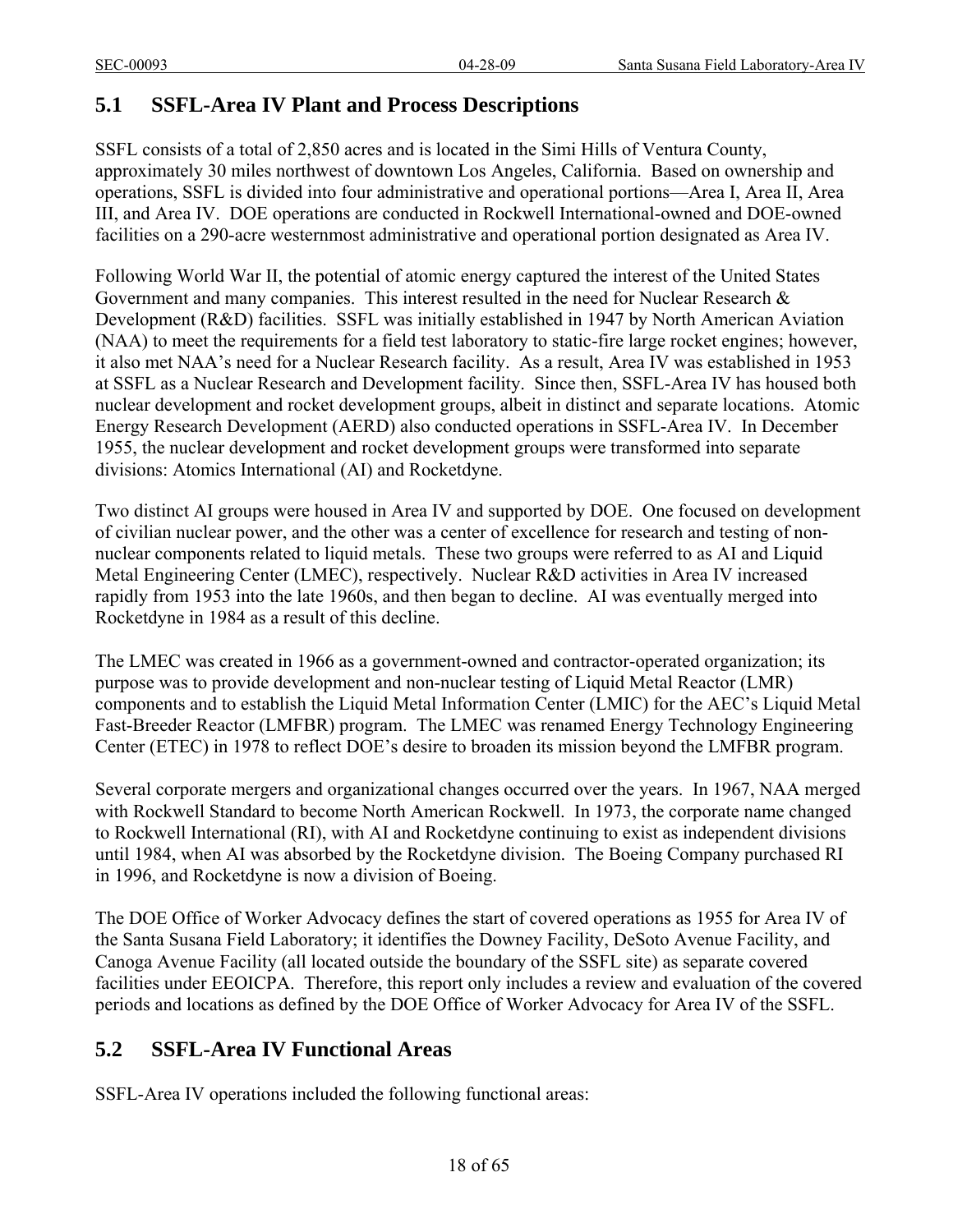- Nuclear Reactor Development and Testing
- Nuclear Support Operations

Additional information regarding the functional areas of SSFL-Area IV can also be found in ORAUT-TKBS-0038-2.

## **5.2.1 SSFL-Area IV Nuclear Reactor Development and Testing**

Between 1954 and 1980, several nuclear reactors were built, tested, and operated in Area IV. These included both nuclear reactors and critical test assemblies. Nuclear reactor programs focused on the development and operation of homogeneous water boiler-type reactors, sodium-cooled graphite moderated reactors, and uranium-zirconium hydride reactors.

Operation of a nuclear reactor creates three sources of radioactivity: fission, transuranic, and activation products. When part of the fissionable material in the fuel element is expended, or when a reactor is decommissioned, the fuel elements are removed. These spent fuel elements contain the fission products and transuranic materials generated by operation of the reactor, and the activation products in the cladding. The amount of radioactivity generated by a nuclear reactor depends in part on the amount of heat it generates. The heat generated is measured in thermal watts (Wt). The reactors at SSFL all operated at low-power levels. Six had power levels of less than 100 kWt, three had power levels of 600 to 1,000 kWt, and one was a 20-MWt test reactor.

A total of 135 million Ci of radioactivity was generated in the fuel from about 7,200 MWd of total reactor operation. Almost 90% of the total SSFL radioactivity was generated by the 20-MWt Sodium Reactor Experiment (SRE).

#### 5.2.1.1 Homogeneous Water Boiler Reactors

The water boiler reactors were operated in Buildings 4073 and 4093. The water boiler reactors used a 93% enriched uranyl sulfate solution held in a critical configuration in a spherical vessel. Rather than actually boil, the neutron and gamma flux caused radiolytic decomposition of water into hydrogen and oxygen in the form of tiny bubbles, which gave the impression of boiling. Area IV contained two water boiler reactors: the Kinetics Experiment Water Boiler (KEWB) operated from 1956 until 1966 and the Water Boiler Neutron Source (WBNS), later called the L-85, operated from 1956 through 1980.

## 5.2.1.2 Sodium-Cooled Graphite-Moderated Reactor

The Sodium-Cooled Graphite-Moderated Reactor in Area IV of the SSFL was designated as the Sodium Reactor Experiment (SRE). The SRE included 12 structures on the SSFL site including the reactor building, office buildings, and support structures. Eight of these structures were directly involved in operations with radioactive materials:

- Reactor Building (Building 4143)
- Component Storage Building (Building 4041)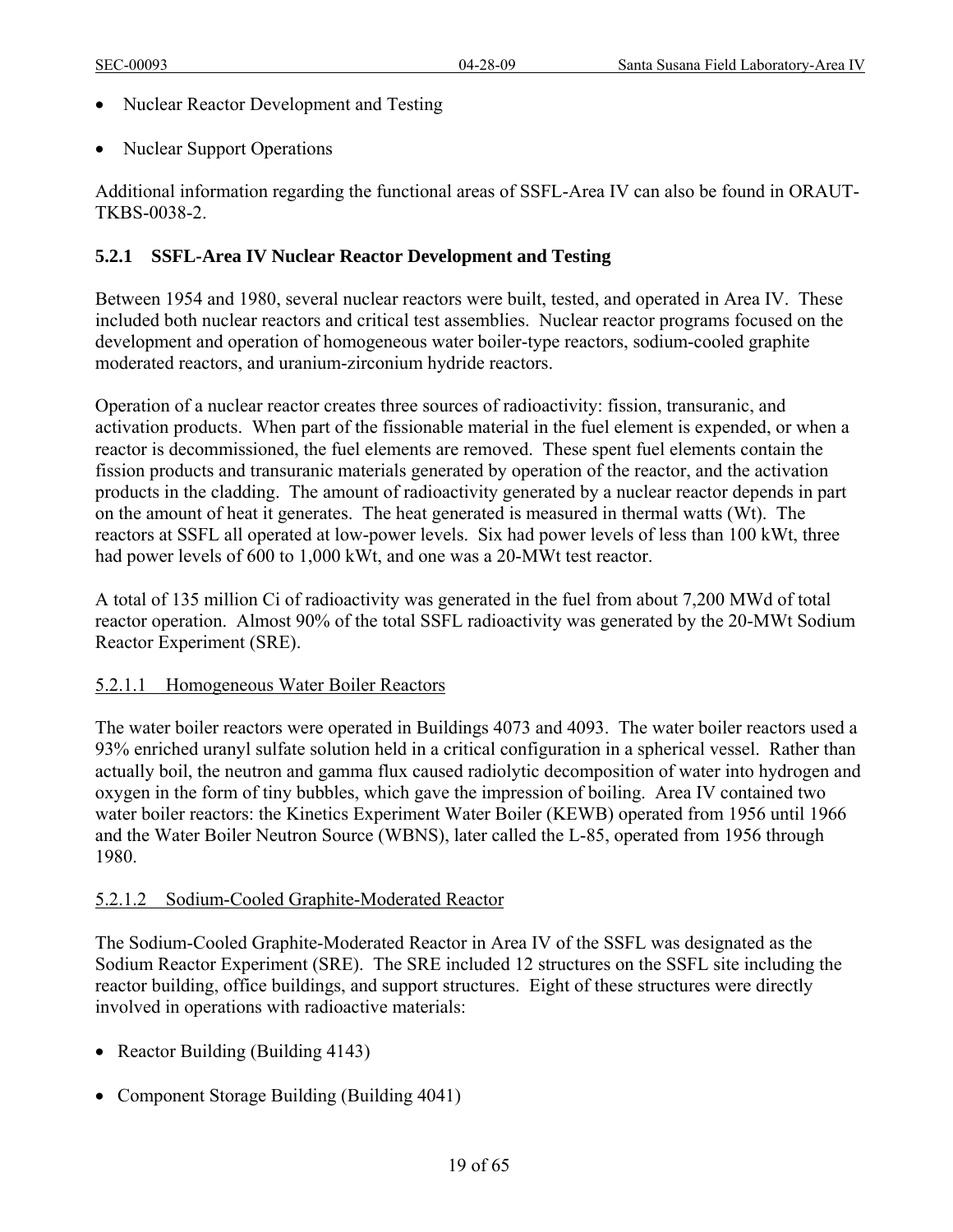- Temporary Hot Waste Storage Building (Building 4686)
- Site Service Building (Building 4163)
- Cold Trap Vault (Building 4695)
- Liquid Radioactive Waste Vault (Building 4653)
- Interim Radioactive Waste Storage Area (Area 4654)
- Intermediate Contaminated Storage Area (Area 4689)

The SRE started in Area IV, Building 4143 in 1954 as part of an AEC program to develop a graphitemoderated sodium-cooled reactor for power application and to demonstrate the feasibility of such reactors as an energy source for power stations. Construction of the SRE reactor was completed in February 1957, with the reactor being brought to full power in May 1958; it operated until February 1964, when DOE terminated the program (having generated 37,000 MWhr of electrical power in more than 27,000 operating hours during this time). Decontamination and decommissioning (D&D) of the SRE began in 1974 and was completed in 1983.

#### 5.2.1.3 Uranium-Zirconium Hydride Reactors

The Systems for Nuclear Auxiliary Power (SNAP) program operated from 1956 to 1971 to support the development and testing of small reactors designed to provide power for research missions in space. The SNAP reactors were uranium-zirconium hydride reactors that used fully-enriched (93%) uranium dispersed in fuel rods containing zirconium hydride. Seven SNAP reactors were tested and operated in Buildings 4010, 4024, 4028, and 4059. The seven SNAP reactors included the following: SNAP Experimental Reactor (SER), SNAP 8 Experimental Reactor (S8ER), SNAP 2 Development Reactor (S2DR), SNAP 10 Flight Simulation Reactor (S10FS3), Shield Test Reactor (STR), Shield Test and Irradiation Reactor (STIR), and SNAP 8 Development Reactor (S8DR).

**SNAP Experimental Reactor (SER)—**The SER operated from September 1959 through December 1960, when the reactor and the associated test equipment were removed, examined, and sent offsite for disposal.

**SNAP 8 Experimental Reactor (S8ER)—**The S8ER operated from May 1963 to April 1965, when the core and associated equipment were removed, examined at the Hot Lab, and sent offsite for disposal. Building 4010 D&D was completed in 1978 and the building demolished thereafter.

**SNAP 2 Development Reactor (S2DR)—**The S2DR operated from April 1961 through December 1962. The S2DR was tested at a nominal power level of 65 kWt without any power conversion system equipment. The reactor was tested in Vault 1 of the SNAP Environmental Test Facility, Building  $4024^3$ .

 $\overline{a}$ <sup>3</sup> Building 4024 also contained the SNAP 10 Flight System 3 (S10FS3) reactor in a different vault. In addition, the SNAP Transient (SNAPTRAN) Reactor criticality tests occurred in this building.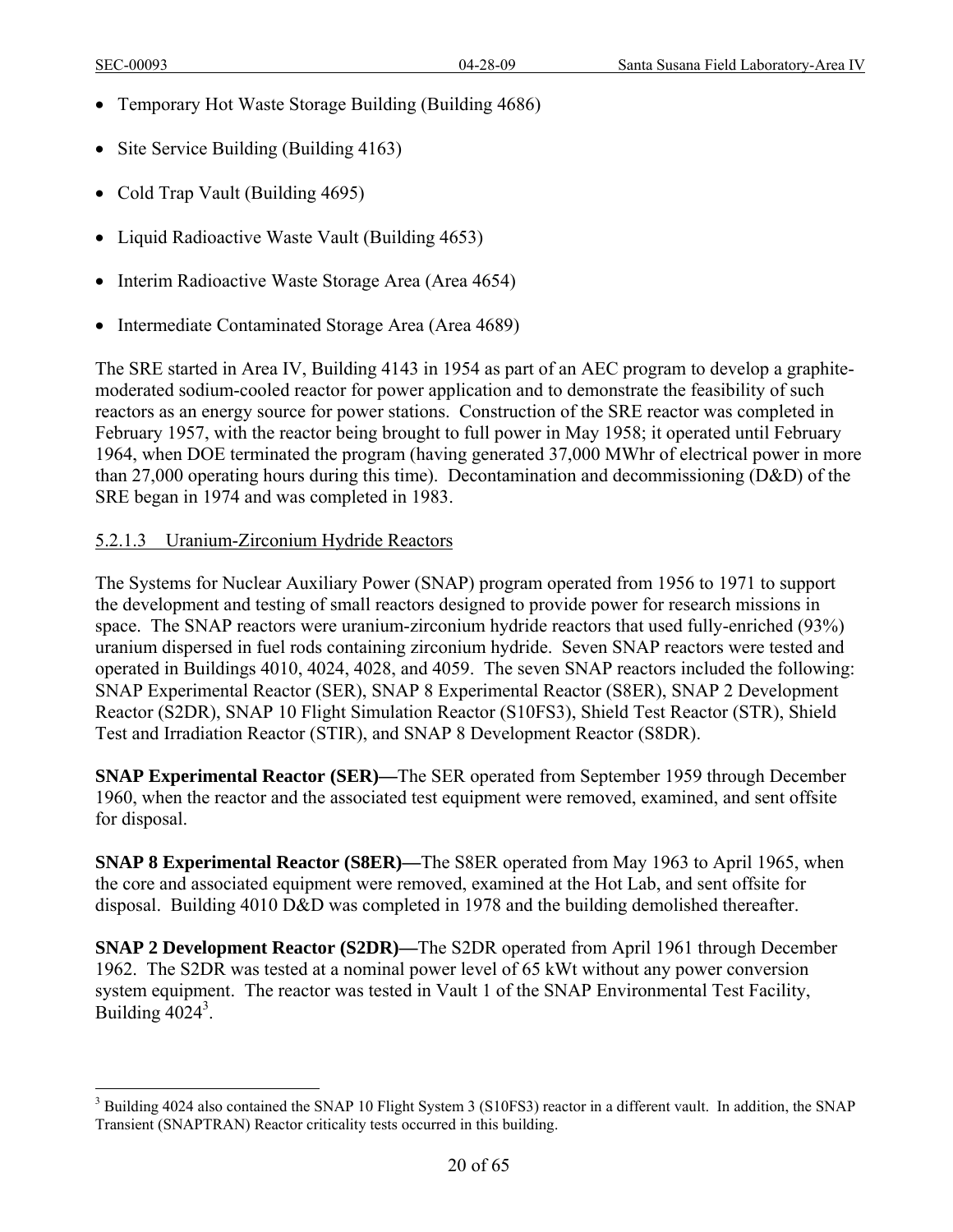| <b>SEC-00093</b> | $04 - 28 - 09$ | Santa Susana Field Laboratory-Area IV |
|------------------|----------------|---------------------------------------|
|                  |                |                                       |

**SNAP 10 Flight Simulation Reactor (S10FS3)—**The S10FS3 was a SNAP 10A reactor that operated between January 1965 and March 1966; it was used to test the reliability and performance of the reactors in space. Following completion of S10FS3 operations, the reactor was removed from the building and sent offsite for disposal. The D&D activities for Building 4024 were completed in 1978. However, some activated concrete shielding remains in the vaults and the test vaults remain restricted; they have been in surveillance and maintenance mode since 1978.

**Shield Test Reactor (STR)—**The STR operated from 1961 to 1964 and was fueled with SNAP reactor fuel elements. In 1964, the reactor was renamed the Shield Test and Irradiation Reactor (STIR).

**Shield Test and Irradiation Reactor (STIR)—**The STIR operated from 1964 to 1972. In 1972, fuel from the STIR was removed and disposed of; the facility was secured. D&D ended in March 1976.

**SNAP 8 Development Reactor (S8DR)—**Building 4059 was built during 1962 and 1963 for development testing of SNAP reactors. At the end of test operations, the reactor core and control system were removed and shipped offsite for disposal. At this time, sufficient D&D occurred to make a portion of the facility available for other use. Further D&D of the facility (except for the reactor cell and vacuum system) occurred between June and September, 1978. Upon completion of D&D in 1992, the entire facility was released for unrestricted use.

## 5.2.1.4 Critical Test Facilities

A criticality test operates at a very low-power level (up to a few hundred watts), and neutron levels are correspondingly very low (which results in the generation of correspondingly lower amounts of radioactivity and radioactive materials, as compared to production-scale operating reactor units that operate at much higher power levels and outputs). Therefore, a large number of criticality tests can occur in the same test facility without generating much activation product radioactivity. Almost the entire amount of generated radioactivity is contained within the fuel elements of the criticality test. When the fuel elements are removed, the radioactivity is also removed. There have been dozens of criticality tests at Area IV in seven different facilities (i.e., First and Second SNAP Critical Facility, SNAP Flight System Critical Facility, SNAP Transient Test Facility, Organic Moderated Reactor, Sodium Graphite Reactor, Advanced Epithermal Thorium Reactor, and the Fast Critical Experiment Laboratory). Use of some of these low-power reactors began in 1954 and continued until 1974.

**SNAP Development Test Facilities—**Test facilities in Area IV for the SNAP program included Buildings 4373, 4012, 4019, and 4024.

*First SNAP Critical Facility, Building 4373—*The First SNAP Critical Facility was a Critical Test Facility constructed in Building 4373. It was used for five SNAP reactor critical assembly tests (SCA-1, S2ERC, SCA-2, SCA¬3, and SCA-4C) between 1957 and 1963. The D&D activities in Building 4373 were completed in 1995. Demolition of the building was completed in 2003.

*Second SNAP Critical Facility, Building 4012—*Three SNAP reactor critical assemblies (SCA-4A, SCA-4B, and SCA-5) were tested between 1961 and 1967. Initial demolition efforts in Building 4012 were completed in 1986. Final D&D in the remaining portion of the building was performed in 1995. Demolition of the building was completed in 2003.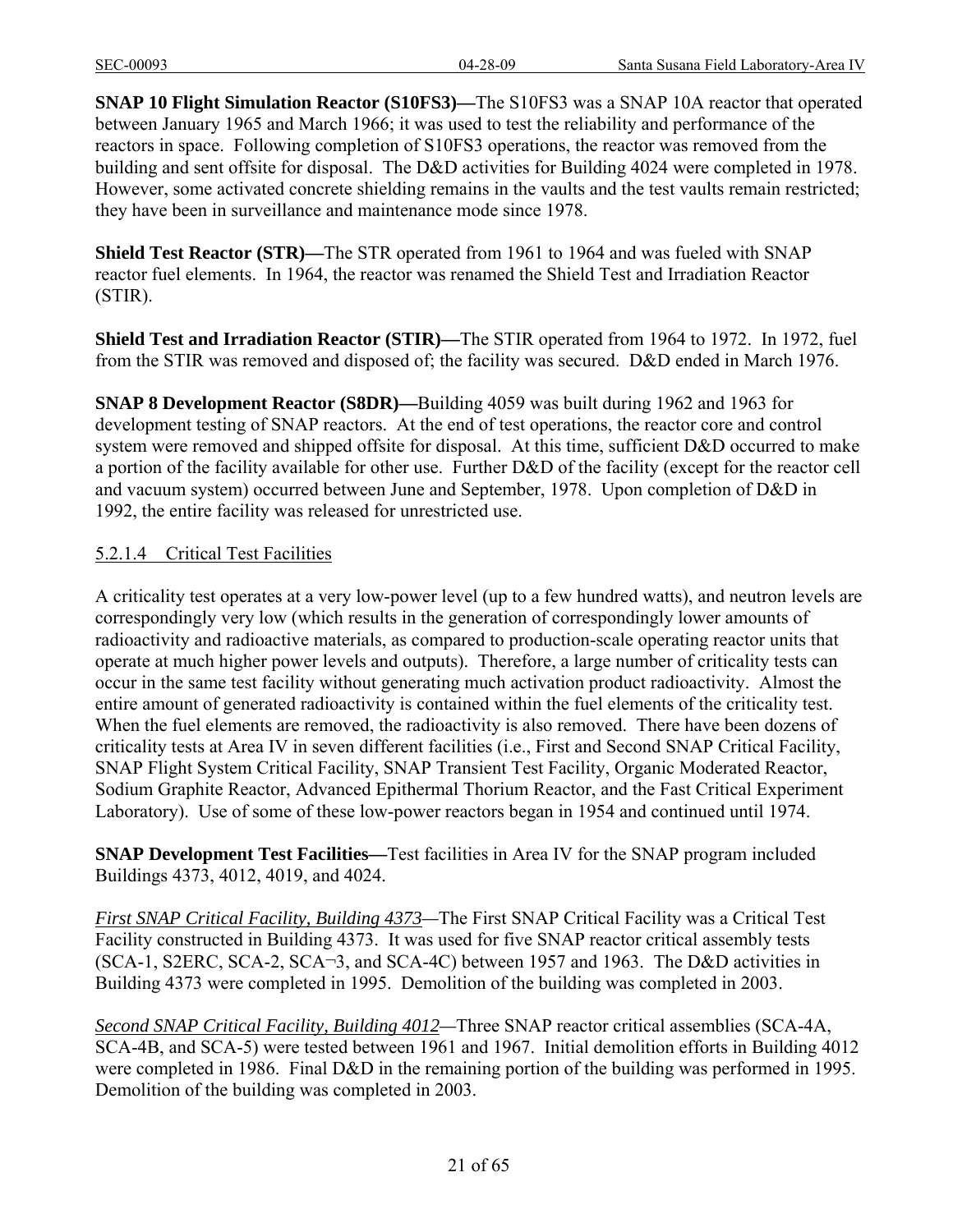| <b>SEC-00093</b> |  |
|------------------|--|
|                  |  |

*SNAP Flight System Critical Facility, Building 4019—*The SNAP Flight System Critical Facility was built to test-qualify SNAP reactor power systems. Additionally, three reactors (FS-1, FS-4, and FS-5) were assembled and tested from 1964 through 1965. D&D activities for the SNAP Flight System Critical Facility were completed in 1965. Following additional decontamination in 1998, the building was released.

*SNAP Transient Test Facility, Building 4024—*The SNAP Transient Test Facility only operated in 1971.

**Note:** Information regarding the SNAP Transient Test Facility is included to provide a complete background of the processes at SSFL—Area IV. However, based on the operational timeframe of the facility, anything related to the SNAP Transient Test Facility is considered outside the scope of this evaluation.

**Civilian Nuclear Power Test Facilities—**Critical test facilities supporting the development of civilian nuclear power included Buildings 4009 and 4100.

*Organic Moderated Reactor (OMR), Building 4009—*The OMR was used from 1958 through 1967. D&D activities for the OMR were completed in 1967. When the program ended, all associated equipment was removed. Building 4009 is currently being used for non-nuclear R&D.

*Sodium Graphite Reactor (SGR), Building 4009*—The SGR operated from 1958 through 1967. D&D activities were completed in 1967. When the program ended, all associated equipment was removed. Building 4009 is currently being used for non-nuclear R&D.

*Advanced Epithermal Thorium Reactor (AETR), Building 4100*—The AETR operated from 1960 through 1974. D&D activities for the AETR were completed after the program was terminated in 1974.

*Fast Critical Experiment Laboratory, Building 4100—*The Fast Critical Experiment Laboratory was a licensed facility used between 1961 and 1974. The laboratory was decontaminated, decommissioned, and released for unrestricted use in 1980. The facility license was terminated October 1, 1980.

## **5.2.2 SSFL-Area IV Nuclear Support Operations**

Starting in 1956, several operations were conducted in Area IV to support nuclear programs. Operations included reactor fuel manufacturing; disassembly and examination of reactors and used reactor fuel assemblies; fabrication, use, and storage of radioactive sources; preparation of radioactive material for disposal; research on reprocessing used reactor fuel; operation of particle accelerators; research using radioisotopes; and other miscellaneous operations, which included the conservation yard and sodium disposal facility. With the exception of the Radiation Materials Handling Facility, Fuel Storage Facility, and the Radiation Instrument Calibration Laboratory, operations were terminated by 1988. Operations were terminated at the Fuel Storage Facility and Radiation Instrument Calibration Laboratory in 1993 and 1996, respectively. The RMHF continues to operate in support of the DOE's cleanup efforts.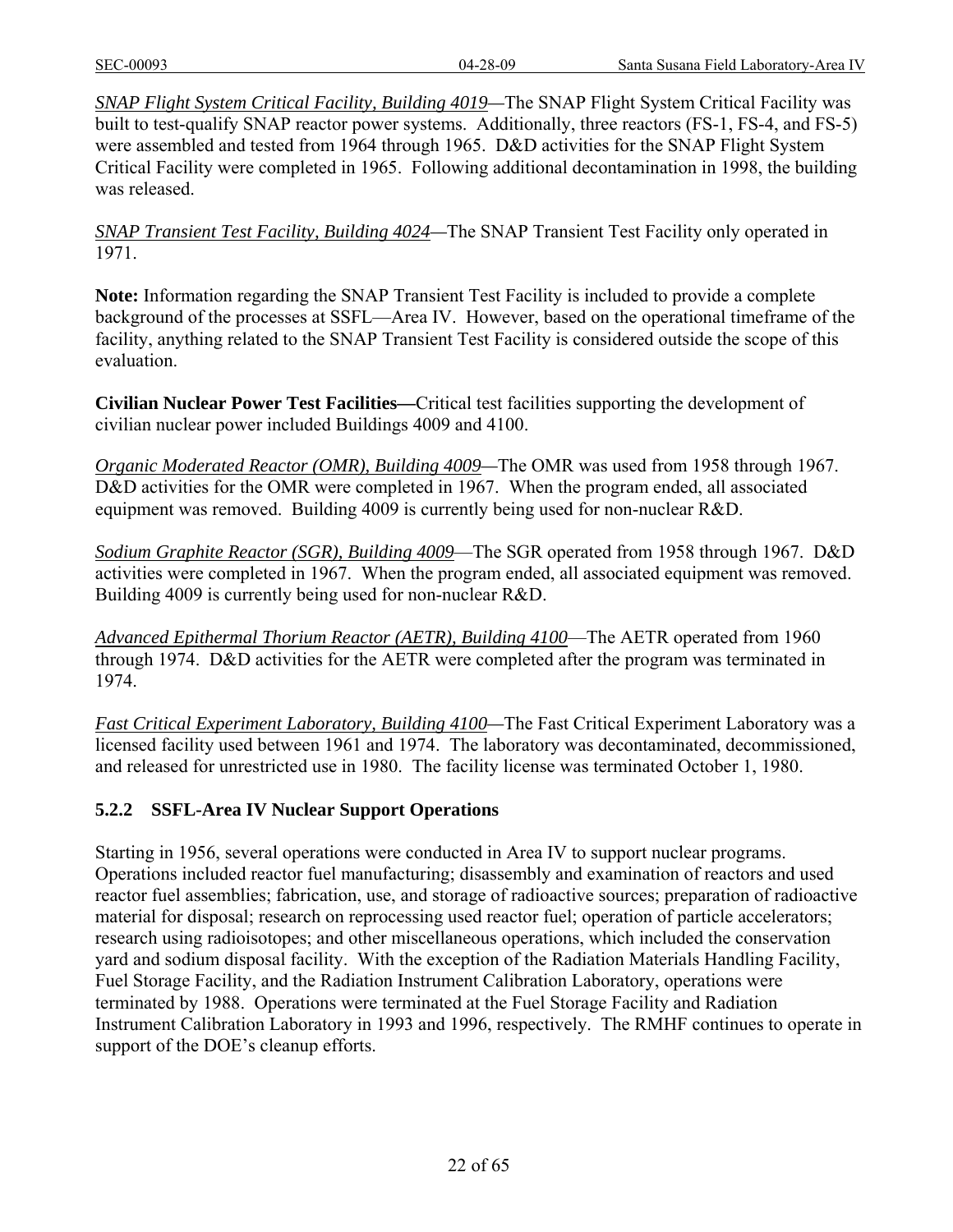#### 5.2.2.1 Reactor Fuel Manufacturing

As part of the nuclear reactor development work performed for the government, two different reactor fuel manufacturing operations occurred at SSFL-Area IV in Buildings 4003 and 4064 during the timeframe being evaluated in this report.

**Note:** Reactor fuel manufacturing and studies were also performed in Building 4055 (used as a Plutonium Fuel Manufacturing Facility) and Building 4005 (used as a Uranium Carbide Fuel Manufacturing Pilot Plant); however, radiological activities associated with both of these buildings were performed outside of the proposed class timeframe evaluated in this report. Therefore, further discussion of these facilities is not included here.

**Engineering Test Building, Building 4003—**The Engineering Test Building was built to support the SRE through assembly of SRE fuel elements; it operated between 1954 and 1964. D&D was completed in 1975. The facility has been released for unrestricted use.

**Fuel Storage Facility, Building 4064—**Fuel Storage Facility operations started in 1958. D&D activities for Building 4064 were completed in 1997.

### 5.2.2.2 Disassembly and Examination of Reactors and Used Reactor Fuel Assemblies

The Hot Lab operated in Building 4020 from 1959 through 1990 and was used to examine fuel and/or components from the SRE, SER, S2DR, S8ER, S8DR, and S10FS3 reactors, the OMR and SGR Criticality Test Facilities, and the Piqua reactor. When a reactor operation was complete and the reactor was no longer needed, the reactor was removed from its operating location, disassembled, its fuel removed, and the radioactive structure cut into pieces small enough to be shipped for disposal.

The Hot Lab was also used to declad fuel from the SRE, EBR-I, EBR-II, Hallam, Fermi, and Southwest Experimental Fast Oxide Reactor reactors. Additionally, the Hot Lab was used for work on radioactive materials generated outside SSFL; this consisted in large part of used reactor fuel from other nuclear reactors. The fuel elements were shipped to the Hot Lab and disassembled or separated from their cladding material, and the separated materials were then shipped offsite. Finally, the Hot Lab was also used for manufacturing sealed sources, for leak checks on sources, and for cutting and machining operations that involved cobalt-60. The license for this facility was changed in 1990 to limit operations to D&D work. D&D in Building 4020 was completed in 1999.

#### 5.2.2.3 Fabrication, Use, and Storage of Radioactive Sources

Building 4029, the Radiation Measurements Facility, housed, stored, and used radioactive sources to calibrate radiation detection instruments for the SRE and other reactor tests. Building 4029 operated between 1959 and 1974, after which it was used for temporary storage of non-radioactive materials. In addition to calibrating nuclear instruments, radiation sources were used for some forms of radiography, irradiation testing, and other applications. Sources were manufactured in the Hot Lab and used in various facilities both at the SSFL and elsewhere. Approximately 140,000 Ci of radioactive material (primarily promethium-147) were fabricated into sources at the Hot Lab. These sources were stored in secured locations and used under carefully controlled conditions.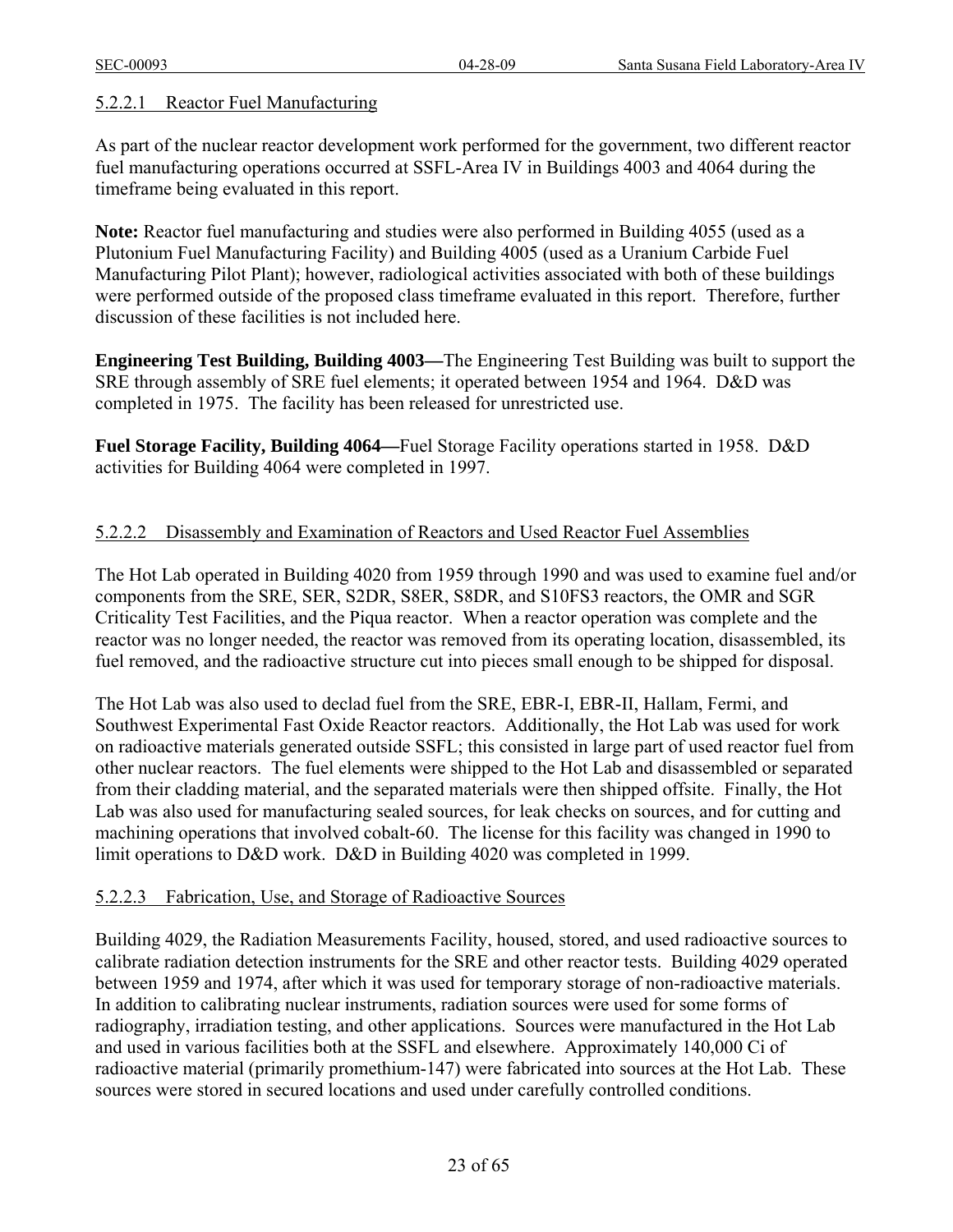### 5.2.2.4 Preparation of Radioactive Material for Disposal

Radioactive waste from the operation of nuclear reactors, fuel fabrication, reactor and fuel examination, etc., was prepared for disposal at the Radioactive Materials Disposal Facility (RMDF) with support at the Interim Storage Facility (ISF) in Building 4654.

**Radioactive Materials Disposal Facility (RMDF), Building 4021/4022—**The RMDF was built in 1958 for storing fuel and processing solid and liquid waste for disposal in conjunction with the operation of the SRE. The RMDF began operations in 1959 (Sapere Consulting, 2005) and has subsequently been used to support all SSFL nuclear operations. The RMDF consisted of the following structures and/or areas:

- Building 4022—Radioactive material storage vault
- Building 4021—Decontamination and Packaging Facility
- Building 4075—Low specific activity waste storage
- Building 4621—Source storage
- Buildings  $4034 \& 4044$ —Offices
- Building 4665—Non-radioactive material storage
- Leach Field—Sanitary sewer septic tank

**Interim Storage Facility (ISF), Building 4654—**The ISF was built in 1958 and used from 1958 through 1964 to store SRE fuel elements inside 10 thimbles installed in holes drilled into bedrock (ORAUT-TKBS-0038-2). The ISF was also used for storing fuel shipping casks for other reactors (OMRE and SNAP). In 1964, the ISF was taken out of service, the thimbles removed, and the area decontaminated and released for unrestricted use.

#### 5.2.2.5 Research on Reprocessing of Used Reactor Fuel

The Hot Cave in Building 4003 (Engineering Test Building) supported testing of nuclear reactor fuel reprocessing. From 1957 through 1964, Building 4003 was used to assemble fuel for the SRE. Until the termination of the SNAP program in 1973, Building 4003 was used for the analysis of SNAP fuel burn-up samples and the evaluation of irradiation experiments (Sapere Consulting, 2005). The used fuel assemblies from nuclear reactors contained unused fissionable material, fissionable transuranic products (mainly plutonium), and fission products. Rockwell developed a pilot-scale process to make a partial separation of used fuel by removing part of the fission products so that the material could be used again as reactor fuel. The experiments used up to kilogram quantities of unirradiated uranium and thorium, and up to 100-g quantities of highly irradiated materials.

#### 5.2.2.6 Operation of Particle Accelerators

Besides nuclear fission, radioactivity was also generated by bombarding a target material with atomic particles accelerated to high speeds by means of a particle accelerator. Rockwell operated a Van de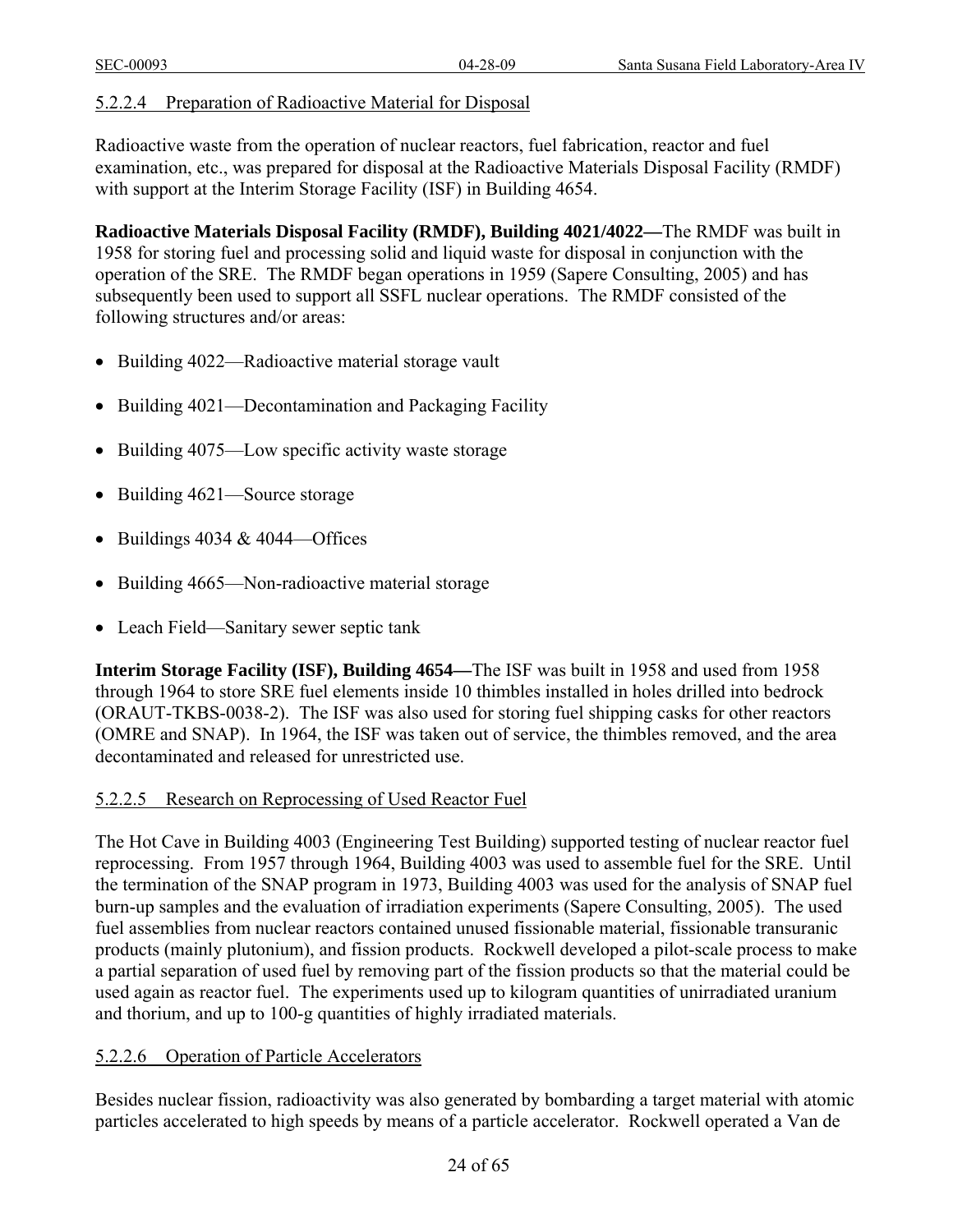| <b>SEC-00093</b> | 04-28-09 | Santa Susana Field Laboratory-Area IV |
|------------------|----------|---------------------------------------|
|                  |          |                                       |

Graaff generator in Building 4030 from 1960 through 1964, bombarding tritium targets with deuterons to produce neutrons (Sapere Consulting, 2005). A second Van de Graaff generator was operated at the SRE Facility for neutron activation analyses of materials (removed from the SRE Facility before the facility D&D). Accelerators were removed in 1966 and a radiation survey showed the facilities to be free of radioactive contamination. A follow-up survey performed in 1988 confirmed that there was no activation in the building.

### 5.2.2.7 Research Using Radioisotopes

Some SSFL-Area IV research required special radioisotopes. Small quantities of specially prepared radioisotopes were brought to SSFL-Area IV, used in laboratories under controlled conditions, and then either shipped back out or stored for reuse.

One research program associated with the use of radioisotopes that was planned at SSFL was the Transuranic Management by Pyropartitioning-Separation (TRUMP-S) program. The purpose of the TRUMP-S program was to develop fundamental thermodynamic and electrochemical data on various transuranic materials so that processes could be developed to separate long-lived radioactive isotopes from spent nuclear fuel. These long-lived radioactive isotopes could then be destroyed by fissioning them in a nuclear reactor or accelerator, thereby eliminating the long-term hazard associated with the disposal of spent nuclear fuel. The program used small quantities of transuranic materials (plutonium, neptunium, and americium). The TRUMP-S tests were originally planned to be performed in the Hot Laboratory at SSFL; however, the test program was transferred to and implemented at the University of Missouri.

**Fuel Storage Facility, Building 4064—**The Fuel Storage Facility contained the materials for the TRUMP-S tests, which were subsequently transferred to the University of Missouri when it was determined that the tests were not going to be performed at SSFL. The material that was shipped to Missouri included 75 g of depleted uranium, 5 g of plutonium, 4 g of neptunium, and 4 g of americium. Building 4064 was constructed in two phases. In 1958, a reinforced concrete structure with 11-inch thick walls was constructed. Construction of a second part in 1963 included a new bay to the north of the original structure. The facility operated from 1958 until 1993. It was demolished in 1997 and the waste was shipped offsite as clean waste (DOE, 2007).

**Corrosion Testing Laboratory, Building 4023—** Another radioisotope research program was the corrosion test program in the Corrosion Testing Laboratory, which ran from 1962 through 1986. A pumped sodium corrosion test loop was built to study the deposition behavior of activation products (manganese-54 and cobalt-60) in flowing sodium to develop more effective traps for these isotopes. An activated piece of fuel cladding containing these isotopes was used in these tests. The test specimens and the test loop were later removed from the building.

**Mechanical Component Development and Counting Building, Building 4363—**The Mechanical Component Development and Counting Building was transferred from the Rocketdyne Division to Area IV of the SSFL between 1956 and 1957 for the purpose of supporting expansion of the nuclear operations at SSFL. It was used for sodium systems in support of the SRE from before 1959 until 1963. It has been primarily used for storage since 1963.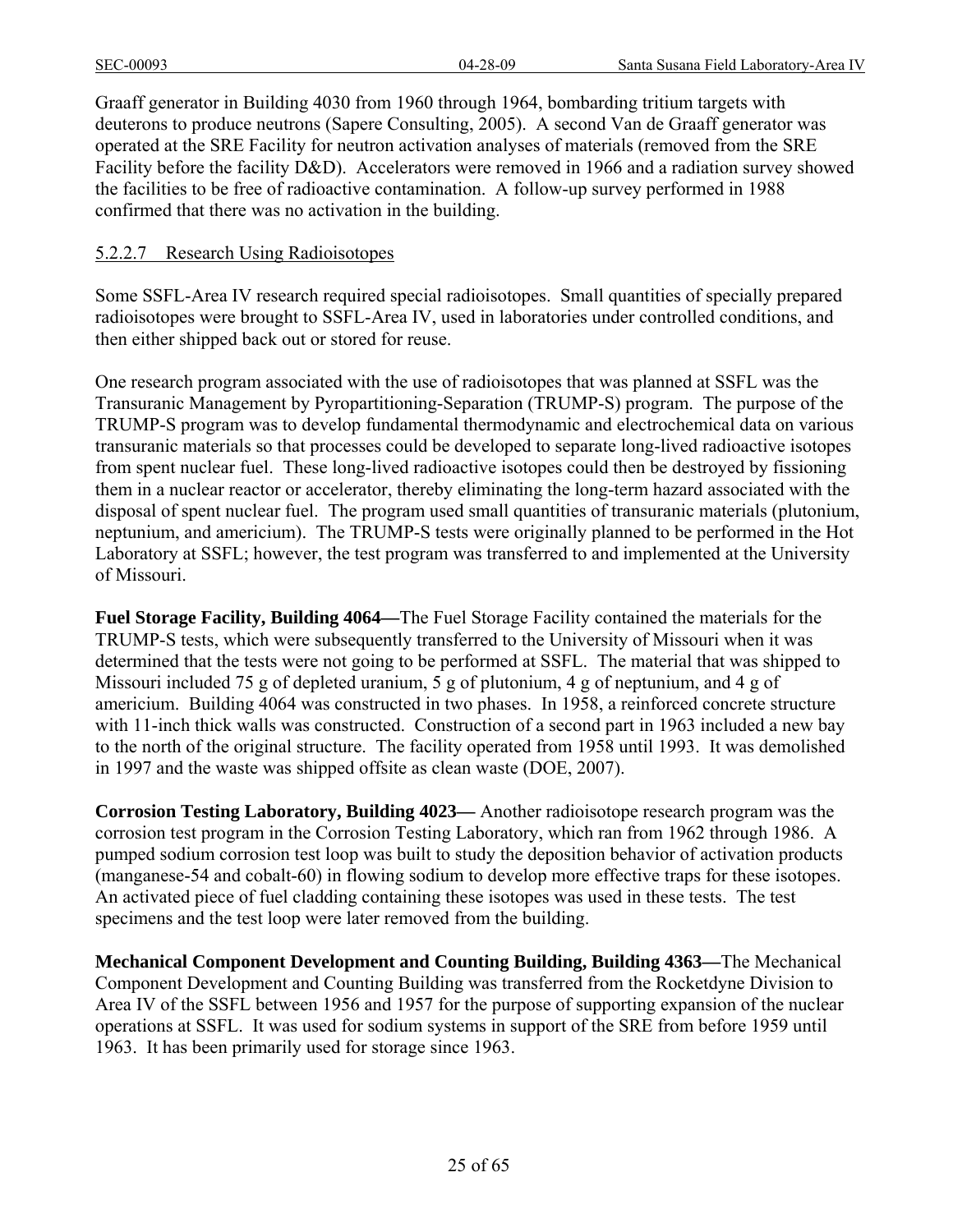#### 5.2.2.8 Miscellaneous Operations

Neither the Conservation Yard nor the Sodium Disposal Facility was intended for use with radioactive materials, but both were inadvertently contaminated.

**Conservation Yard—**The Conservation Yard was an outdoor area used for storage and salvaging used equipment. In 1988, a 20-by-20-foot area of the surface of the Conservation Yard was found to be slightly contaminated by radioactivity. A total of 132 cubic feet of contaminated soil and asphalt was removed and shipped offsite for disposal. The Conservation Yard was released for unrestricted use in 1995.

**Sodium Disposal Facility—**Also called the sodium burn pit, the Sodium Disposal Facility consisted of a large, rectangular, concrete-lined pit filled with water, surrounded by a concrete slab with two water-filled basins, a small building (Building 4886), and steam lance cleaning equipment. The Sodium Disposal Facility was built to clean nonradioactive metallic sodium and NaK from various scrap test components (pumps, valves, etc.) before the components were disposed of. In addition, the facility was used to treat nonradioactive waste sodium and NaK, and was also used to burn nonradioactive combustible liquid waste (oils, etc.).

### **5.2.3 Summary of Key SSFL-Area IV Facilities**

| Table 5-1: Key SSFL-Area IV Facilities, Operations, and Dates of Operation |                                                                                                 |                                                                                                        |                    |
|----------------------------------------------------------------------------|-------------------------------------------------------------------------------------------------|--------------------------------------------------------------------------------------------------------|--------------------|
|                                                                            |                                                                                                 | Table 5-1 and corresponding notes span two pages.                                                      |                    |
| <b>Operations</b>                                                          | <b>Buildings</b>                                                                                | <b>Key Facilities</b>                                                                                  | Dates <sup>a</sup> |
| Reactor                                                                    | Building 4093                                                                                   | WBNS or L-85 Reactor: Water Boiler Neutron Source Reactor; 3<br>kWthr                                  | 1956-1980          |
| Reactor                                                                    | Building 4143*                                                                                  | <b>SRE Reactor:</b> Sodium Reactor Experiment Reactor; 20 MWthr                                        | 1957-1964          |
| Reactor                                                                    | Building 4010                                                                                   | <b>SER Reactor:</b> SNAP Experimental Reactor; 50 kWthr                                                | 1959-1960          |
|                                                                            |                                                                                                 | <b>S8ER Reactor:</b> SNAP 8 Experimental Reactor; 600 kWthr                                            | 1963-1965          |
| Reactor                                                                    | Building 4024                                                                                   | <b>S2DR Reactor:</b> SNAP 2 Development Reactor; 50 kWthr                                              | 1961-1962          |
|                                                                            |                                                                                                 | S10FS Reactor: SNAP 10 Flight Simulation Reactor; 7 kWthr                                              | 1965-1966          |
| Reactor                                                                    |                                                                                                 | STR Reactor: Shield Test Reactor; 50 kWthr                                                             | 1961-1964          |
|                                                                            | Building 4028                                                                                   | <b>STIR Reactor:</b> Shield Test and Irradiation Reactor; 1 MWthr                                      | 1964-1972          |
| Reactor                                                                    | Building 4059                                                                                   | <b>S8DR Reactor:</b> SNAP 8 Development Reactor; 600 kWthr - 1<br>1968-1969<br>MWthr                   |                    |
| Reactor                                                                    | Building 4012                                                                                   | <b>SNAP Critical Test Facility: Second SNAP Critical Test Facility</b>                                 | 1962-1968          |
| Reactor                                                                    | Building 4373                                                                                   | <b>SNAP Critical Test Facility: First SNAP Critical Test Facility</b>                                  | 1957-1963          |
| Reactor                                                                    | Building 4019                                                                                   | <b>SNAP Flight System Critical Facility</b>                                                            | 1964-1965          |
| Reactor                                                                    | <b>OMR Critical Facility: Organic Moderated Reactor Low Power</b><br><b>Critical Experiment</b> |                                                                                                        | 1958-1967          |
| Building 4009                                                              |                                                                                                 | <b>SGR Critical Facility: Sodium Graphite Reactor Low Power</b><br><b>Critical Experiment</b>          | 1958-1967          |
|                                                                            |                                                                                                 | <b>AETR Test Facility: Advanced Epithermal Thorium Reactor</b>                                         | 1960-1974          |
| Reactor                                                                    | Building 4100                                                                                   | Fast Critical Experiment Laboratory: Used to study different<br>reactor core configurations            | 1961-1980          |
| Nuclear                                                                    | Building 4003                                                                                   | Engineering Test Building: Reactor Fuel Manufacturing Facility to<br>support Sodium Reactor Experiment | 1954-1964          |
| Support                                                                    |                                                                                                 | Hot Cave: Hot cell for reprocessing used reactor fuel                                                  | 1954-1964          |

Table 5-1 summarizes the key facilities as well as the buildings and dates of operation.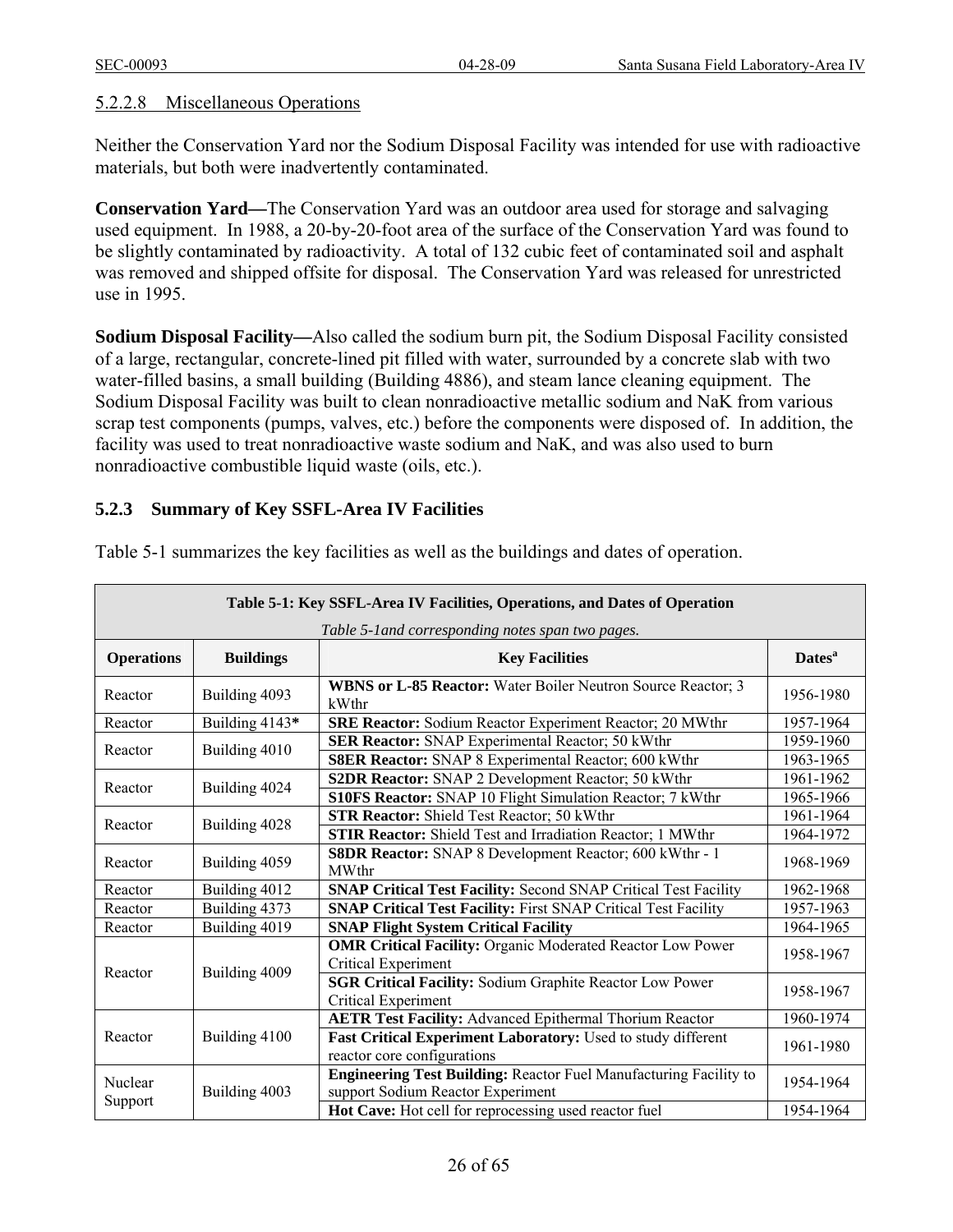| Table 5-1: Key SSFL-Area IV Facilities, Operations, and Dates of Operation |                                 |                                                                                                                                                                            |                    |
|----------------------------------------------------------------------------|---------------------------------|----------------------------------------------------------------------------------------------------------------------------------------------------------------------------|--------------------|
|                                                                            |                                 | Table 5-1 and corresponding notes span two pages.                                                                                                                          |                    |
| <b>Operations</b>                                                          | <b>Buildings</b>                | <b>Key Facilities</b>                                                                                                                                                      | Dates <sup>a</sup> |
| Nuclear<br>Support                                                         | Building 4654                   | <b>ISF:</b> Interim Storage Facility for SRE fuels                                                                                                                         | 1958-1964          |
| Nuclear<br>Support                                                         | Building 4030                   | Van de Graaff Accelerator: Particle accelerator                                                                                                                            | 1960-1964          |
| Nuclear<br>Support                                                         | Building 4020                   | Hot Lab: Hot Laboratory for disassembly and examination of used<br>reactor fuel                                                                                            | 1957-1988          |
| Nuclear<br>Support                                                         | Building 4023                   | <b>Corrosion Testing Laboratory:</b> Liquid Metals Component Testing<br>Facility                                                                                           | 1962-1986          |
| Nuclear<br>Support                                                         | Building 4029                   | Radioactive Measurement Facility: Used for storage and used<br>radioactive sources to calibrate radiation instruments                                                      | 1959-1974          |
| Nuclear<br>Support                                                         | Building 4064                   | <b>Fuel Storage Facility:</b> Fuel Storage Facility is a vault built to<br>provide storage for fissionable fuel material (enriched uranium $\&$<br>plutonium)              | 1958-1993          |
| Nuclear<br>Support                                                         | <b>Buildings</b><br>4021/4022** | <b>RMDF:</b> Radioactive Materials Disposal Facility-built for fuel<br>storage and processing solid and liquid waste for disposal in<br>conjunction with the SRE operation | 1959-<br>present   |
| Nuclear<br>Support                                                         | Building 4363                   | <b>Mechanical Component Development and Counting Building:</b><br>Used for sodium systems in support of SRE from before 1959 until<br>1963.                                | 1956-1963          |

**Notes:** 

**a For reactors, refers to operation of the reactor rather than program duration dates** 

**\* Includes Component Storage Building (Building 4041), Temporary Hot Waste Storage Building (Building 4686), Site Service Building (Building 4163), Cold Trap Vault (Building 4695), Liquid Radioactive Waste Vault (Building 4653), Interim Radioactive Waste Storage Area (Area 4654), and Intermediate Contaminated Storage Area (Area 4689)** 

**\*\*Includes Radioactive Material Storage Vault (Building 4022), Decontamination and Packaging Facility (Building 4021), Low Specific Activity Waste Storage (Building 4075), Source Storage Buildings (Building 4621), Offices (Buildings 4034 & 4044), Non-Radioactive Material Storage (Building 4665), and Leach Field—Sanitary Sewer Septic Tank** 

## **5.3 Radiological Exposure Sources from SSFL-Area IV Operations**

There were many different types of facilities and processes at Area IV of the SSFL, which included reactors, critical test facilities, fuel preparation and post-irradiation examination facilities, accelerator and calibration facilities, and support facilities. Most reactors were low-power (a few kilowatts), with the maximum being 20 MWt, and all had relatively short operating histories. There was a Van de Graaff (Deuterium-Tritium) accelerator producing neutrons with a maximum energy of 14 MeV. The fuel examination and manufacturing facilities, reactors, and critical facilities handled fissionable fuels with various enrichments, mostly compounds of uranium including carbides. They also handled relatively small quantities of plutonium and thorium, with the exception of Buildings 4023, 4029, and 4030 where no thorium or plutonium was handled. Some fuel decladding took place in the hot cells of Area IV of the SSFL, which resulted in the release of considerable quantities of those fission products with high fission yields (e.g., strontium-90 and cesium-137) into the hot cell environment; also released were smaller amounts of europium-152, europium-154, and tritium (ORAUT-TKBS-0038- 6). The separations of irradiated fuel consisted of pilot-scale operations conducted inside a hot cell; therefore, exposure potential as a result of these operations was fairly small.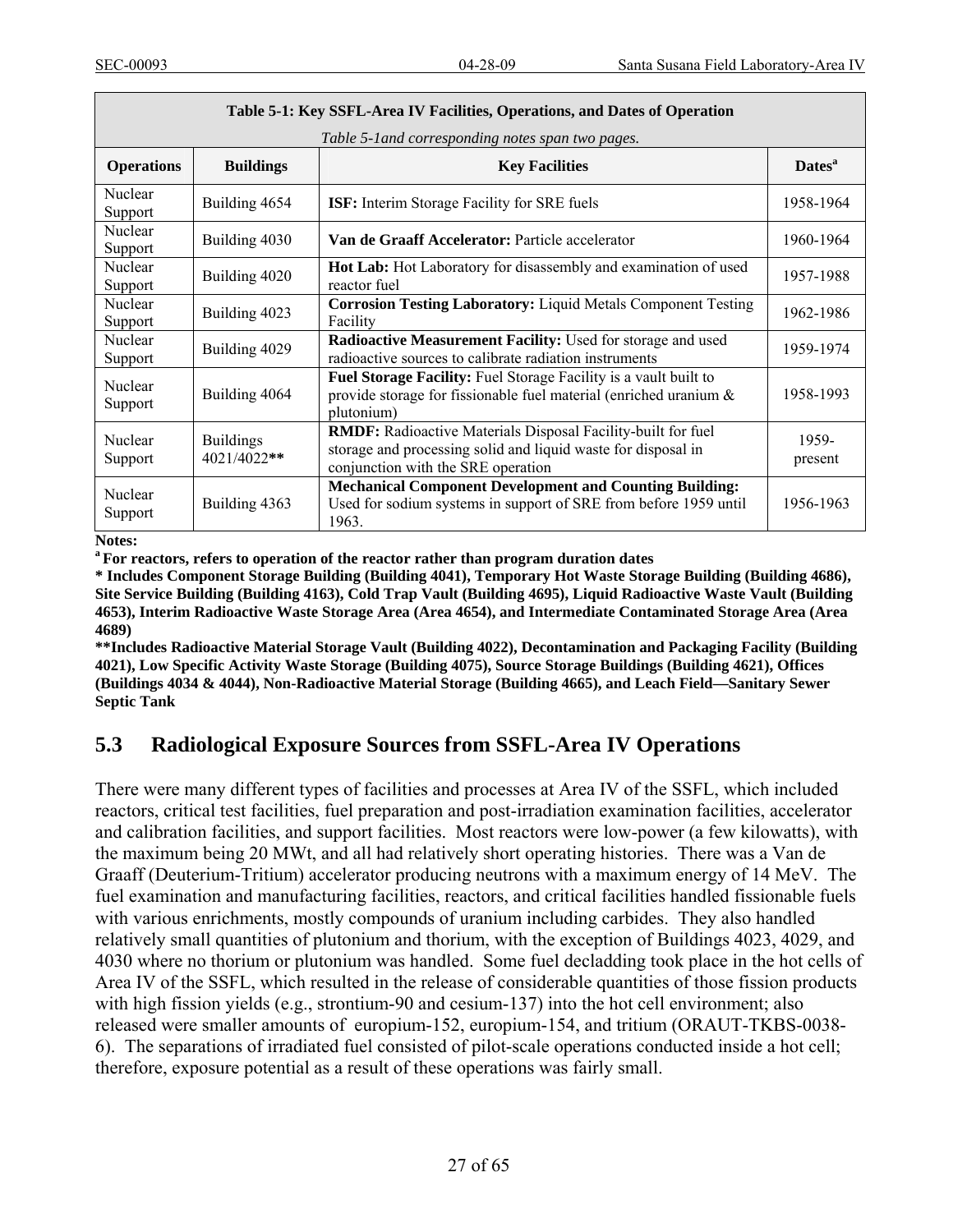**Contract Contract** 

| Table 5-2: Area Information and Parameters of SSFL-Area IV Nuclear Operations |                            |  |
|-------------------------------------------------------------------------------|----------------------------|--|
| Table 5-2 and corresponding notes span three pages.                           |                            |  |
| <b>Facility</b>                                                               | Radioisotopes <sup>a</sup> |  |
| <b>Building 4073:</b>                                                         | $Sr-90$                    |  |
| KEWB Reactor (1 kWt)                                                          | $Cs-137$                   |  |
| <b>Building 4093:</b>                                                         | $U-234$                    |  |
| L-85 Reactor (3 kWt)                                                          | $U-235$                    |  |
| <b>Building 4143:</b>                                                         | $U-238$                    |  |
| SRE Reactor (20 kWt)                                                          | Pu-238                     |  |
|                                                                               | Pu-239                     |  |
| <b>Building 4010:</b><br>SER (kWt);                                           | Pu-240                     |  |
| S8ER (600 kWt)                                                                | Pu-241                     |  |
|                                                                               | Am-241                     |  |
|                                                                               | $Sr-90$                    |  |
|                                                                               | $Cs-137$                   |  |
|                                                                               | $U-234$                    |  |
|                                                                               | $U-235$                    |  |
|                                                                               | $U-238$                    |  |
|                                                                               | Pu-238                     |  |
| <b>Building 4024:</b>                                                         | Pu-239                     |  |
| S2DR (50 kWt);                                                                | Pu-240                     |  |
| S10FS (7 kWt)                                                                 | Pu-241                     |  |
|                                                                               | Am-241                     |  |
|                                                                               | $Co-60$                    |  |
|                                                                               | Eu-152                     |  |
|                                                                               | Eu-154                     |  |
|                                                                               | Th-232                     |  |
|                                                                               | $H-3$                      |  |
| <b>Building 4028:</b>                                                         | $Sr-90$                    |  |
| STR (50 kWt); STIR (1 MWt)                                                    | $Cs-137$                   |  |
|                                                                               | $U-234$                    |  |
|                                                                               | $U-235$                    |  |
| <b>Building 4012:</b>                                                         | $U-238$<br>Pu-238          |  |
| Second SNAP Critical Test Facility                                            | Pu-239                     |  |
|                                                                               | Pu-240                     |  |
| <b>Building 4373:</b>                                                         | Pu-241                     |  |
| First SNAP Critical Test Facility                                             | Am-241                     |  |
|                                                                               | $Co-60$                    |  |
| <b>Building 4019:</b>                                                         | Eu-152                     |  |
| SNAP Flight System Critical Facility                                          | Eu-154                     |  |
|                                                                               | $H-3$                      |  |
| <b>Building 4009:</b>                                                         | $Sr-90$                    |  |
| OMR Critical Facility; SGR Critical Facility                                  | $Cs-137$                   |  |
|                                                                               | $U-234$                    |  |
|                                                                               | $U-235$                    |  |
|                                                                               | $U-238$                    |  |
|                                                                               | Pu-238                     |  |
| <b>Building 4100:</b>                                                         | Pu-239                     |  |
| <b>AETR Test Facility;</b>                                                    | Pu-240                     |  |
| <b>Fast Critical Experiment Laboratory</b>                                    | Pu-241                     |  |
|                                                                               | Am-241                     |  |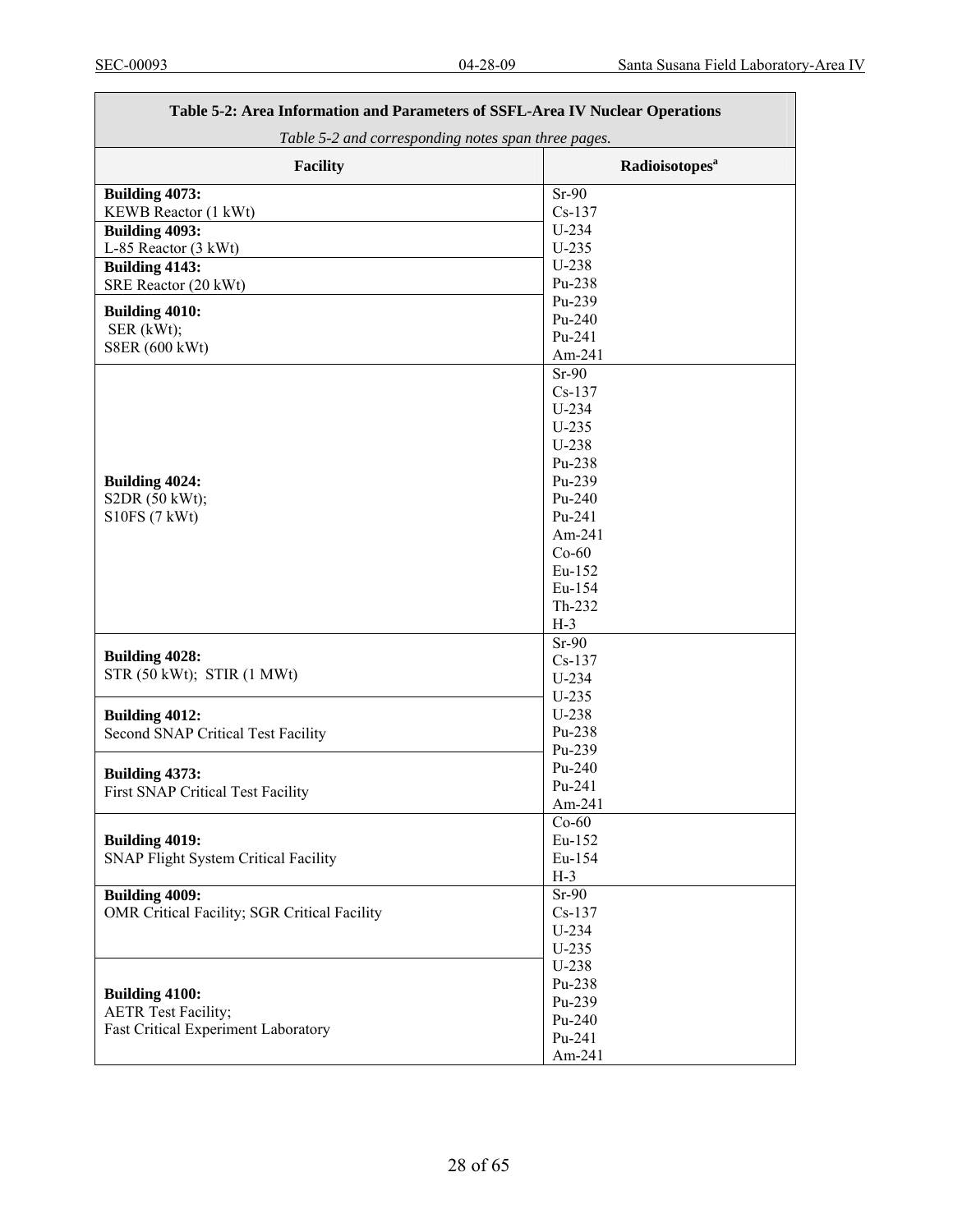**The Company** 

 $\overline{\phantom{0}}$ 

| Table 5-2: Area Information and Parameters of SSFL-Area IV Nuclear Operations |                            |  |
|-------------------------------------------------------------------------------|----------------------------|--|
| Table 5-2 and corresponding notes span three pages.                           |                            |  |
| <b>Facility</b>                                                               | Radioisotopes <sup>a</sup> |  |
|                                                                               | $\overline{\text{Sr-90}}$  |  |
| <b>Building 4003:</b><br><b>Engineering Test Building;</b>                    | $Cs-137$                   |  |
| Hot Cave                                                                      | $U-234$                    |  |
|                                                                               | $U-235$                    |  |
| <b>Building 4654</b>                                                          | $U-238$                    |  |
| Interim Storage Facility                                                      | Pu-238                     |  |
|                                                                               | Pu-239                     |  |
|                                                                               | Pu-240                     |  |
| <b>Building 4005:</b>                                                         | Pu-241                     |  |
| Uranium Carbide Fuel Pilot Plant                                              | Am-241                     |  |
|                                                                               | $Co-60$                    |  |
|                                                                               | Eu-152                     |  |
|                                                                               | Eu-154                     |  |
|                                                                               | $Sr-90$<br>$Cs-137$        |  |
|                                                                               |                            |  |
|                                                                               | $U-234$<br>$U-235$         |  |
|                                                                               | U-238                      |  |
|                                                                               | Pu-238                     |  |
|                                                                               | Pu-239                     |  |
| <b>Building 4030:</b>                                                         | Pu-240                     |  |
| Van de Graaff Accelerator                                                     | Pu-241                     |  |
|                                                                               | Am-241                     |  |
|                                                                               | $Co-60$                    |  |
|                                                                               | Eu-152                     |  |
|                                                                               | Eu-154                     |  |
|                                                                               | Th-232                     |  |
|                                                                               |                            |  |
| <b>Building 4020:</b>                                                         | $U-234$                    |  |
| Hot Laboratory                                                                | $U-235$                    |  |
|                                                                               | U-238                      |  |
|                                                                               | $Sr-90$                    |  |
|                                                                               | $Cs-137$                   |  |
|                                                                               | $U-234$                    |  |
|                                                                               | $U-235$                    |  |
|                                                                               | U-238                      |  |
|                                                                               | Pu-238                     |  |
| <b>Building 4023:</b>                                                         | Pu-239                     |  |
| <b>Corrosion Testing Laboratory</b>                                           | Pu-240<br>Pu-241           |  |
|                                                                               | Am-241                     |  |
|                                                                               | $Co-60$                    |  |
|                                                                               | Eu-152                     |  |
|                                                                               | Eu-154                     |  |
|                                                                               | Th-232                     |  |
| <b>Building 4029:</b>                                                         |                            |  |
| Radioactive Measurement Facility                                              | $H-3$                      |  |
|                                                                               | $Sr-90$                    |  |
| <b>Building 4064:</b>                                                         | $Cs-137$                   |  |
| Fuel Storage Facility                                                         | $Co-60$                    |  |
|                                                                               | Eu-152                     |  |
|                                                                               | Eu-154                     |  |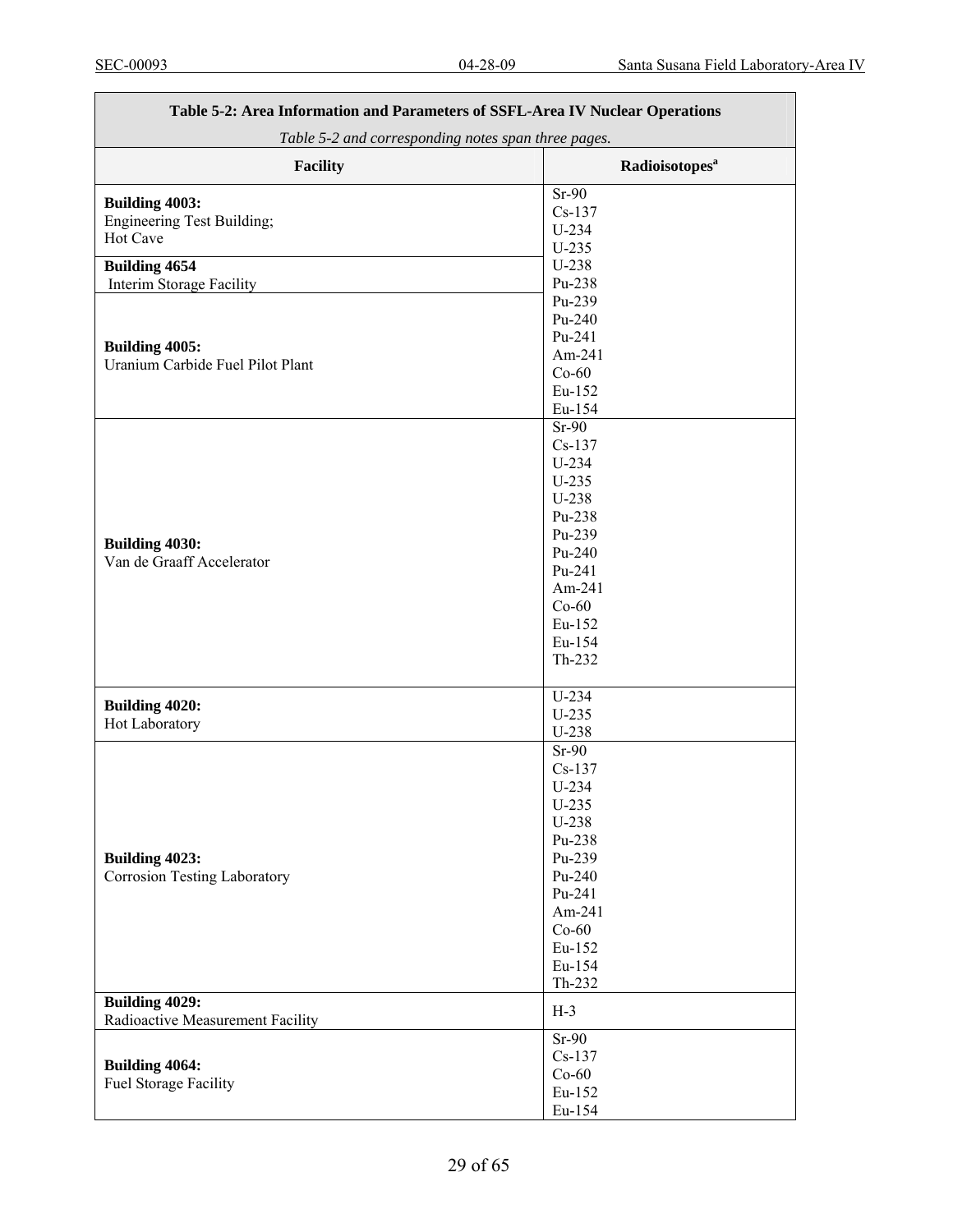| Table 5-2: Area Information and Parameters of SSFL-Area IV Nuclear Operations   |                            |  |
|---------------------------------------------------------------------------------|----------------------------|--|
| Table 5-2 and corresponding notes span three pages.                             |                            |  |
| <b>Facility</b>                                                                 | Radioisotopes <sup>a</sup> |  |
| <b>Buildings 4021/4022:</b><br><b>RMDF</b>                                      | $Ra-226$                   |  |
| <b>Building 4363:</b><br>Mechanical Component Development and Counting Building | $Sr-90$<br>$Cs-137$        |  |

**Source: Modified version of Table 5-9 in ORAUT-TKBS-0038-5 and Table 2-3 in ORAUT-TKBS-0038-2 Notes:** 

**a Assumed particle size of 5** *µm (AMAD)* **for all listed radionuclides** 

#### **5.3.1 Alpha**

Alpha particle emissions from radioactive source materials presented the most significant internal radiological protection challenge (alpha particles do not present an external exposure hazard). The main alpha-emitting plutonium isotopes were plutonium-238, plutonium-239, plutonium-240, and plutonium-241. Plutonium-238 emits 5.50 MeV (71%) and 5.46 MeV (29%) alpha particles; plutonium-239 emits a 5.16 MeV (73%) alpha particle with lower-abundance 5.14 MeV (15%) and 5.11 MeV (12%) emissions. Similarly, plutonium-240 emits alphas at 5.17 MeV (73%) and at 5.12 MeV (27%) (DOE, 2006). In addition, uranium isotopes (in varying ratios depending on whether the uranium being handled was natural, depleted, or enriched) were a source of alpha radiation. Uranium-238 emits 4.20 MeV (77%) and 4.15 MeV (23%) alpha particles, and uranium-234 emits 4.78 MeV (72.5%) and 4.72 MeV (28.4%) alpha particles. There are smaller amounts of uranium-235 (approximately 1/20 of the activity levels of uranium-238 or uranium-234 in natural uranium, varying up or down depending on enrichment level or depleted uranium activities, respectively) with the most significant alpha particles of 4.60 MeV (5%), 4.56 MeV (4.2%), 4.40 MeV (55%), 4.37 MeV (17%), 4.22 MeV (5.7%), and others with lower energies and percent abundance (Shleien, 1992).

#### **5.3.2 Beta/Photon**

The fuel examination and manufacturing facilities, reactors, and critical facilities handled fissionable fuels with various enrichments, mostly compounds of uranium including carbides. They also handled relatively small quantities of plutonium and thorium. Area IV of the SSFL performed only pilot-scale separations of irradiated fuel; therefore, there were minimal gross fission product problems. AI did declad fuels in the hot cells, which resulted in the release of considerable quantities of those fission products with high fission yields (e.g., strontium-90 and cesium-137) into the hot cell environment. In addition, decladding resulted in some europium-152 and -154 releases, along with some tritium.

The decladding was performed in a facility (hot lab) designed for such use. Strontium-90 and cesium-137 are volatile and tend to migrate to the surface of the fuel, but are contained in the hot cell. The fuel remained contained in the hot cell until much of the short-lived activity had decayed. The facility was shielded and remote manipulators were used to minimize the potential for personnel exposures. This design reduced the external exposures from highly radioactive items to levels within occupational limits. A ventilation system kept the hot cells at negative pressure relative to the operators' positions. Filters decontaminated the air from the hot cells prior to exhaust from the building (Oldenkamp, 1989).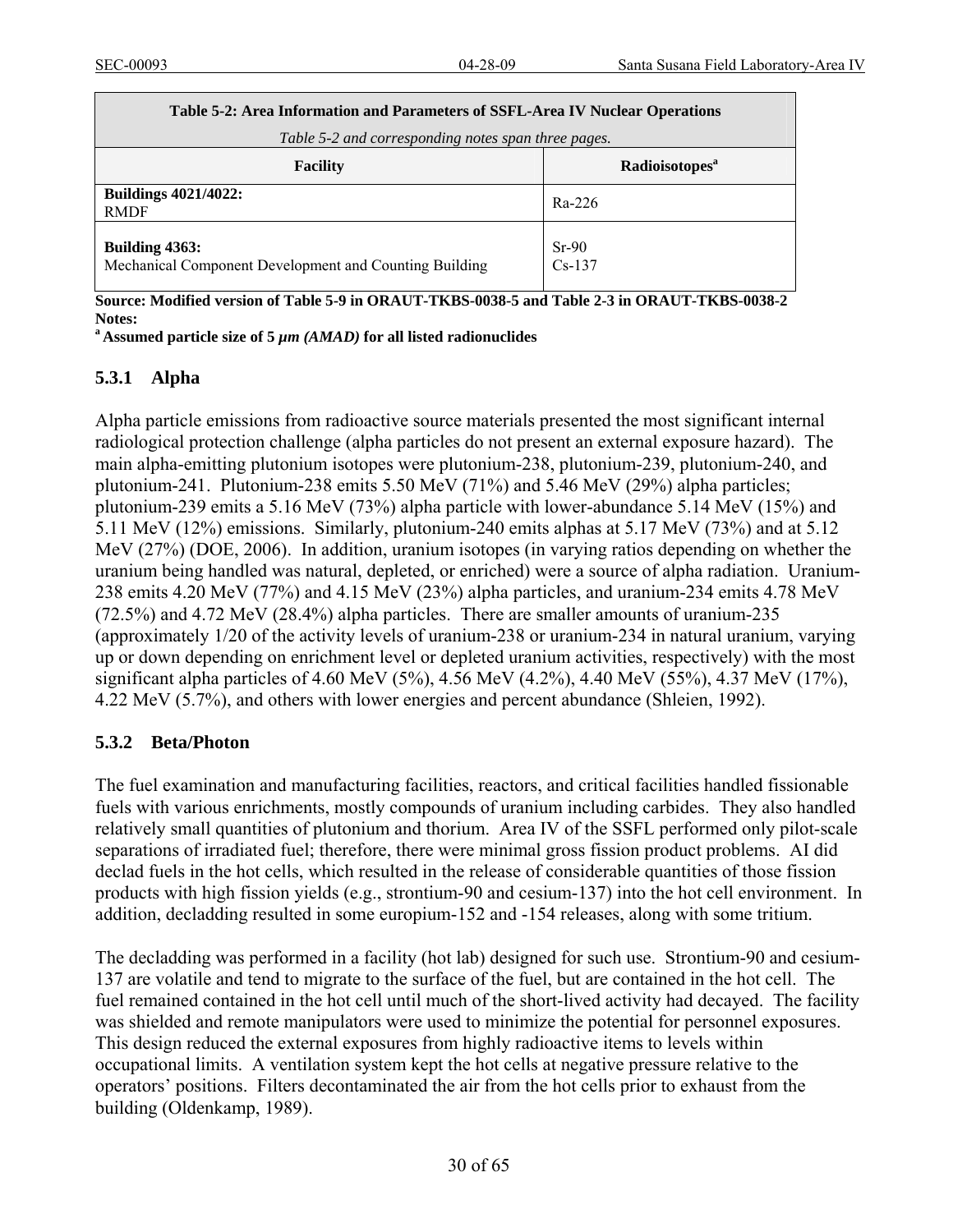Beta/photon sources consisted of reactors as well as associated radioactive material work and processes in buildings 4143, 4010, 4010, 4024, 4028, 4059, 4009, and 4100 that housed the reactors. Table 5-3 indicates the beta and photon energies and percentages at reactors and critical facilities.

| Table 5-3: Beta and Photon Energies and Percentages at Reactors and Critical Facilities |                                               |                   |      |                  |               |                 |
|-----------------------------------------------------------------------------------------|-----------------------------------------------|-------------------|------|------------------|---------------|-----------------|
|                                                                                         | Table 5-3 spans two pages.                    |                   |      |                  |               |                 |
| Process/                                                                                |                                               | <b>Operations</b> |      | <b>Radiation</b> | <b>Energy</b> |                 |
| <b>Building</b>                                                                         | <b>Description</b>                            | <b>Begin</b>      | End  | <b>Type</b>      | (keV)         | Percentage      |
|                                                                                         |                                               |                   |      | <b>B</b> eta     | $>15$         | 100             |
| All                                                                                     | Reactors                                      | 1956              | 1980 | Photons          | 30-250        | 25              |
|                                                                                         |                                               |                   |      |                  | >250          | $\overline{75}$ |
|                                                                                         |                                               |                   |      | Beta             | $>15$         | 100             |
| 4143                                                                                    | <b>SRE</b> Reactor                            | 1957              | 1964 | Photons          | 30-250        | 25              |
|                                                                                         |                                               |                   |      |                  | >250          | 75              |
|                                                                                         | SNAP Experimental Reactor and                 |                   |      | Beta             | $>15$         | 100             |
| 4010                                                                                    | <b>SNAP8</b> Development Reactor (S8ER)       | 1959              | 1965 | Photons          | $30 - 250$    | 25              |
|                                                                                         |                                               |                   |      |                  | >250          | 75              |
|                                                                                         | SNAP2 Development Reactor (S2DR)              | 1961              | 1962 | <b>B</b> eta     | $>15$         | 100             |
| 4024                                                                                    | SNAP 10 Flight Simulation Reactor<br>(S10FS3) | 1965              | 1966 | Photons          | 30-250        | 25              |
|                                                                                         | <b>SNAP Test Facilities</b>                   | 1971              | 1971 | >250             | 75            |                 |
|                                                                                         | Shield Test Reactor and                       |                   |      | <b>B</b> eta     | $>15$         | 100             |
| 4028                                                                                    | Shield Test and Irradiation Reactor (STIR)    | 1961              | 1972 | Photons          | 30-250        | 25              |
|                                                                                         |                                               |                   |      |                  | >250          | 75              |
|                                                                                         |                                               |                   |      | Beta             | $>15$         | 100             |
| 4059                                                                                    | SNAP 8 Development Reactor (S8DR)             | 1968              | 1969 | Photons          | 30-250        | 25              |
|                                                                                         |                                               |                   |      |                  | >250          | 75              |
|                                                                                         | Organic Moderated Reactor (OMR) and           |                   |      | Beta             | $>15$         | 100             |
| 4009                                                                                    | Sodium Graphite Reactor (SGR)                 | 1958              | 1967 | Photons          | 30-250        | 25              |
|                                                                                         |                                               |                   |      |                  | >250          | 75              |
|                                                                                         |                                               |                   | 1974 | Beta             | $>15$         | 100             |
| 4100                                                                                    | Advanced Epithermal Thorium Reactor           | 1960              |      | Photons          | 30-250        | 25              |
|                                                                                         | (AETR)                                        |                   |      | (thorium)        | >250          | 75              |

## **5.3.3 Neutron**

In uranium-235-based nuclear reactors, such as were operated at SSFL, fission neutrons have an average energy of about 2 MeV. In order to sustain the nuclear chain reaction, the neutrons must be slowed by collisions in the moderator of the reactor to an energy level of 0.025 eV (thermal neutron energy). Depending on the reactor design, few fast neutrons will escape the shielding. Due to the gamma radiation produced in the fuel and from the neutron-gamma reactions in the shielding, neutrons from reactors are usually a minor concern for personnel exposure compared to gamma radiation (ORAUT-TKBS-0038-2).

Correspondence regarding a neutron survey report of the SRE Hot Cell containing a 14-MeV neutron generator lists dose rates of 75 mrem/hr fast and 11.8 mrem/hr thermal with "the assumption that all fast neutrons are 14 MeV" (Clow, 1966). This correspondence also states, "As further surveys are taken and the spectrum completely analyzed, the dose rates may be reduced" (Clow, 1966).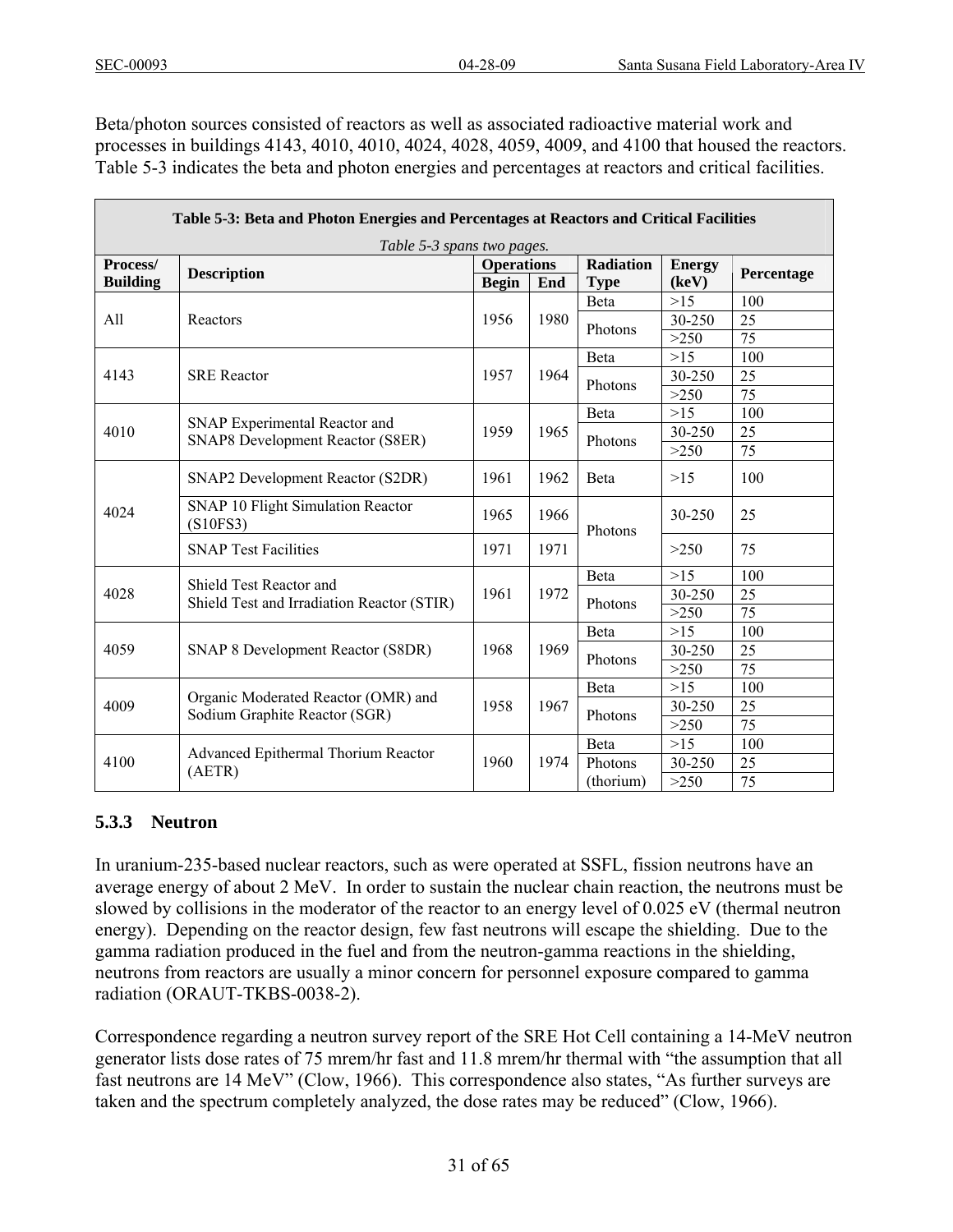| <b>SEC-00093</b> | $04 - 28 - 09$ | Santa Susana Field Laboratory-Area IV |
|------------------|----------------|---------------------------------------|
|                  |                |                                       |

According to Clow, these surveys were performed on the roof of the facility and were higher than those taken at "a window" (62.2 mrem/hr fast and 7.1 mrem/hr thermal) or "at the console" (7.1 mrem/hr fast and 2.2 mrem/hr thermal). The Van de Graaff accelerator with its D-T reaction generates 14-MeV neutrons that are quite monoenergetic in the 0° and 180° directions (ORAUT-TKBS-0038-6, page 8).

Table 5-4 lists facilities with neutron radiation. Facilities include reactors, accelerators, and fuel storage facilities. However, these facilities are assumed to be a negligible contributor to neutron doses due to the limited quantities of fuel present at any one time (ORAUT-TKBS-0038-6, page 8).

| <b>Table 5-4: Facilities and Neutron Energies</b> |                                                                                                        |                             |  |
|---------------------------------------------------|--------------------------------------------------------------------------------------------------------|-----------------------------|--|
| <b>Facility</b>                                   | <b>Source</b>                                                                                          | <b>Neutron energy (MeV)</b> |  |
| Reactors                                          | Reactors                                                                                               |                             |  |
| Plutonium Fuel Storage Building                   | Spontaneous fission and alpha-neutron $\vert$ 0.1-2.0, W <sub>R</sub> <sup><math>\sim</math></sup> =20 |                             |  |
| 4064                                              | reactions                                                                                              |                             |  |
| 4030 Van de Graaff Accelerator                    | D-T reaction                                                                                           | 2-14 max, $W_R = 10$        |  |

**Notes:** 

**\* The distribution of energies and International Commission on Radiological Protection Publication 60 radiation weighting factors**

### **5.3.4 Incidents and Fires**

The most radiologically significant and notable incident at Area IV of the SSFL was associated with the SRE and occurred in July 1959. The SRE reactor underwent an accidental partial blockage of sodium coolant flow in some of the reactor coolant channels. This resulted in the partial melting of 13 reactor fuel assemblies and the release of some fission products, which contaminated the reactor cooling system. All of the reactor safety systems functioned, and the reactor was shut down. The reactor fuel assemblies were removed, inspected, and stored at the Radioactive Materials Disposal Facility (RMDF). They were later declad in the Hot Lab, and the fuel and cladding were shipped offsite (ORAUT-TKBS-0038-2).

Based on its research, NIOSH has identified other incidents with minimal (or no) radiological impacts; these other incidents are included in summary form in *Nuclear Operations at Rockwell's Santa Susana Field Laboratory – A Factual Perspective* as well as in various site incident reports and documents collected by NIOSH (Oldenkamp, 1989). NIOSH obtained additional clarification regarding these types of incidents and radiological occurrences during discussions with former and current SSFL employees (Personal Communication with Fireman; Personal Communication with Health Physicist-November 15, 2007; Personal Communication with Health Physicist-November 20, 2007; Personal Communication with HP-Radiation Engineer; Personal Communication with Health and Safety Manager). While additional information regarding these incidents and occurrences has not been included in this report, it is available in the identified references and the SSFL Site Profile documents.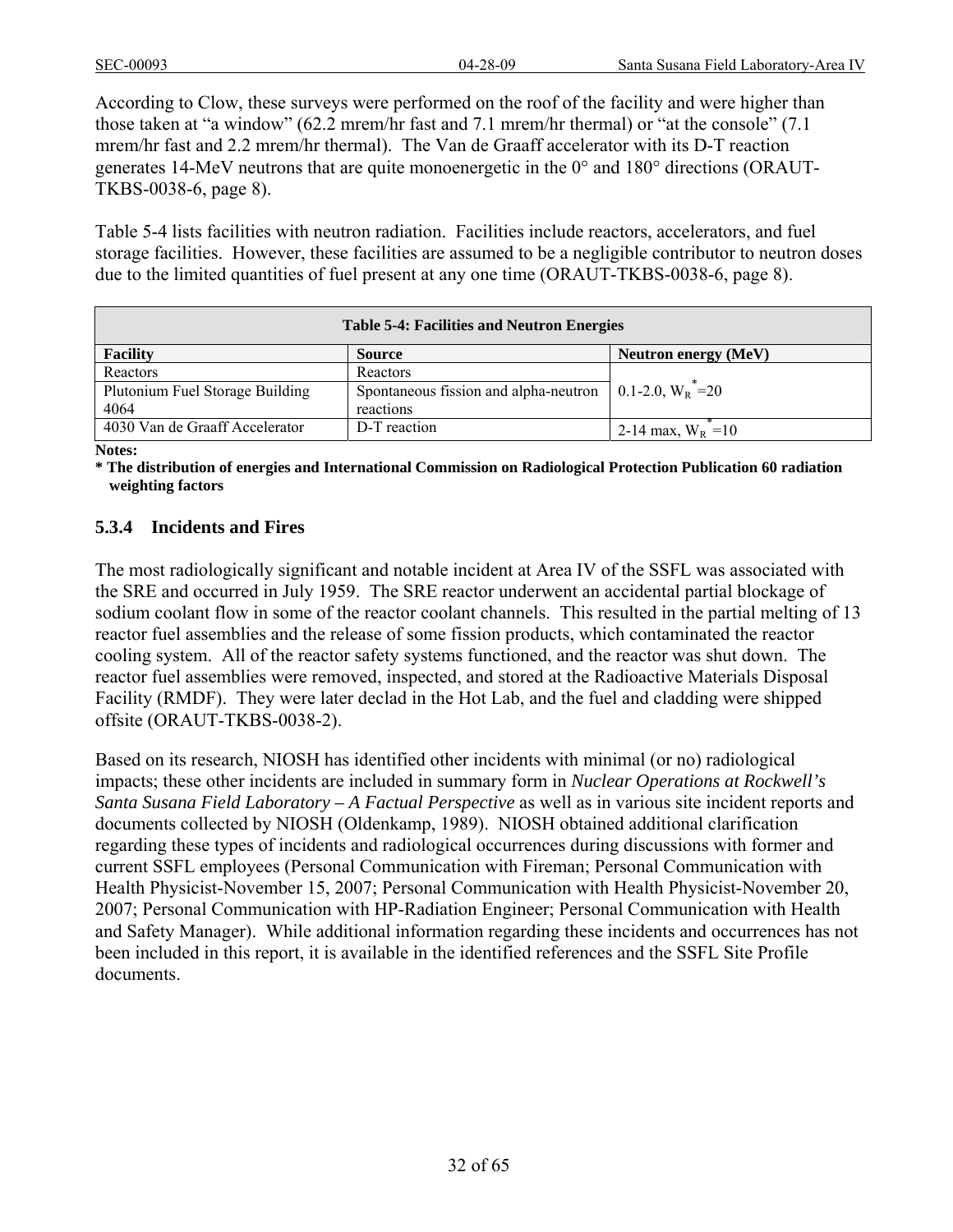# **6.0 Summary of Available Monitoring Data for the Class Evaluated by NIOSH**

NIOSH has located personal and area monitoring data in the NIOSH Site Research Database (SRDB) and in NOCTS which have been used to estimate doses to individual employees in the proposed class. The results of NIOSH data reviews are provided in the following subsections.

# **6.1 SSFL-Area IV Internal Monitoring Data**

Radionuclides of concern for the facilities and process at Area IV of the SSFL were primarily fission products. Exposure to fissionable material, transuranics, and activation products was also possible. Summaries of the available *in vitro* and *in vivo* data, as well as general overviews of sampling and analytical protocols, are provided in the following subsections. Additional details, including analytical methods, detectable activities, and reporting protocols can be found in ORAUT-TKBS-0038-5.

## **6.1.1 Internal Urinalysis Data**

NIOSH has identified only limited amounts of internal personnel monitoring data for pre-1959 exposures; this is consistent with its findings that a SSFL routine bioassay program was not initiated until August 1958 (Kellehar, 1966). Therefore, NIOSH has concluded that pre-1959 workers will generally not have bioassay data prior to August 1958 (except in rare cases). After August 1958, routine bioassay was normally in the form of urinalysis at a three-month frequency. At first, gross alpha or gross beta measurements were made of the samples. Specific radionuclides could be determined "where required" by performing additional radiochemical separations and analyses (Lang, 1960). For the period 1959 to 1966, analyses were available for uranium (both fluorometric and radiometric), mixed fission products, polonium-210, plutonium, strontium-90, tritium, and thorium (ORAUT-TKBS-0038-5).

| Table 6-1: Internal Dose Control Program (in vitro) |           |                                             |  |
|-----------------------------------------------------|-----------|---------------------------------------------|--|
| <b>Routine Monitoring Type</b>                      | Period    | Frequency                                   |  |
| Urine, single void <sup>a</sup>                     | 1958-1988 | Quarterly, semiannual, annual, based on job |  |
| Urine, single void, tritium                         | 1958-1966 | Weekly, based on job                        |  |

Table 6-1 lists the frequencies for *in vitro* monitoring.

**Notes:** 

**a Sample requested on Friday, first voiding on Monday morning requested. Positive samples were verified and followed with at least one 24-hr sample collected on Sunday.** 

Table 6-2 lists the minimum detectable activities (MDAs) and reporting levels for periods corresponding to the bioassay methods discussed in this section. The reporting levels are listed in the units quoted in the references, which are generally the units of the results. However, various volumes were used to report the results. In general, the excretions assumed when reporting "per sample" or "per day" were 1,500 mL for urine samples and 135 g for fecal samples.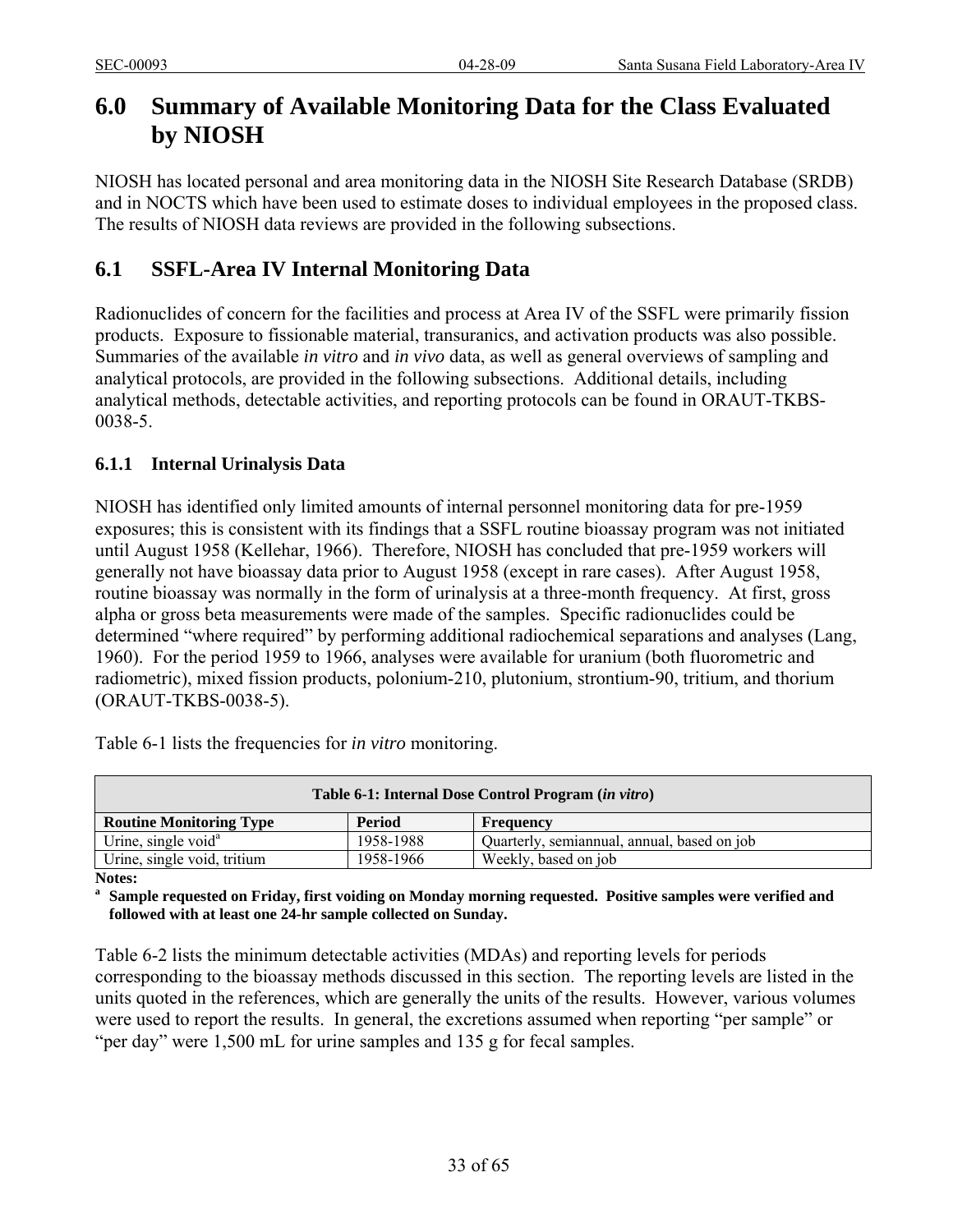| Table 6-2: Detection limits 1958–1966 <sup>a</sup><br>Table 6-2 and corresponding notes span two pages. |                        |                                                                                                                                                                                                               |                                                                                                      |  |
|---------------------------------------------------------------------------------------------------------|------------------------|---------------------------------------------------------------------------------------------------------------------------------------------------------------------------------------------------------------|------------------------------------------------------------------------------------------------------|--|
| Radionuclide                                                                                            | Method/<br>description | MDA <sup>b</sup>                                                                                                                                                                                              | <b>Reporting</b><br>level <sup>c</sup>                                                               |  |
| Gross alpha                                                                                             | Urine                  | 15 dpm/L (U. S. Nuclear)<br>4 dpm/sample (Nuclear Science and Engineering Corporation)                                                                                                                        | $7.5$ dpm/L<br>2 dpm/sample                                                                          |  |
| Gross beta                                                                                              | Urine                  | 150 dpm/L (U. S. Nuclear)<br>2 dpm/mL (Nuclear Science and Engineering Corporation)                                                                                                                           | 75 dpm/L<br>1 dpm/mL                                                                                 |  |
| Gross beta<br>$(minus K-40)$                                                                            | Urine                  | 0.4 dpm/mL (BioScience)<br>0.04 dpm/mL (U.S. Testing Inc.)                                                                                                                                                    | $0.2$ dpm/mL<br>$0.02$ dpm/mL                                                                        |  |
| Tritium                                                                                                 | Urine                  | 4,440 dpm/mL (Nuclear Science and Engineering Corporation)<br>10,000 dpm/mL (BioScience)<br>10,000 dpm/mL (U.S. Testing Inc.)                                                                                 | $2,220$ dpm/mL<br>$5,000$ dpm/mL<br>$5,000$ dpm/mL                                                   |  |
| MFP (gross)                                                                                             | Urine                  | 4 dpm/mL (Nuclear Science and Engineering Corporation)<br>60 dpm/sample (Hanford)<br>0.2 dpm/mL (BioScience)<br>0.04 dpm/mL (U.S. Testing Inc.)                                                               | 2 dpm/mL<br>30 dpm/sample<br>$0.1$ dpm/mL<br>$0.02$ dpm/mL                                           |  |
| Polonium-210                                                                                            | Urine                  | 0.02 dpm/mL (BioScience)<br>0.02 dpm/mL (U.S. Testing Inc.)                                                                                                                                                   | $0.01$ dpm/mL<br>$0.01$ dpm/mL                                                                       |  |
| Plutonium                                                                                               | Urine                  | 0.0006 dpm/mL (U.S. Testing Inc.)                                                                                                                                                                             | $0.0003$ dpm/mL                                                                                      |  |
| Strontium-90                                                                                            | Urine                  | 0.2 dpm/mL (BioScience)<br>0.04 dpm/mL (U.S. Testing Inc.)                                                                                                                                                    | $0.1$ dpm/mL<br>$0.02$ dpm/mL                                                                        |  |
| Thorium                                                                                                 | Urine                  | $0.4 \mu g/125$ mL (Tracerlab)<br>0.0004 µg/mL (BioScience)<br>$0.0004 \mu g/mL$ (U.S. Testing Inc.)                                                                                                          | $0.2 \mu g / 125 \text{ mL}$<br>$0.0002 \mu g/mL$<br>$0.0002 \mu g/mL$                               |  |
| Uranium                                                                                                 | $UF-1A$<br>Urine       | $0.004 \mu g/mL$ (U. S. Nuclear)<br>0.0002 µg/mL (Controls for Rad.)<br>0.0004 µg/mL (Nuclear Science and Engineering Corporation)<br>$0.0004 \mu g/mL$ (BioScience)<br>$0.0004 \mu g/mL$ (U.S. Testing Inc.) | $0.002 \mu g/mL$<br>$0.0001 \mu g/mL$<br>$0.0002 \mu g/mL$<br>$0.0002 \mu g/mL$<br>$0.0002 \mu g/mL$ |  |
| Uranium (enriched)                                                                                      | $UR-1B$<br>Urine       | 15 dpm/L (U. S. Nuclear)<br>4 dpm/sample (Nuclear Science and Engineering Corporation)<br>0.012 dpm/mL (BioScience)<br>0.012 dpm/mL (U.S. Testing Inc.)                                                       | $7.5$ dpm/L<br>2 dpm/sample<br>$0.006$ dpm/mL<br>$0.006$ dpm/mL                                      |  |

#### **Notes:**

**a The date of the reference for the reporting levels, which are the best information available for the period 1958-1966.** 

**b Assumed to be twice the sensitivity (see ORAUT-TKBS-0038-5 text). The reported sensitivity ("less than" values) in the claimant records should be used to determine MDA in lieu of the values listed in this table. These values should also be used** 

**for the in-house laboratory. c Sheperd, 1959; O'Brien, 1959; Edelmann, 1959; and Lee, 1963. UST results that were considered to be less than detectable generally have the reporting level included with the result.** 

NIOSH has access to urinalysis results and other supporting data for the period after the initiation of the routine bioassay program (as the routine bioassay program started in August 1958 and the initial collection frequency was three months, this corresponds to the end of 1958). The practice at the facility was to collect urine samples based on job assignments that required exposures to radioactive materials (Kopenhaver, 1986; Garcia, July 1, 1963; Alexander, 1959). Details regarding the various analyses used, and the associated minimum detectable activities, are presented in ORAUT-TKBS-0038-5.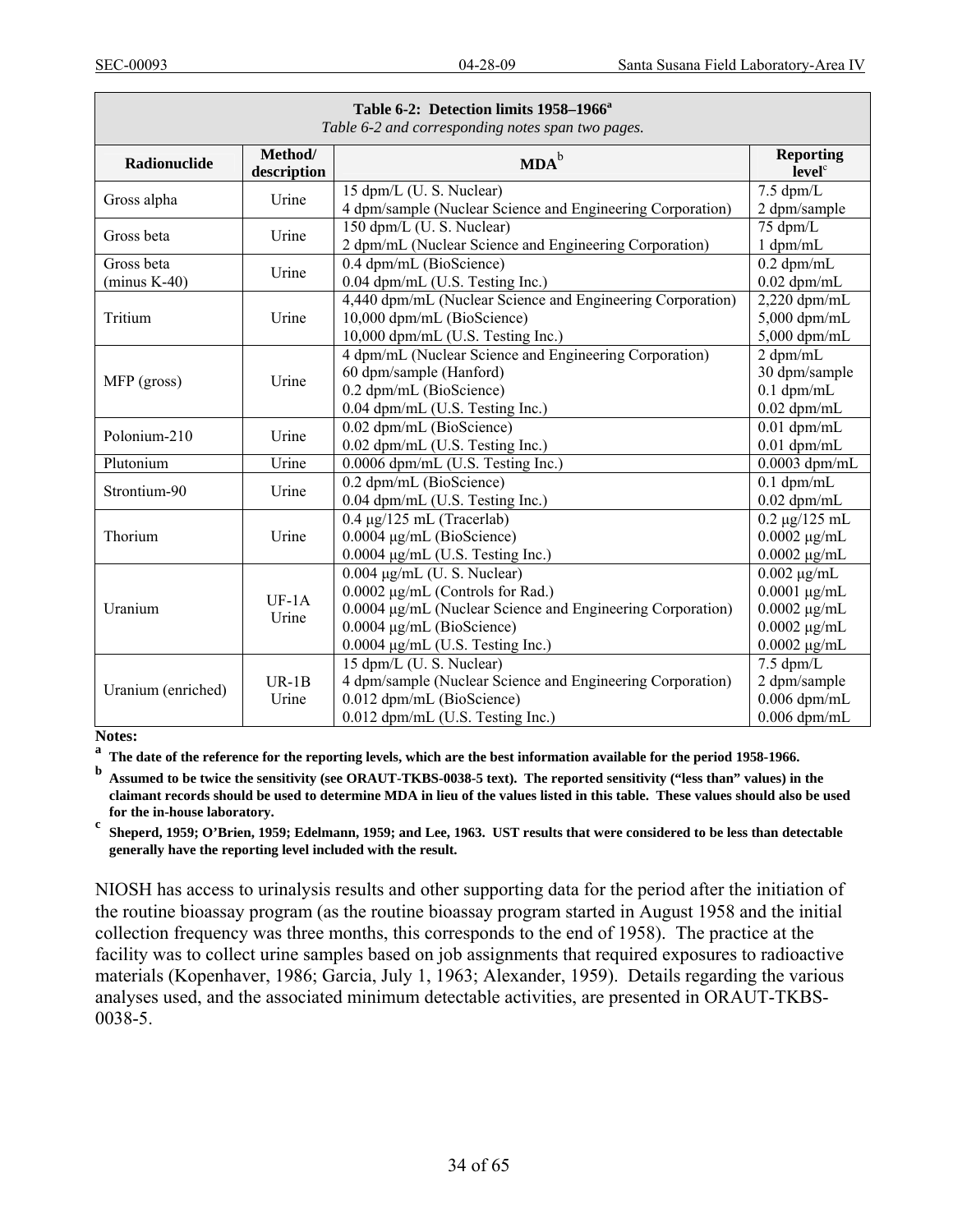## **6.1.2 Lung, Whole-Body, and Other Types of Internal or Bioassay Data**

Routine lung-counting, using equipment and techniques specifically developed to measure lung deposits of uranium, did not start until 1968 (outside of the timeframe evaluated in this report). Whole-body counts for fission or activation products occurred sporadically from 1968 through 1983 (also outside of the timeframe evaluated in this report). Although there is an indication that fecal samples were included in the bioassay program in 1970, no evidence has been recovered of their use during the period being evaluated in this report. There is evidence that wound contamination was evaluated. However, because urinalysis data are available, further review and evaluation of wound contamination data are not being pursued in this report. Finally, SSFL was neither a storage nor a processing location for large quantities of uranium or thorium; most of this material was in the form of reactor fuel that had been processed elsewhere to remove any long-lived radon- or thoron-producing progeny.

Based on the timeframe of the monitoring as compared to the proposed worker class time period evaluated in this report, these data were not evaluated for the dose reconstruction feasibility evaluation. Therefore, further discussion or evaluation of lung or whole-body counts (*in vivo*), fecal sampling, wound contamination evaluations, or evaluations of radon or thoron exposures is considered outside the scope of this SEC petition evaluation.

# **6.2 SSFL-Area IV External Monitoring Data**

The external dose received by workers was a function of the physical location of the workers on the site, the processes taking place, the types and quantities of material present, and the time spent in each location. The radiation contributing to external dose was primarily beta, photon (including X-rays) and neutron. Information associated with the radiological external monitoring program at Area IV of the SSFL available to NIOSH has been reviewed as a part of this SEC (Badger, 1965-1987; Various authors, 1970-1987).

AI used a two-element dosimeter to measure and account for the photon and beta exposures in the early years (1954-1962) at Area IV of the SSFL; the two-element dosimeter was very similar to the film dosimeters used at the Y-12 plant (ORAUT-TKBS-0014-6) and the Hanford Site (ORAUT-TKBS-0006-6) that were based on the design developed by Pardue, Goldstein, and Wollan (Pardue, 1944). In addition to the two-element film badges, the SSFL also incorporated the use of pocket ionization chambers (PICs or *pencil dosimeters*). In 1963, AI started using commercial vendors (Landauer) who supplied a multi-element dosimeter to measure and account for photon and beta exposures; this practice continued throughout the rest of the facility's operating life (ORAUT-TKBS-0038-6). On occasion, workers wore special dosimeters to monitor non-routine work such as "hot jobs" or cell entries. NIOSH has not determined whether the special dosimeter procedure was in operation before 1963 (ORAUT-TKBS-0038-6).

In terms of dosimeter exchanges at SSFL, Lang (1960) states, "Normally film badges are to be worn for monthly periods except where the possibility of exceeding 100 mrem/week of exposure is expected. Then the badges are to be analyzed more frequently." Starting in 1963, most dosimeters were processed by the vendor (Garcia, April 5, 1963). Personnel doses from Landauer before 1985 were reported in milliroentgen as either penetrating (photon) or non-penetrating (beta) exposure. The reported total dose values included any special dosimeter results sent by AI for that exchange period.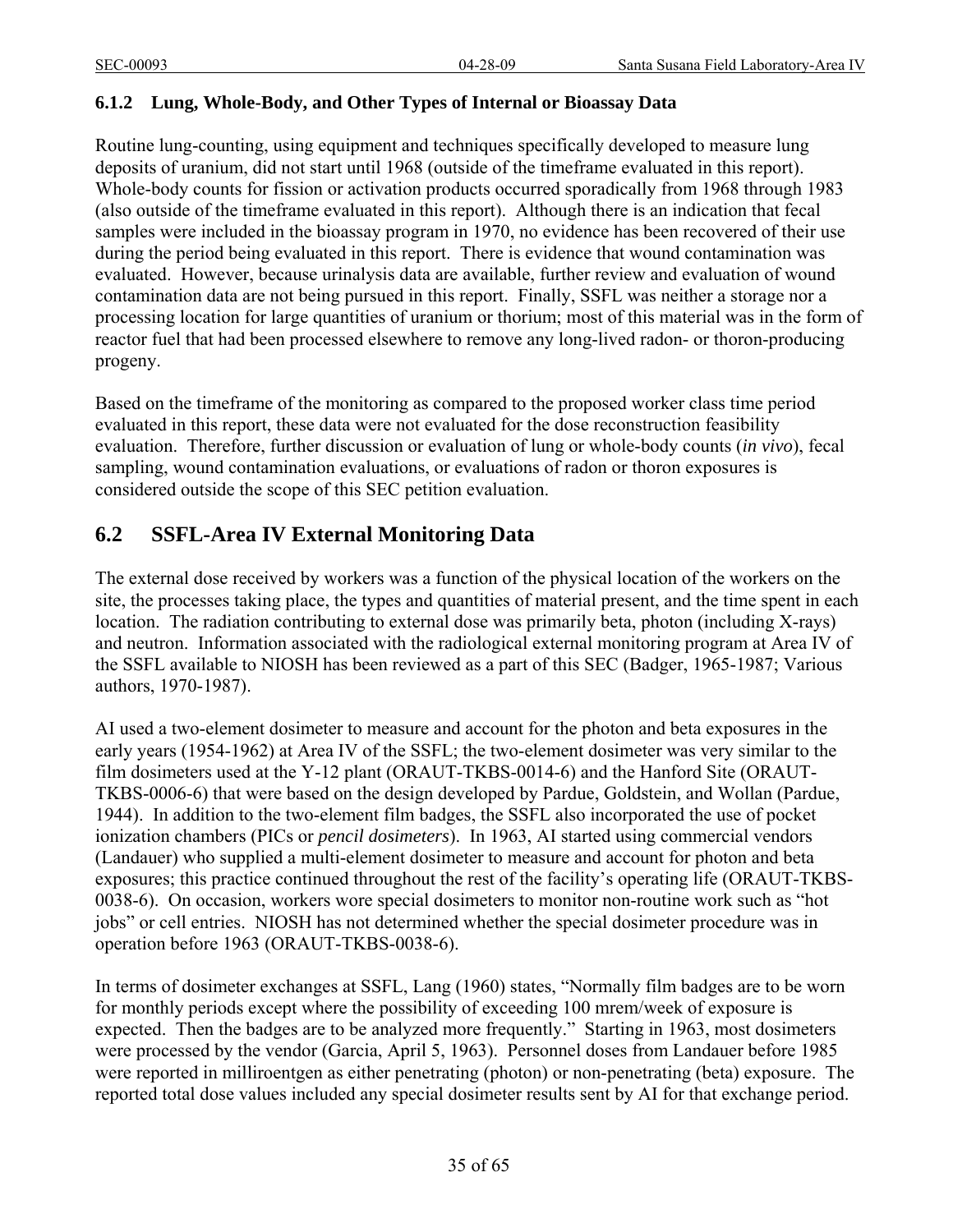| <b>SEC-00093</b> | $04 - 28 - 09$ | Santa Susana Field Laboratory-Area IV |  |
|------------------|----------------|---------------------------------------|--|

AI used Nuclear Track Emulsion, Type A (NTA) film to measure neutron exposures over the history of operations at Area IV of the SSFL (beginning with the start of reactor operations and the use of the Van de Graaff accelerators). Both fast and thermal neutrons were measured and recorded as wholebody dose in rem. The routine exchange frequency (biweekly or monthly) and evaluation of the neutron dose is described further in the SSFL site program data, procedures, and in ORAUT-TKBS-0038-6 (Badger, 1965-1987; Various authors, 1970-1987). NIOSH has also identified and located area neutron surveys associated with the operations where potential neutron exposures existed, which can be used to supplement and evaluate the personnel external neutron monitoring data (ORAUT-TKBS-0038-6). Table 6-3 lists the time periods, types of dosimeters, exchange periods, MDLs, and estimated missed doses for the AI dosimeters used at Area IV of the SSFL.

| Table 6-3: Estimated Exchange Frequencies, MDLs, and Annual Missed Doses |                                    |                                              |                                  |                                |                                                            |
|--------------------------------------------------------------------------|------------------------------------|----------------------------------------------|----------------------------------|--------------------------------|------------------------------------------------------------|
| <b>Radiation</b><br><b>Type</b>                                          | <b>Time</b><br>Period <sup>a</sup> | <b>Dosimeter</b>                             | <b>Exchange</b><br><b>Period</b> | <b>MDL</b><br>$(\text{rem})^b$ | <b>Estimated</b><br><b>Annual Missed</b><br>Dose $(rem)^c$ |
| Photon - Beta                                                            |                                    | Site-specific two element film<br><b>PIC</b> | Daily                            | 0.005                          | 0.625                                                      |
|                                                                          | 1954-1962                          |                                              | Weekly                           | 0.04                           | 1.04                                                       |
|                                                                          |                                    |                                              | Bi-weekly                        | 0.04                           | 0.52                                                       |
|                                                                          |                                    |                                              | Monthly                          | 0.04                           | 0.24                                                       |
|                                                                          | 1963-1979                          | Landauer multi-element film                  | Monthly                          | 0.04                           | 0.24                                                       |
|                                                                          |                                    |                                              | <b>Ouarterly</b>                 | 0.04                           | 0.08                                                       |
|                                                                          | $1980^{\text{d}}$ -Present         | Landauer multi-element film                  | Ouarterly                        | 0.01 <sup>e</sup>              | 0.02                                                       |
| <b>Neutron</b>                                                           | 1954-Present                       | NTA film                                     | Bi-weekly                        | < 0.05                         | 0.650                                                      |
|                                                                          |                                    |                                              | Monthly                          | < 0.05                         | 0.30                                                       |

**Notes:** 

**<sup>a</sup> The pre-Landauer start dates for the dosimeter time period are estimated based on the earliest entries in the available records. Landauer or its predecessor was the vendor in 1963 (Garcia, April 5, 1963).** 

**<sup>b</sup> Estimated MDLs for each dosimeter in the workplace, although many doses were reported at less than the MDL.** 

**c Estimated annual missed dose calculated using MDL/2 from OCAS-IG-001.** 

**d Neutron dosimeters continued monthly exchanges (Badger, 1965-1987; Various authors, 1970-1987).** 

**e Yoder, 2005.** 

NIOSH has access to photon, beta, and neutron external dosimetry results, as well as other supporting data for the entire period evaluated in this report (available for all years of site operation). The policy at SSFL was to assign the applicable dosimetry to anyone with the potential for photon, beta, or neutron exposure; it was assigned based on job assignments that required exposure to radioactive materials (Badger, 1965-1987; Various authors, 1970-1987; ORAUT-TKBS-0038-6). Details regarding the various analyses used, and the associated minimum detectable activities, are presented in ORAUT-TKBS-0038-6.

# **6.3 SSFL-Area IV Air Sampling Data**

The SSFL Area IV health physics program records include a number of air samples for alpha- (in limited cases) and beta-emitters. Measured air concentrations can be useful for estimating maximum doses, when bioassay data are unavailable either because the worker was unmonitored or in cases of non-radiological workers (both cases are associated with individuals with lower exposure potentials as compared to the radiological workers at Area IV of the SSFL). If needed, air concentration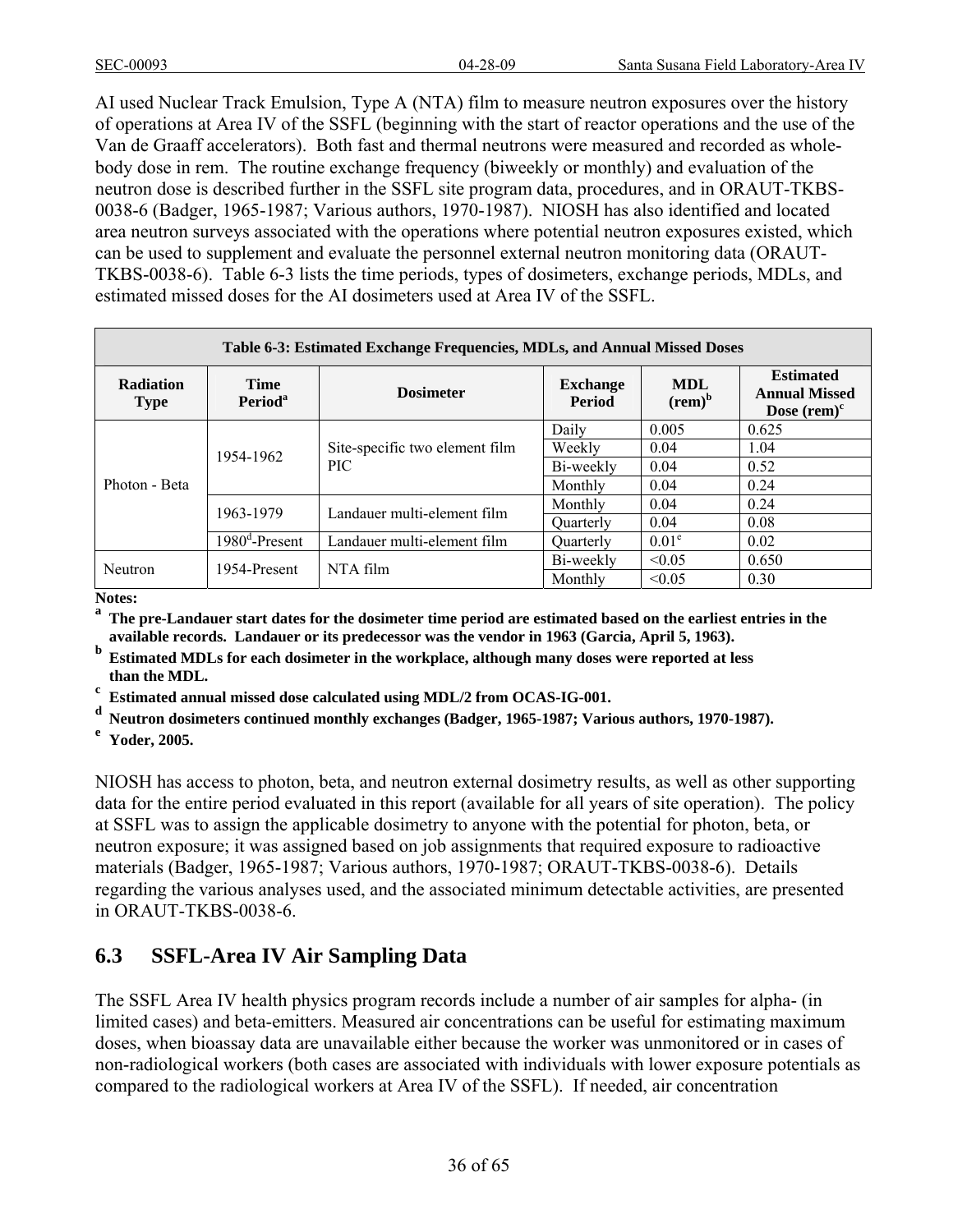measurements are used to assign internal doses from radioactive material in the general environment, in accordance with ORAUT-TKBS-0038-4.

An environmental monitoring program, including air emissions and ambient air monitoring, was established at Area IV of the SSFL in May 1954, prior to completion of the first radiological facility (Sapere Consulting, 2005). From 1955 to present, ambient gross beta activity in air has been measured continuously in Area IV of the SSFL, but there are very few, if any, radionuclide-specific data for the years being evaluated in this report. In all cases, the gross beta concentrations were attributed to natural background plus fallout from aboveground nuclear weapons tests. Because of this, potential worker environmental inhalation intakes from onsite atmospheric radionuclide concentrations can be estimated using average annual concentrations of facility stack emissions (ORAUT-TKBS-0038-4). Specific radionuclides released from various facilities in stack emissions are identified in data from 1988 through 1999; these data were used to characterize radionuclide emissions for all years (ORAUT-TKBS-0038-4). The radionuclide-specific data showed that naturally-occurring radionuclides were major constituents of radionuclide emissions, with polonium-210 a main constituent of the gross alpha concentration and potassium-40 and beryllium-7 major constituents of the gross beta detected. Any uranium and thorium detected is assumed to originate from facility activities (albeit it could be naturally occurring).

The available stack and air monitoring data at SSFL-Area IV have not been found to be sufficiently process-related or facility-specific to support the evaluation of pre-1959 internal doses where other internal monitoring data are lacking. Because internal monitoring is available for the period after 1958, further discussion or evaluation of air sampling will not be included in this SEC petition evaluation.

# **7.0 Feasibility of Dose Reconstruction for the Class Evaluated by NIOSH**

The feasibility determination for the proposed class of employees covered by this evaluation report is governed by both EEOICPA and 42 C.F.R. § 83.13(c)(1). Under that Act and rule, NIOSH must establish whether or not it has access to sufficient information either to estimate the maximum radiation dose for every type of cancer for which radiation doses are reconstructed that could have been incurred under plausible circumstances by any member of the class, or to estimate the radiation doses to members of the class more precisely than a maximum dose estimate. If NIOSH has access to sufficient information for either case, NIOSH would then determine that it would be feasible to conduct dose reconstructions.

In determining feasibility, NIOSH begins by evaluating whether current or completed NIOSH dose reconstructions demonstrate the feasibility of estimating with sufficient accuracy the potential radiation exposures of the class. If the conclusion is one of infeasibility, NIOSH systematically evaluates the sufficiency of different types of monitoring data, process and source or source term data, which together or individually might ensure that NIOSH can estimate either the maximum doses that members of the class might have incurred, or more precise quantities that reflect the variability of exposures experienced by groups or individual members of the class. This approach is discussed in OCAS's SEC Petition Evaluation Internal Procedures, which are available at http://www.cdc.gov/niosh/ocas. The next four major subsections of this Evaluation Report examine: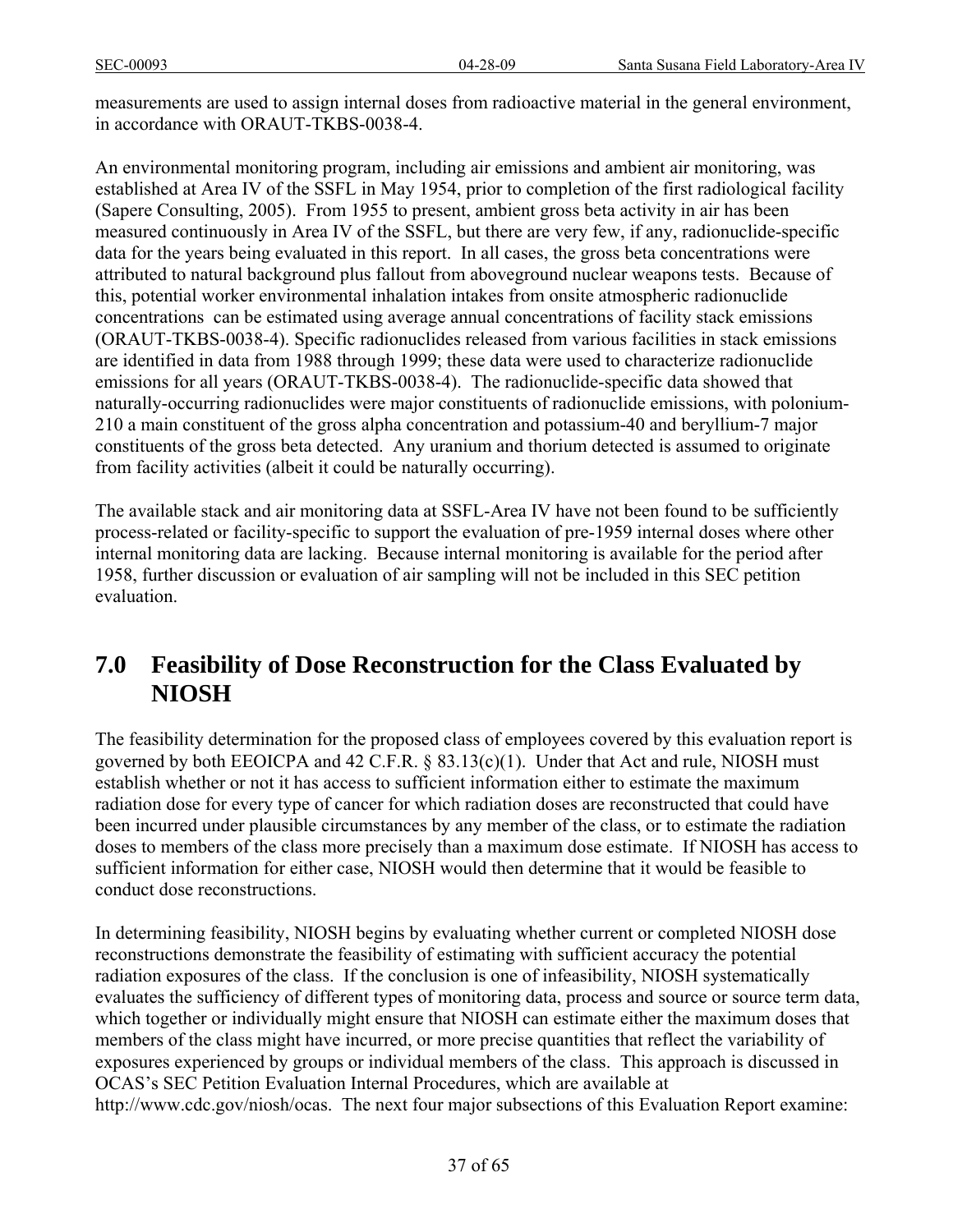- The sufficiency and reliability of the available data. (Section 7.1)
- The feasibility of reconstructing internal radiation doses. (Section 7.2)
- The feasibility of reconstructing external radiation doses. (Section 7.3)
- The bases for petition SEC-00093 as submitted by the petitioner. (Section 7.4)

## **7.1 Pedigree of SSFL-Area IV Data**

This subsection answers questions that need to be asked before performing a feasibility evaluation. Data Pedigree addresses the background, history, and origin of the data. It requires looking at site methodologies that may have changed over time; primary versus secondary data sources and whether they match; and whether data are internally consistent. All these issues form the bedrock of the researcher's confidence and later conclusions about the data's quality, credibility, reliability, representativeness, and sufficiency for determining the feasibility of dose reconstruction. The feasibility evaluation presupposes that data pedigree issues have been settled.

A centralized radiological records program was established at SSFL at the beginning of nuclear operations in 1955. The radiological safety program began with the first proposal to secure radioactive material and continued to expand with the level of operations. All health physics records have been maintained in a centralized location at SSFL-Area IV and are readily available to NIOSH. They consist of personnel monitoring records (external exposure and bioassay), meteorological monitoring, environmental monitoring, and effluent monitoring records (Lang, 1960; Various authors, 1960-1966). The availability and extent of the health physics records was corroborated in November, 2007 in a telephone interview with the SSFL Manager of Radiation Safety and in a subsequent data capture trip to the site to do additional research on the data in the available files. Since revision 1 of this evaluation report, 458 documents have been added to the NIOSH Site Research Data Base as a result of additional data capture efforts.

Examination of the internal and external dosimetry data available for SSFL employees indicates that the data are of sufficient accuracy and represent the range of exposures associated with the work performed during the covered period. The type of monitoring was well-suited for the type of work performed at the facility and was comparable to what was used by other facilities doing similar work at that time.

In addition to health physics records, the available source term and process information includes the types and quantities of specific radionuclides and sources present, their chemical and physical form, and the types and frequency of operations (including controls) in which these sources were utilized. NIOSH has determined that there is a lack of meaningful source term information (such as isotopic and curie content) for the 1955-1958 period, which limits the development of a reliable source term for the SSFL-Area IV. However, sufficient information is available to support the evaluation of dose for the post-1958 employment periods using internal and external monitoring data.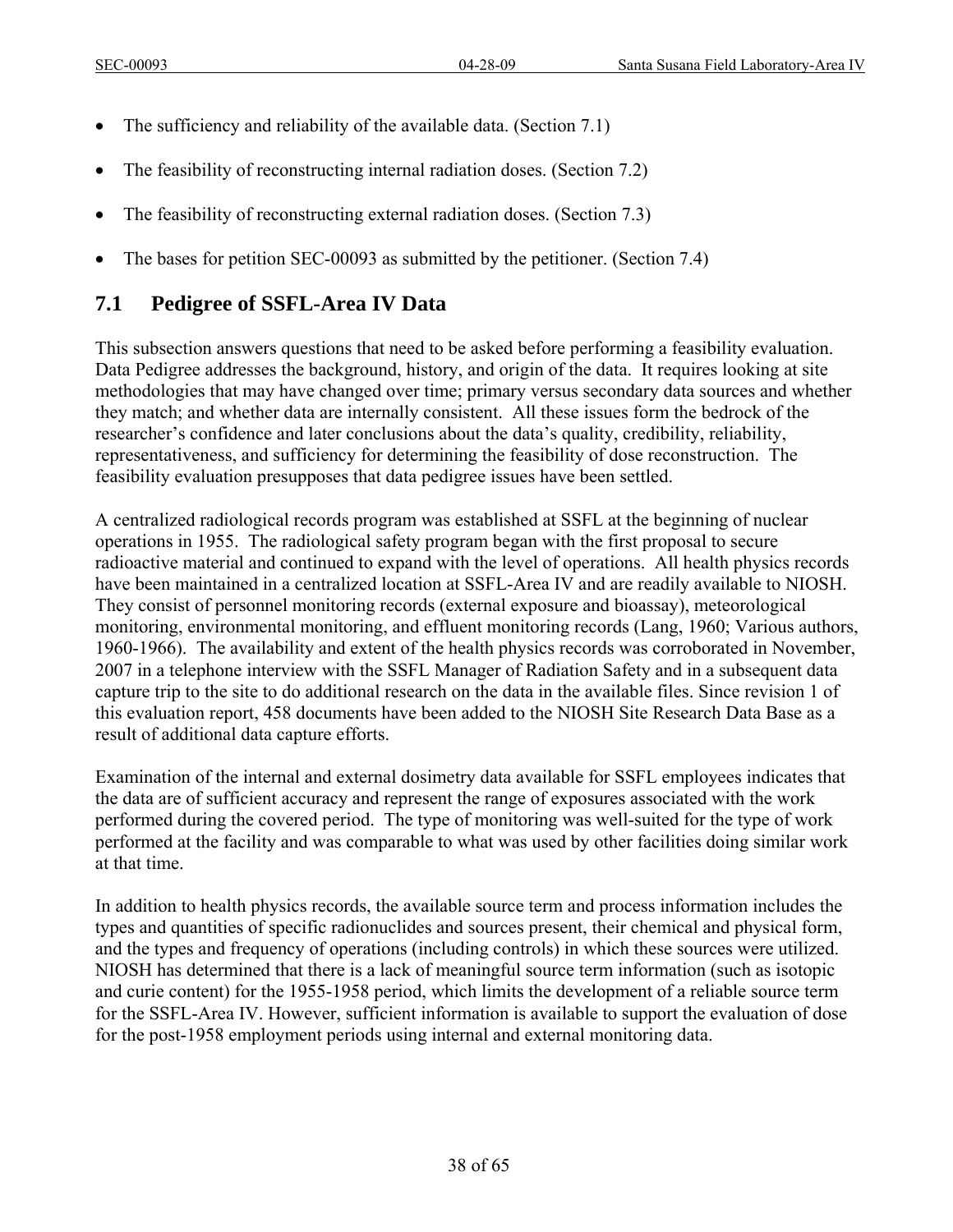## **7.1.1 Internal Monitoring Data Review**

The routine *in vitro* bioassay program was established in August 1958 (Kellehar, 1966). The practice at SSFL was to collect urine samples based on job assignments that required exposure to radioactive materials. Prior to August 1958, NIOSH has found only limited personnel bioassay data or associated internal monitoring-related information for the worker class being evaluated in this report. However, NIOSH does have access to original urinalysis results and other supporting program data for the period after the initiation of a bioassay program in August 1958.

NIOSH reviewed the internal monitoring data analyses performed as part of a mortality study as well as a comprehensive dose reconstruction methodology study at Rocketdyne/Atomics International (Boice, 2006; Boice, May 2006). These documents and studies demonstrate the availability of the internal monitoring data collected over the operational period evaluated in this report and that the site collected and appropriately analyzed samples from individuals with the potential for internal radiological exposures. In addition, these documents include data for the highest exposed individuals for post-1958 periods, and the data are of sufficient quality and quantity to support radiological dose reconstruction and/or coworker studies/analyses for the post-1958 period (Alexander, 1959; Boice, 2006; Garcia, July 1, 1963; Garcia, July 15, 1963; Boice, May 2006; Kellehar, 1966; Lang, 1960; Lee, 1963; O'Brien, 1959; Sheperd, 1959; Various Authors, 1960-1966).

Throughout the history of the site, bioassay samples were also analyzed by commercial laboratories. These commercial laboratories incorporated the same practices and procedures required by SSFL (Rocketdyne/Atomics International) bioassay programs and generally incorporated state-of-the-art equipment and analysis techniques, kept abreast of the latest AEC/DOE requirements and regulations, and incorporated the latest quality control and assurance methods (which would be expected as internal monitoring was their business and would support retaining additional AEC/DOE-related business). During the large-scale studies by Boice (2006, May 2006), 200,000 records in 14,189 worker folders were reviewed, and 2,232 workers were determined to have been internally monitored. A total of 27,023 records of internal monitoring data were compiled (Boice, 2006; Boice, May 2006).

Based on this information, NIOSH has concluded that SSFL policies for the collection and maintenance of employee monitoring data are sufficient for dose reconstruction in terms of the pedigree parameters described previously. As discussed with former and current employees from the site, and later confirmed during data captures (including the most recent data capture in December 2007), physical records are available in hardcopy form and are stored onsite in file cabinets. Upon request, the SSFL provides original hardcopy records for individual claimants; these records have been used by NIOSH and support NIOSH's ability to confirm data. The lack of available internal monitoring data for the pre-1959 period prevents the performance of an internal consistency and data pedigree check for the Area IV SSFL data for the period from 1955 through 1958. Having the original Area IV records of SSFL personnel and the associated radiological program information eliminates the need for a separate internal consistency check of the internal data for the period from 1959 through 1965.

## **7.1.2 External Monitoring Data Review**

When operations began at Area IV of SSFL, the site used its own dosimeter to monitor photon and beta exposures. The dosimeter design was very similar to the film dosimeters used at the Y-12 plant and the Hanford site, which were based on the design developed by Pardue, Goldstein, and Wollan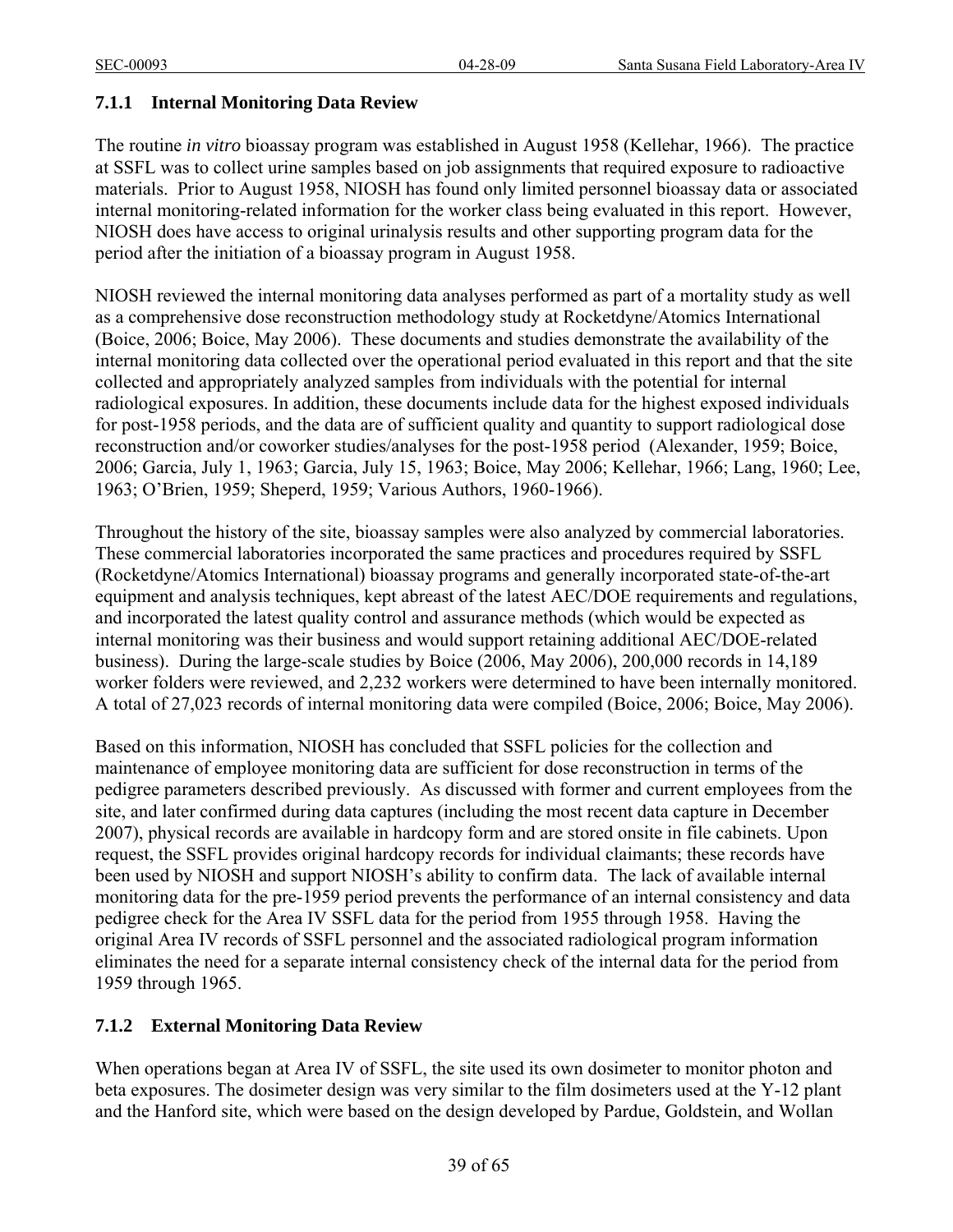(Pardue, 1944). During this time period, AI supplemented their film dosimetry with pencil dosimeters and NTA film that was used to monitor neutron exposures. Both penetrating and non-penetrating doses were documented in personnel records (ORAUT-TKBS-0038-6).

AI started using commercial vendors for its dosimetry needs in the early 1960s and continued that practice to the end of its operating life. Original individual external dosimetry records are available for SSFL workers, and all workers shown to have a potential for radiation exposure were monitored over the period evaluated in this report (and for the entire operational period of Area IV of the SSFL). The exchange frequencies for personnel at the site were based on the potential to exceed the administrative exposures limits for the applicable period in the radiological program (Lang, 1960; ORAUT-TKBS-0038-6). Having the original personnel records and the associated radiological program information for Area IV of SSFL eliminates the need for a further consistency check of the external data for the period from 1955 through 1965.

As discussed in a mortality study and a comprehensive dose reconstruction methodology study at Rocketdyne/Atomics International (Boice, 2006; Boice, May 2006), radiation workers (workers routinely assigned to areas where exposure was likely) were assigned a dosimeter. During the early years of the external monitoring program, all employees were assigned a radiation folder (to store any radiological monitoring data collected for each individual) regardless of whether or not they were designated as radiation workers (which resulted in the identification of a multitude of empty radiation folders during the studies). Based on the reviews performed as part of the studies, it was confirmed that the radiation workers who had the potential to receive routine external radiological exposures were monitored using dosimeters for all years evaluated in this report (and for all years of site operations). Therefore, NIOSH has concluded that the available information includes data for the highest exposed individuals for the period evaluated in this report (and for the operations of the site), and that these data are of sufficient quality and quantity to support radiological dose reconstruction and/or coworker studies/analyses for the entire evaluated period. As discussed in the dose reconstruction methodology study and the available information describing the external monitoring and dosimetry program during the period evaluated in this report, sufficient information exists (including quality control information and data to support uncertainty analyses) to support interpreting the external monitoring data for the entire period evaluated in this report (Badger, 1965-1987; Boice, 2006; Clow, 1966; DOE, 1986; Garcia, April 5, 1963; Garcia, July 1, 1963; Garcia, July 15, 1963; Boice, May 2006; Lang, 1960; Pardue, 1944; Various Authors, 1970-1987). Boice (2006, May 2006) reviewed over 200,000 records in 14,189 worker folders, and determined that 5,743 workers were externally monitored (Boice, 2006; Boice, May 2006).

# **7.2 Internal Radiation Doses at SSFL-Area IV**

The principal sources of internal radiation doses for members of the evaluated class were airborne alpha and beta-gamma particulate materials. Alpha-emitting radionuclides were associated with fissionable materials and transuranics in reactor fuel. They include plutonium-238, plutonium-239, uranium-234, uranium-235, uranium-238, thorium-228, thorium-230, thorium-232, and americium-241. Reactor operations produced beta-gamma-emitting mixed fission products and activation products. These include cobalt-60, strontium-90, cesium-137, and tritium. Workers were potentially exposed to these radionuclides during reactor operations as well as during shutdowns, modifications, and refueling. Dust containing radionuclides could be inhaled by individuals and then deposited in the respiratory tract. The dust would also settle on surfaces and become resuspended in the air, where it could again be inhaled or ingested by transfer from contaminated surfaces via hand-to-mouth. The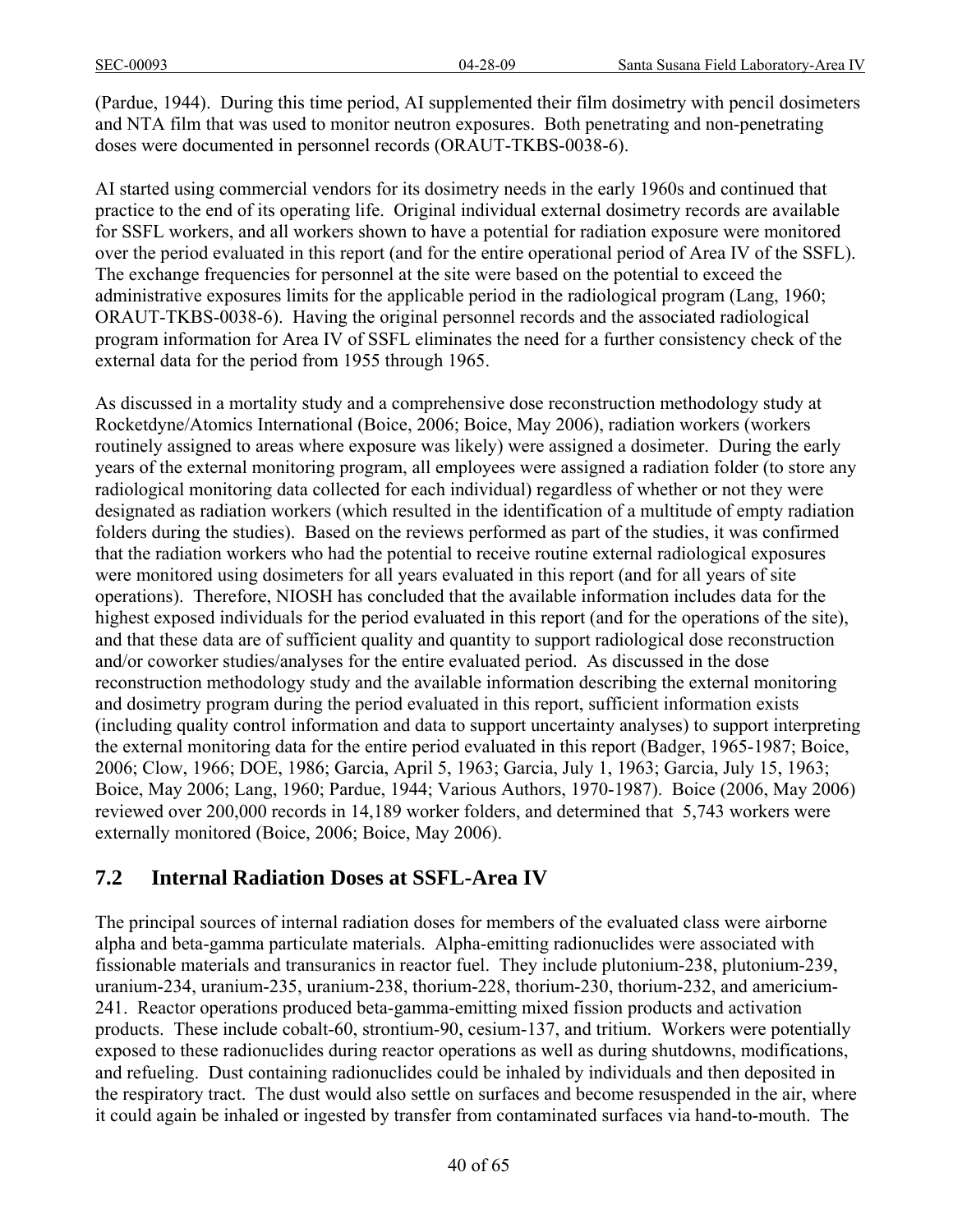| <b>SEC-00093</b> | $-28-09$<br>$04 - 2$ | Santa Susana Field Laboratory-Area IV |
|------------------|----------------------|---------------------------------------|
|                  |                      |                                       |

majority of the exposures over the history of SSFL-Area IV operations are considered to be chronic in nature. There were a number of incidents that could have resulted in higher short-term exposures for a limited number of employees. The incidents are well-documented in the site records (ORAUT-TKBS-0038-5).

In addition to particulate matter, reactor operations also produced some short-lived gaseous (xenon-133 and krypton-85) and volatile fission products (radioiodines). Workers could have inhaled this material, although generally there were systems designed to confine or absorb this material until it decayed or was disposed of as waste (Sapere Consulting, 2005).

## **7.2.1 Process-Related Internal Doses at SSFL-Area IV**

The following subsections summarize the extent and limitations of information available for reconstructing the process-related internal doses of members of the evaluated class. Most of the information summarized below is provided in greater detail in the individual TBDs and other document sources.

### 7.2.1.1 Urinalysis Information and Available Data

As discussed in Section 6.1, NIOSH has identified only limited amounts of internal personnel monitoring data for pre-1959 exposures. The routine *in vitro* bioassay program was established in August 1958 (Kellehar, 1966). NIOSH has access to urinalysis results and other data for the post-1958 period evaluated in this report. Quarterly urinalysis was normally used for routine bioassay during the early years of the program. Initially, gross alpha or gross beta measurements were analyzed and specific radionuclides could be determined "where required." Should significant activity be detected, more detailed radiometric analysis could be performed with suitable body-burden determinations (Lang, 1960). For the period of 1958 through 1966, analyses were performed for uranium (both fluorometric and radiometric), mixed fission products, plutonium, strontium-90, tritium, and thorium (Alexander, 1959). In addition, NIOSH has access to the internal monitoring program data and radiological source term information associated with all radiological operations performed during (and after) this time period. For the operational period prior to 1959, NIOSH only has access to limited internal monitoring data, and lacks access to sufficient program data or a developed source term evaluation.

The urinalysis practice at SSFL-Area IV for the period after 1958 included collecting urine samples based on job assignments that required exposure to radioactive materials. Workers who were not monitored by urinalysis were considered to be at little or no risk of exposure. Special urine samples were requested when an intake was suspected, or if a routine sample exceeded 10% of the urinary excretion expected from a single maximum permissible body burden. Special samples were analyzed by the onsite laboratory, commercial labs, or both (Kellehar, 1966).

Based on limited pre-1959 internal monitoring data and associated program or source term information, NIOSH has concluded that there is insufficient information to support establishing a bounding internal exposure scenario for the proposed worker class that worked in Area IV of the SSFL from 1955 through 1958. NIOSH has identified post-1958 radiological internal monitoring program data and has access to the original monitoring data for individuals working in the potential exposure areas at Area IV of the SSFL. Therefore, NIOSH has concluded that there are sufficient data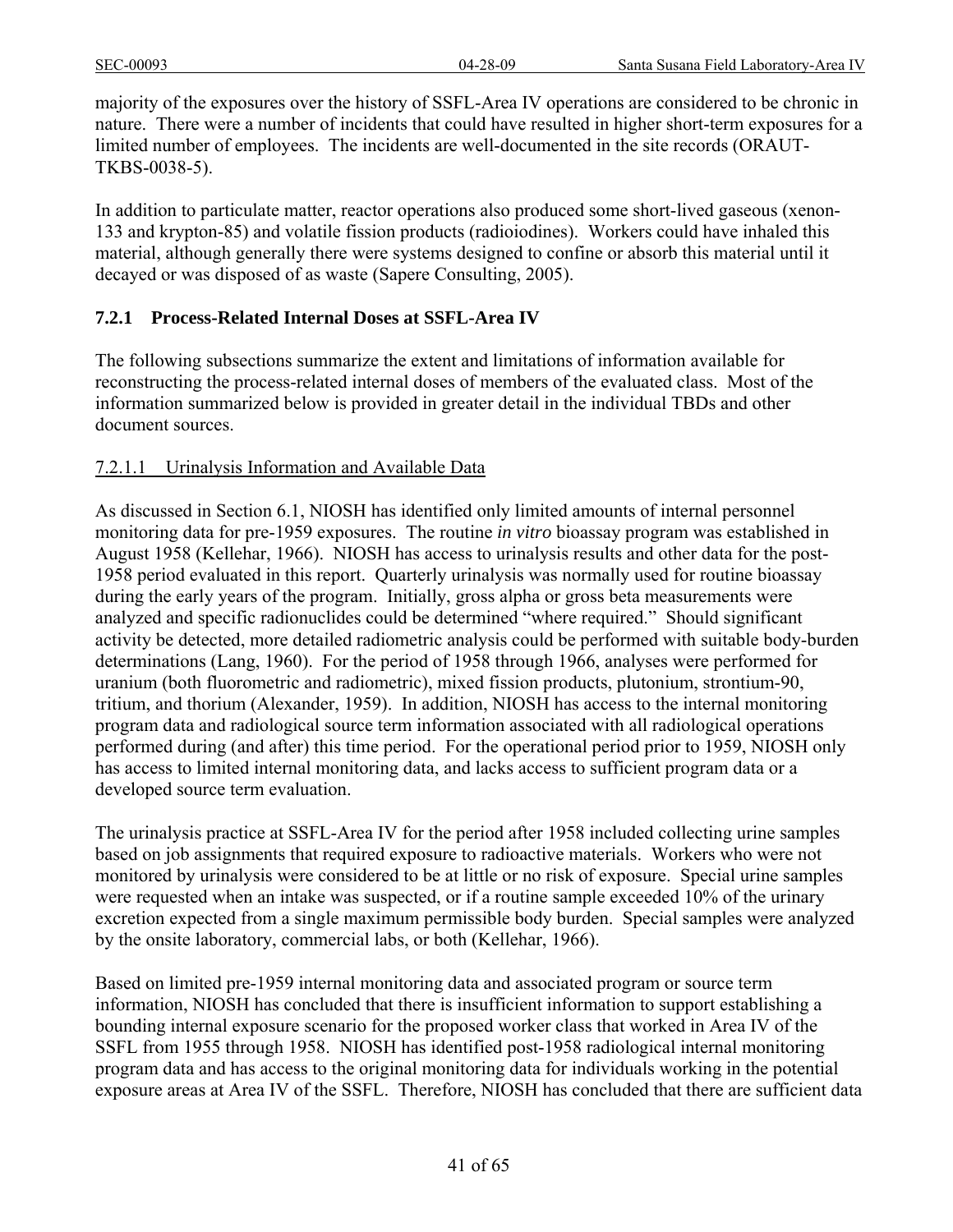to bound the dose (reconstruct dose with sufficient accuracy) for the remainder of the evaluated worker class for the period from 1959 through 1965.

## **7.2.2 Ambient Environmental Internal Radiation Doses at SSFL-Area IV**

Ambient environmental air sampling data exist for the period evaluated in this report; however, no stack effluent concentration data are available for the period prior to 1965. The facilities operating during the pre-1965 period were mainly small reactor facilities. The SRE, the largest reactor at SSFL, operated from 1957 (full-power by May 1958) to 1964 in Area IV.

The SSFL ambient air monitoring data through 1999 are reported as gross alpha and gross beta without identification of specific radionuclides. In all cases, the gross alpha and gross beta concentrations are a small fraction of the applicable limits and are indistinguishable from background. Because of this, stack emission data were used as the primary basis for inhalation intake estimates from onsite atmospheric radionuclide concentrations. Furthermore, the average percentage that each radionuclide contributed to the gross alpha or gross beta concentration was determined from 1988-to-1999 data that were applied to earlier years to estimate radionuclide-specific stack concentrations. Any uranium and thorium detected was assumed to originate from facility activities, even though it could be naturally occurring (ORAUT-TKBS-0038-4).

The facility effluent concentrations for each year were summed and worker exposure hours and rates were estimated (ICRP, 1975). Because the stack effluent concentrations were at the point of release, a further reduction factor of 0.01 was applied to account for the decreased overall intake due to contributions from facility spacing, atmospheric dispersion, and building wake effects (ORAUT-TKBS-0038-4).

Noble gases were not included in inhalation estimates because they were not included in emission monitoring data. The potential dose from radioactive noble gases is very small. Acute release events that would contribute negligibly to the annual average radionuclide concentration are not included in the annual average effluent concentrations (ORAUT-TKBS-0038-4).

The use of facility ambient air monitoring data for assessing internal radiation doses was evaluated for performing EEOICPA dose reconstructions. However, NIOSH has concluded that the ambient environmental method (described above) does not support a bounding internal exposure evaluation method for the pre-1959 time period, when the facility lacked a routine urinalysis program. These data could be applied to support partial internal dose reconstructions (for non-presumptive cancers in the pre-1959 era or cases in the pre-1959 era with less than 250 days employment). For the post-1958 timeframe, personnel ambient exposure/dose is accounted for within the available urinalysis monitoring data for those personnel, and these available bioassay data can be used to bound the post-1958 ambient/environmental doses. Based on this information, further evaluation of these exposures was not performed or required for this evaluation report.

## **7.2.3 Internal Dose Reconstruction**

When Area IV was established at SSFL in 1953, some existing structures were converted for use in nuclear research and development, but many new buildings had to be specifically constructed to house the small reactors and critical assemblies that were the main focus of the early years. Many of the early facilities were not operational until after 1955 (Sapere Consulting, 2005). Small reactors and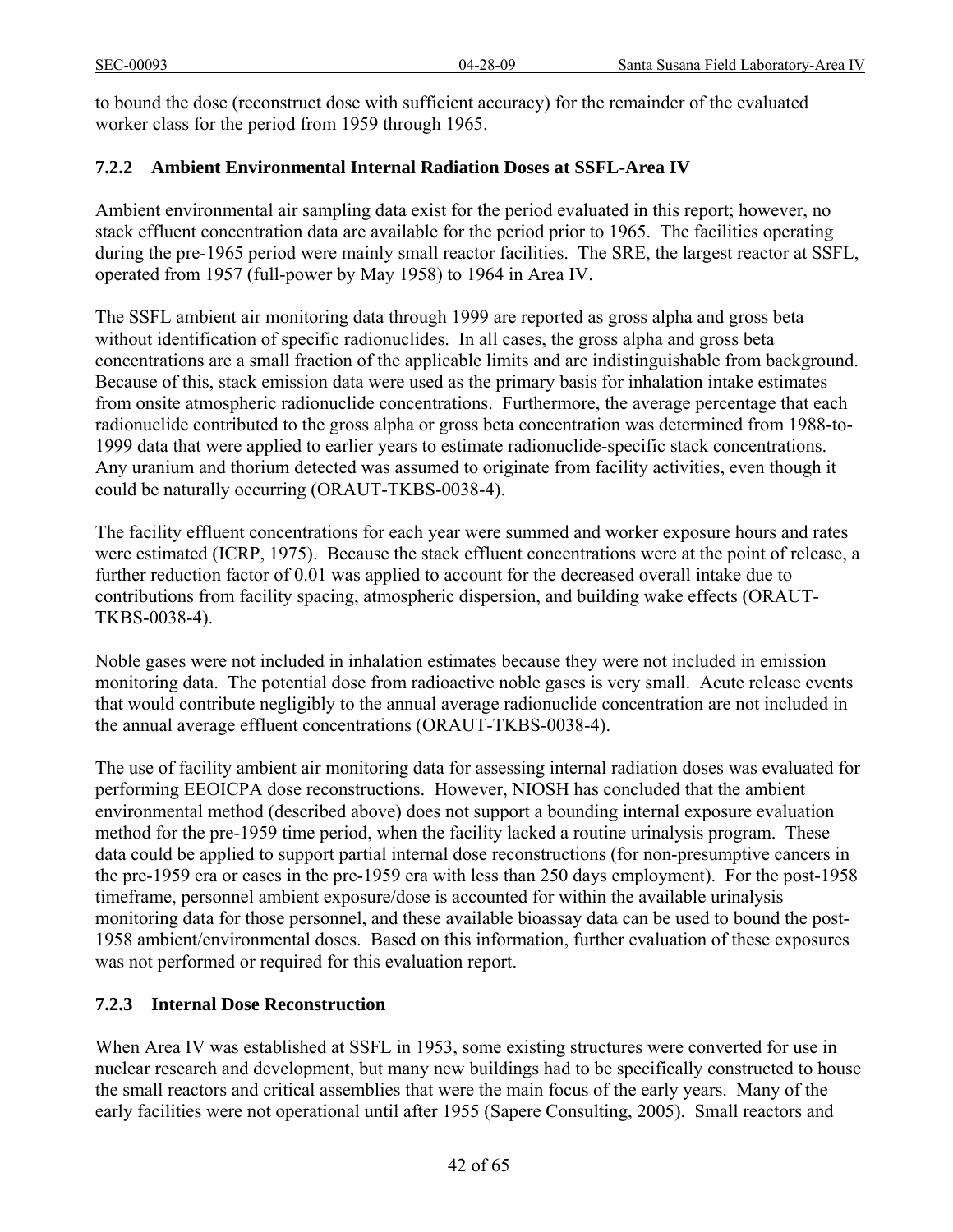| 04-28-09 |  |  |
|----------|--|--|
|          |  |  |

critical assemblies could produce high external doses in unshielded areas and could have presented some possibility of exposure to enriched uranium; however, in general these did not operate at high enough power levels to produce large quantities of fission products or transuranics (Sapere Consulting, 2005). This is consistent with the lack of a bioassay program during this time at Area IV of the SSFL and the logic for initiation of a bioassay program at the site in August 1958 (as operations were ramping up).

It is important to note that the 1959 SRE incident occurred after the start of routine bioassay and that some of the highest exposure-potential facilities, such as the Hot Laboratory (Building 4020), the Nuclear Materials Development Facility (Building 4055), and Uranium Carbide Fuel Pilot Plant (Building 4005), were not active until after the start of the routine bioassay program (Sapere Consulting, 2005).

The following subsections summarize the methods available to dose reconstructors to either estimate the maximum internal radiation dose or estimate the internal radiation doses to members of the class more precisely than a maximum dose estimate.

**Workers employed prior to 1959—**Radionuclides of concern were primarily fission products and uranium. Some exposure to fissionable material, transuranics, and activation products was also possible (Sapere Consulting, 2005). Since the routine bioassay program was not initiated until August 1958, many of these workers will not have bioassay data prior to that date. In the rare case that pre-1959 bioassay results do exist for an individual, this data may be applied to support a partial internal dose reconstruction if there is information available to support interpreting the data and/or results. For workers without bioassay results, a partial reconstruction or estimation of their dose is possible through evaluation of their post-1958 internal monitoring data (if available) and/or application of the ambient environmental dose estimates.

**Workers employed from 1959-1965—**Radionuclides of concern were primarily fission products. Exposure to fissionable material, transuranics, and activation products became more likely as the number, variety, and power levels of the small reactors increased and new facilities for handling unsealed radioactive materials came online (Sapere Consulting, 2005). Doses to the organ of interest for the majority of these workers can be calculated from bioassay results. Although some early bioassay results are recorded only in terms of gross activity, ORAUT-OTIB-0054 provides guidance on the assignment of radionuclide-specific intakes of mixed fission and activation products when air sampling or urinalysis data associated with reactors or reactor fuels are available only as gross or total beta activity or gross or total gamma activity. The availability of actual bioassay results (and associated program data and documentation/information that support the ability to interpret the internal data) for members of the evaluated worker class who were considered radiation workers (and therefore have post-1958 bioassay results available), supports NIOSH's ability to reconstruct dose for those members of the evaluated class with sufficient accuracy. Because these data would include the worst-case exposure scenarios for the evaluated worker class, as discussed in Section 7.1.1, NIOSH contends that the availability of these data also supports its ability to establish a bounding exposure scenario for the entire evaluated worker class. Although research by NIOSH has indicated that those radiation workers who had an internal exposure potential were monitored, NIOSH has deemed it useful to investigate the feasibility of an internal coworker model based on the entirety of the abstracted internal dose records collected by Boice et al. (2006, May 2006). Data from the coworker model could be applied in cases where a worker was not monitored, but by today's standards should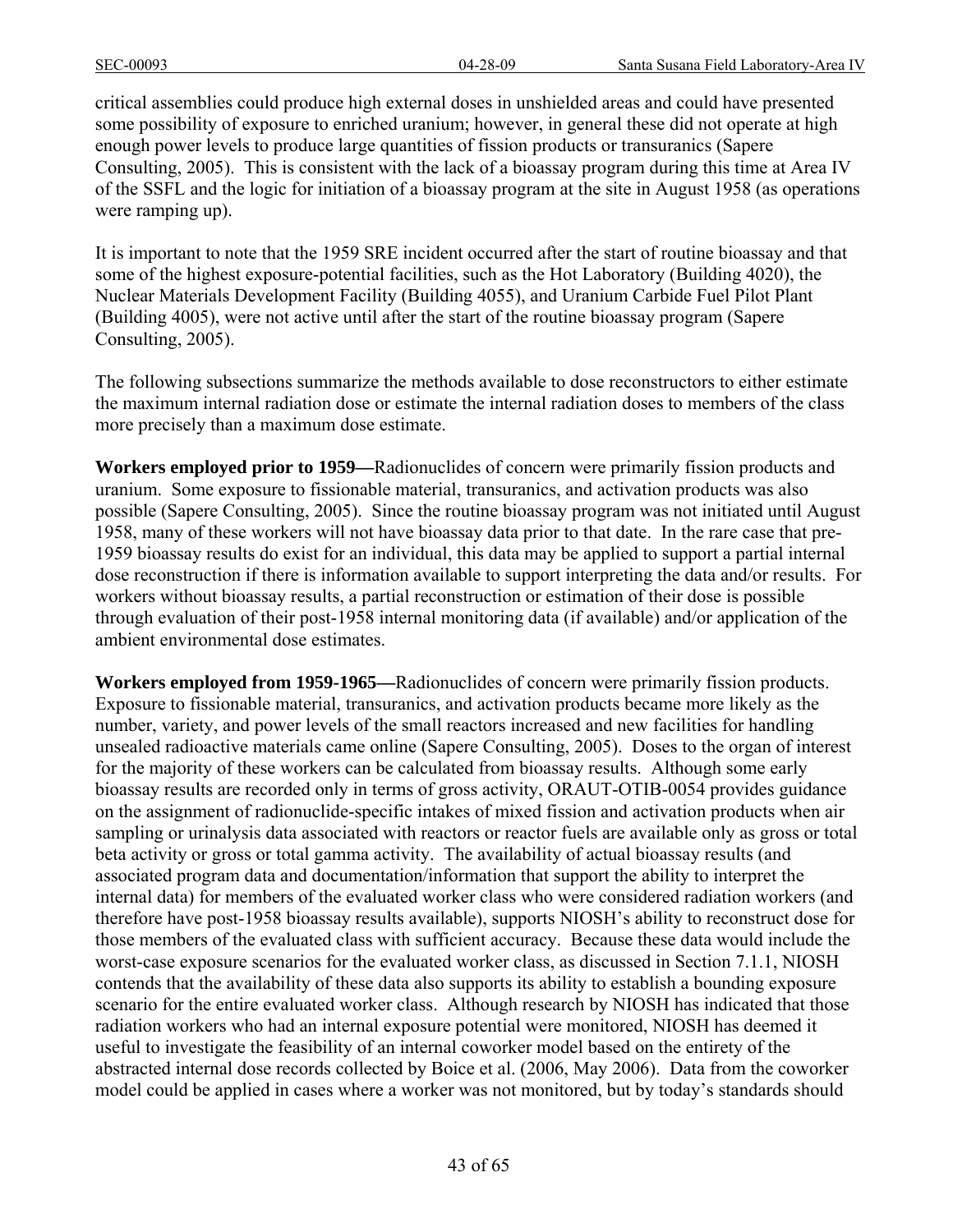have been monitored for internal exposure or for a worker for whom the internal data are incomplete or were lost.

## **7.2.4 Internal Dose Reconstruction Feasibility Conclusion**

NIOSH has established that unmonitored intakes of radionuclides associated with reactor operations (and associated operations) may have occurred in Area IV of the SSFL prior to 1959 and that these exposures may have resulted in unmonitored doses to site workers and workers incidentally exposed in these facilities. NIOSH has also determined that there was no established routine bioassay program for Area IV of the SSFL prior to August 1958. There is insufficient information associated with the source terms for the operations during this timeframe to support developing a method to estimate or bound internal radiological exposures based on source term (or any currently available) information or data. For this reason, NIOSH has concluded that it cannot bound or reconstruct pre-1959 internal doses with sufficient accuracy for any member of the evaluated worker class. NIOSH has established that it can provide a partial estimate of dose for the pre-1959 workers (for non-presumptive cases or for  $\leq$  250-work day cases in the time period) using any available data in the period, the available monitoring data after 1958 (back-extrapolating the potential intake/dose), or ambient environmental dose reconstruction information.

For the period after 1958 (from 1959-1965), NIOSH has established that it has access to sufficient internal dose information to either: (1) estimate the maximum internal radiation dose for every type of cancer for which radiation doses are reconstructed that could have been incurred under plausible circumstances by any member of the class; or (2) estimate the internal radiation doses to members of the class more precisely than a maximum dose estimate.

# **7.3 External Radiation Doses at SSFL-Area IV**

There were many different types of facilities and processes at Area IV of the SSFL with sources of external exposure, including reactors, critical test facilities, fuel preparation and post-irradiation examination facilities, accelerator and calibration facilities, and support facilities. The major accelerator was a Van de Graaff generator that produced neutrons. The fuel facilities, reactors, and critical facilities handled fissionable fuels with various enrichments, mostly compounds of uranium (including carbides). They also handled relatively small quantities of plutonium and thorium. Smallscale fuel decladding operations also resulted in releases of fission products and tritium within the hot cell environment (ORAUT-TKBS-0038-6)

The principal source of external radiation doses for members of the evaluated class included exposure to beta particles, gamma rays, and neutrons. The radiation sources contributing to these exposures have been identified as:

- Operations involving the reactor research and nuclear operations,
- Operations involving nuclear support (fuel, disassembly and examination of reactors, fabrication of sources, waste disposal, etc.), and
- Periodic X-ray examinations.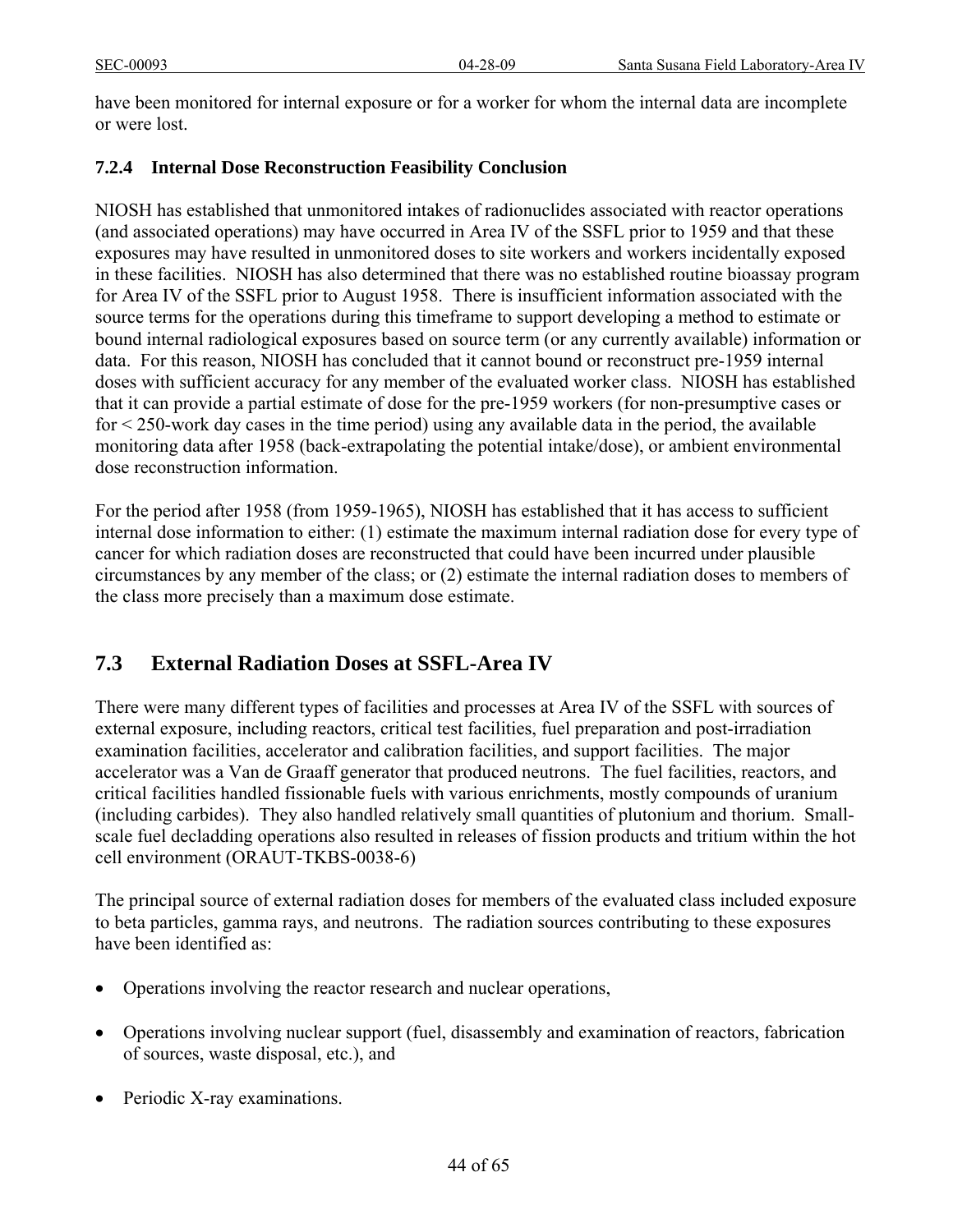In terms of isotopes of concern, Table 5-2 identifies the potential radiological contaminants associated with the specific nuclear operations at SSFL-Area IV.

## **7.3.1 Process-Related External Radiation Doses at SSFL-Area IV**

The following subsections summarize the extent and limitations of information available for reconstructing the process-related external doses of members of the evaluated class.

## 7.3.1.1 Beta and Photon Radiation Dosimetry and Source Term

Beta and photon monitoring data are available for Area IV of the SSFL in the form of personnel individual dosimetry records and area monitoring surveys. From the beginning of operations at Area IV of the SSFL, potential exposure to workers, particularly in reference to skin or extremity dose, was routinely considered. Exposure to beta radiation was typically accompanied by photon radiation exposures in SSFL-Area IV work areas. The summary of the beta and photon exposure evaluations, as discussed in this report and as reviewed and characterized in ORAUT-TKBS-0038-6, are included below.

The beta spectrum from uranium is highly dependent on the quantity of daughter products in the uranium, which in turn depends on the enrichment level of the uranium. In some cases, the personnel dosimetry information includes extremity dosimeter results that can be considered in combination with the shielded dosimeter results to evaluate shallow or beta dose. The personnel beta exposures and doses can be reconstructed through an evaluation of the associated individual's personnel monitoring records and application of dose reconstruction methods. Because dosimeter results are available for the radiation workers working at SSFL-Area IV, which would include the most highly exposed individuals, NIOSH has concluded that sufficient information exists to permit bounding the beta exposures for the evaluated class.

In addition to the analysis of the beta exposures, low-energy photons also contribute to personnel shallow dose. Plutonium produces very few highly-penetrating gamma rays because they occur at such a low emission probability. Most photons from plutonium are from low-energy X-rays that are easily shielded. The primary source of external photon exposure is the decay of americium-241, which produces a 60 keV photon with 37% probability of emission per alpha disintegration. Americium-241 is the beta decay progeny of plutonium-241. The americium-241 in-growth in the plutonium increases with time, and hence increasingly contributes its higher-energy photon component to the total exposure. The plutonium-241 decay beta is of low energy (0.022 MeV) and is completely shielded by thin rubber gloves and various other materials (DOE, 2006). Based on the available source term information associated with these exposures, NIOSH has concluded that sufficient information exists to permit bounding the low-energy photon exposures for the SSFL-Area IV evaluated worker class.

High-energy photon exposures also resulted from SSFL-Area IV routine radiological operations with uranium and other high-energy photon sources (as discussed in the SSFL Technical Basis Documents and this evaluation report). Enriched uranium has much less in-growth of protactinium-234m, but uranium-235 and its decay products emit a 185.7 keV photon 57% of the time and a 143.8 keV photon 11% of the time. These two photons dominate the measured photon energy spectra. It is appropriate to assume that the entire photon dose from enriched uranium is a result of exposure in the 30 - 250 keV photon energy range. For enriched uranium, the reconstruction assumes that all photon doses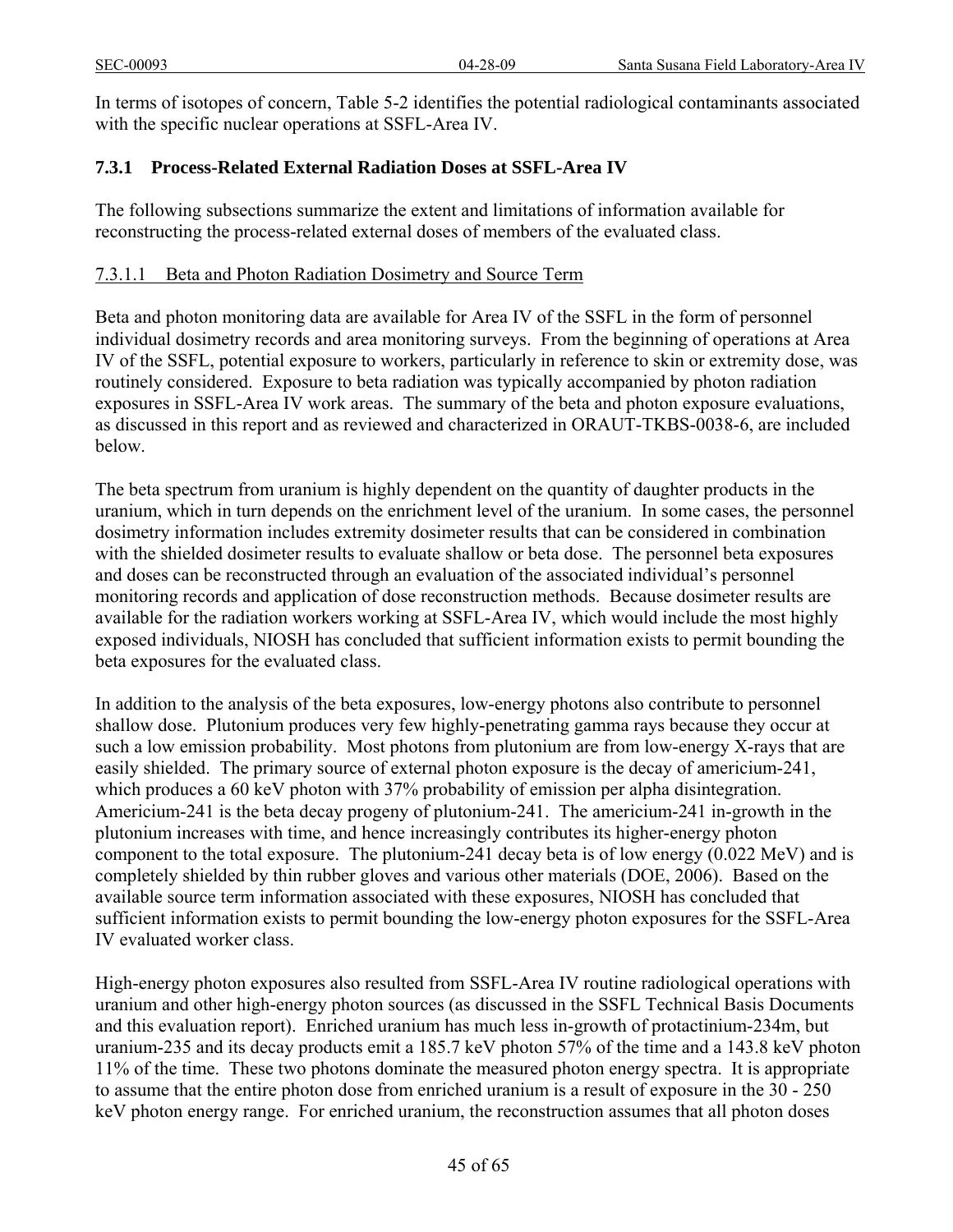| <b>SEC-00093</b> | 04-28-09 | Santa Susana Field Laboratory-Area IV |
|------------------|----------|---------------------------------------|
|                  |          |                                       |

were a result of exposure to the  $30 - 250$  keV photon energy range, which provides a bounding dose estimate for external dose reconstruction (DOE, 2006). Because dosimeter results are available for the radiation workers working at SSFL-Area IV, which would include the most highly exposed individuals, NIOSH has concluded that sufficient information exists to permit bounding the beta exposures for the evaluated worker class.

#### 7.3.1.2 Neutron Radiation Dosimetry and Source Term

Facilities at Area IV of the SSFL with the potential for neutron radiation exposures include the reactors, accelerators, and fuel storage facilities. AI operated a Van de Graaff generator in Building 4030 to bombard tritium targets with deuterons to produce neutrons. A second Van de Graaff generator operated at the SRE Facility to generate neutrons for neutron activation analyses of materials (1960 through 1964). The Water Boiler Neutron Source (WBNS), a small low-power research reactor, was used for reactor operator training and as a neutron source for many different tests from 1956 through 1980 (ORAUT-TKBS-0038-2). From the perspective of personnel neutron exposures, the accelerators were the major source of neutrons.

Because of strict criticality controls at the site, no neutron-induced multiplication from plutonium would be expected at Area IV of SSFL. Induced fission seems to be a problem only in metal (1 kg or more) or in very large, high-density arrays of plutonium oxide with an additional moderator. The spontaneous fission neutron fields associated with plutonium at Area IV of SSFL varied based on the amount of shielding (or moderator material) around the plutonium. Most spontaneous fission neutrons produced by plutonium have energies less than 20 MeV, with the majority of energies being less than 5 MeV (DOE, 2006).

Beginning with the start of reactor operations and the use of Van de Graaff accelerators, neutron doses were measured using NTA film. Neutron doses were recorded as whole-body dose in rem and are included in the records submitted to NIOSH for those claimants with the potential for neutron exposures. The general trend in recorded neutron dose for SSFL workers is available in the DOE CEDR external dosimetry analysis file for the epidemiologic study conducted by Boice, et al. (2006). The earliest positive neutron dose occurred in 1954, and neutron doses were measured in all years until 1987. NTA is known to have limitations for lower-energy neutrons  $(<0.5 \text{ MeV})$ . Because most, if not all, of the neutron energies that existed at Area IV of SSFL were >0.5 MeV (ORAUT-TKBS-00038-6), the available NTA measurement results are expected to be a reasonable representation of the SSFL neutron exposures and associated doses.

In the case that it becomes necessary to evaluate exposures to, and doses from, lower-energy neutrons at Area IV of SSFL, it would be possible to evaluate the neutron-to-photon ratio to account for and assign a neutron dose (considering that it was the AI practice at Area IV of the SSFL to assign beta/photon personnel dosimeters to all workers entering a radiologically controlled area; therefore, any significant photon radiation dose would have also been measured in tandem with the neutron dose).NIOSH also has access to area monitoring data that could be used to supplement and verify any neutron-to-photon ratios, as necessary.

Because NTA dosimeter results are available for all applicable members (radiation workers who worked in areas where neutron exposures were expected) of the SSFL-Area IV worker class evaluated in this report, and NIOSH has knowledge of the associated source terms that result in appreciable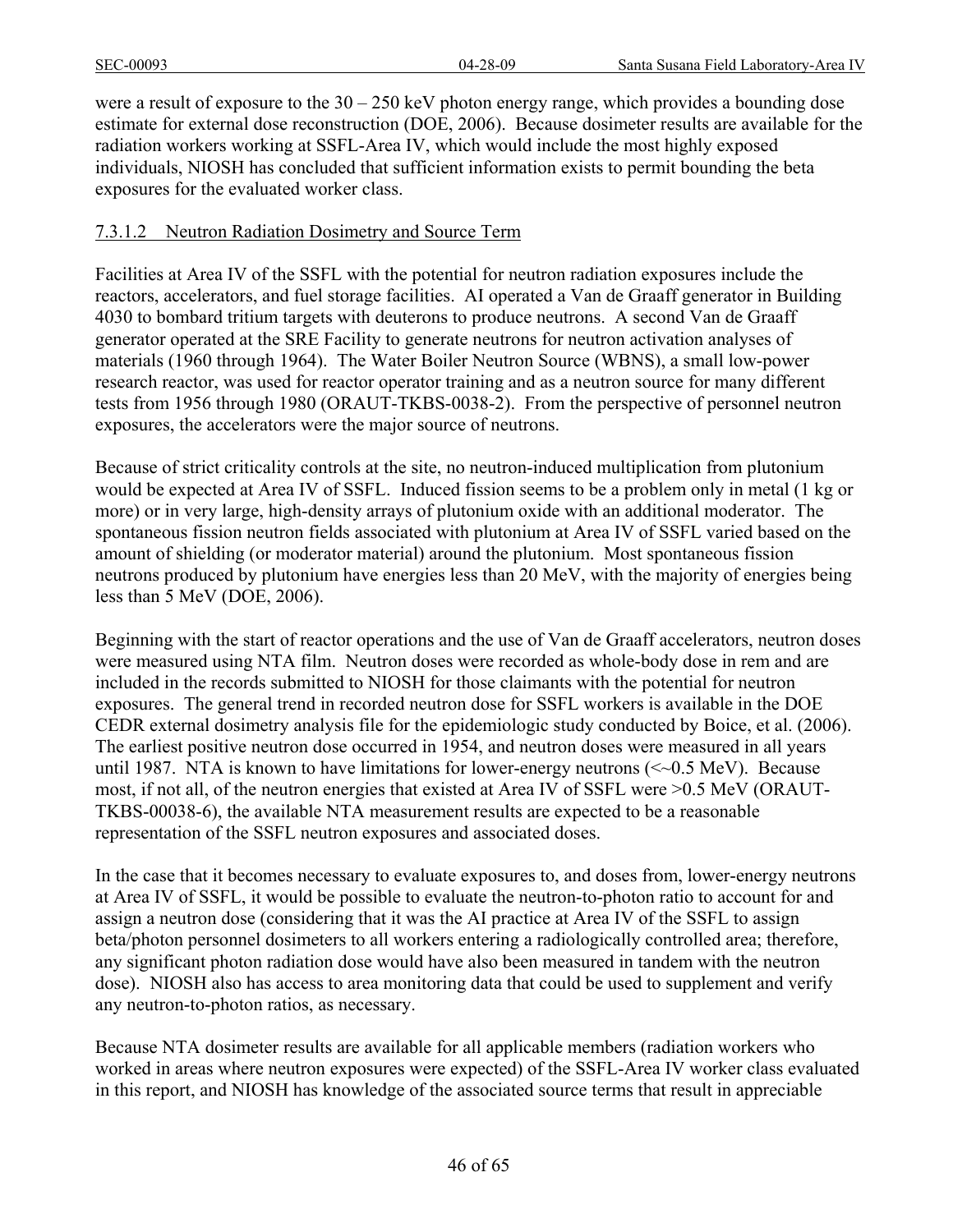neutron exposures, NIOSH has concluded that sufficient information exists to permit bounding the neutron exposures for the evaluated class.

#### 7.3.1.3 Application of Coworker Data for External Dose Reconstruction

In cases of lost or damaged dosimeters, dose results are derived from past results of similar work, coworker results, or the product of instrument measurements and time spent in the radiation zone. These practices are typical of sites with similar circumstances.

Coworker data may be used for cases not having complete monitoring data and may fall into one of several categories including:

- The worker was unmonitored, and even by current standards did not need to be monitored (e.g., a non-radiological worker)
- The worker was unmonitored, but by current standards would have been monitored
- The worker may have been monitored, but the data are not available for dose reconstruction
- The worker has partial information, but it is insufficient to complete a dose reconstruction

Although a significant dosimetry data deficiency has not been identified for the evaluated worker class timeframe, NIOSH has proceeded to complete an external coworker model based on the available digitized data available to NIOSH from the study by Boice et al. (2006, May 2006). The coworker model is deemed useful for cases such as outlined in the paragraph above.

#### **7.3.2 Ambient Environmental External Radiation Doses at SSFL**

NIOSH has determined that ambient environmental external dose information is not available during the period evaluated in this report (sufficient data are not available until the mid-1970s). Using the available data, NIOSH estimated that the baseline dose above background in Area IV is 20 mrem/year, to account for reactor operations during the period from 1955 through 1965. Facilityspecific dose for the RMDF during these years was estimated to be elevated to 80 mrem/year. During the years of SRE operations, a facility-specific dose of 40 mrem/year was estimated for Building 4143 (ORAUT-TKBS-0038-4).

The use of facility ambient external monitoring data for purposes of assessing external ambient environmental radiation doses was evaluated for purposes of performing EEOICPA dose reconstructions. However, NIOSH has concluded that the ambient environmental method (described above) does not support a bounding external exposure evaluation method for the 1955-1958 timeframe, in support of radiological dose reconstructions for the proposed worker class. However, the available data including the external coworker model can be used to bound the external ambient doses for unmonitored workers during the remainder of the evaluation period (1959-1965). Therefore, further evaluation of the ambient environmental external doses is not included in this evaluation report.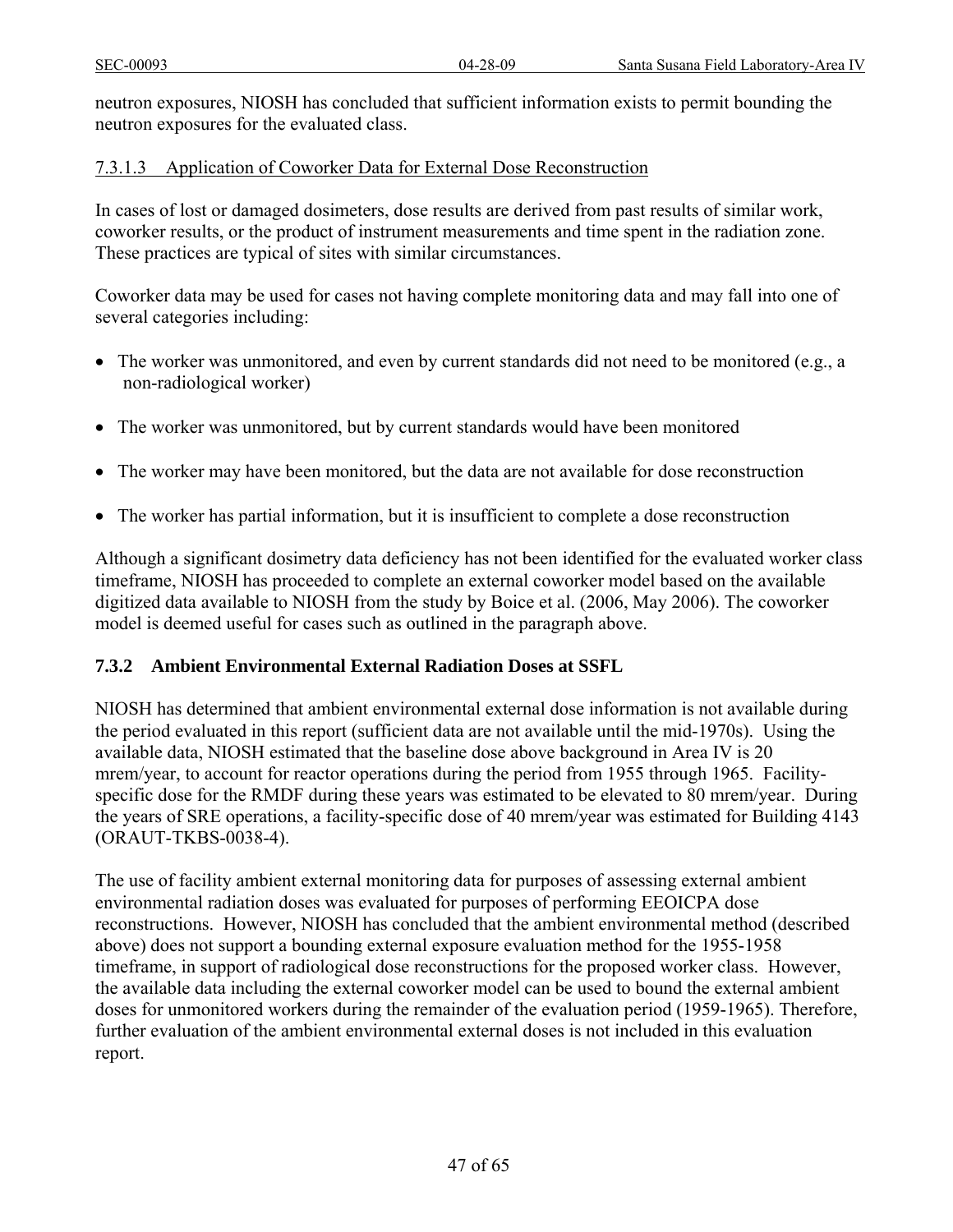### **7.3.3 SSFL-Area IV Occupational X-Ray Examinations**

AEC-funded work at SSFL-Area IV began in 1948. Clinicians prescribed chest X-ray examinations, and in some cases lumbar-spine X-ray examinations. These examinations caused exposure to the lungs and other tissues of the body. Exposure came from the primary X-ray beam and from scattered and leakage radiation. Radiation safety standards dating back to 1966 required "pre-exposure examinations" for radiation workers (Garcia, 1965). This examination was to include a chest X-ray. It is reasonable and claimant-favorable to assume that this practice has been in effect for radiation workers since the start of operations in Area IV.

A review of randomly selected X-ray films dating back to 1956 provided insight into the occupational medical program (Morris, 2005). Individual medical charts do not contain X-ray films. If an old film is to be reviewed, the separate X-ray record must be retrieved. Three boxes of archived radiographs representing approximately 300 individuals were reviewed. The boxes contained an envelope for each individual; each envelope contained films for that person. The outside of each file storage envelope describes the contents; thus, it is possible to determine the number and kind of radiograph, and whether the radiograph represents a pre-employment examination, periodic re-examination, or a workup following an industrial injury. Radiographs associated with an industrial injury are often identified as "IND;" these are not pertinent to dose reconstruction.

Lacking specific information in a claimant record, a reasonable and claimant-favorable assumption is that all employees had a pre-employment examination consisting of the following:

- PA chest film,
- LAT chest film,
- AP lumbar spine film, and
- AP lumbar spine spot film.

#### **7.3.4 External Dose Reconstruction**

NIOSH uses an established protocol for assessing external exposure when performing dose reconstructions (these protocol steps are discussed in the following subsections):

- Photon Dose
- Electron Dose
- Neutron Dose
- Unmonitored Individuals Working in Production Areas
- Medical X-ray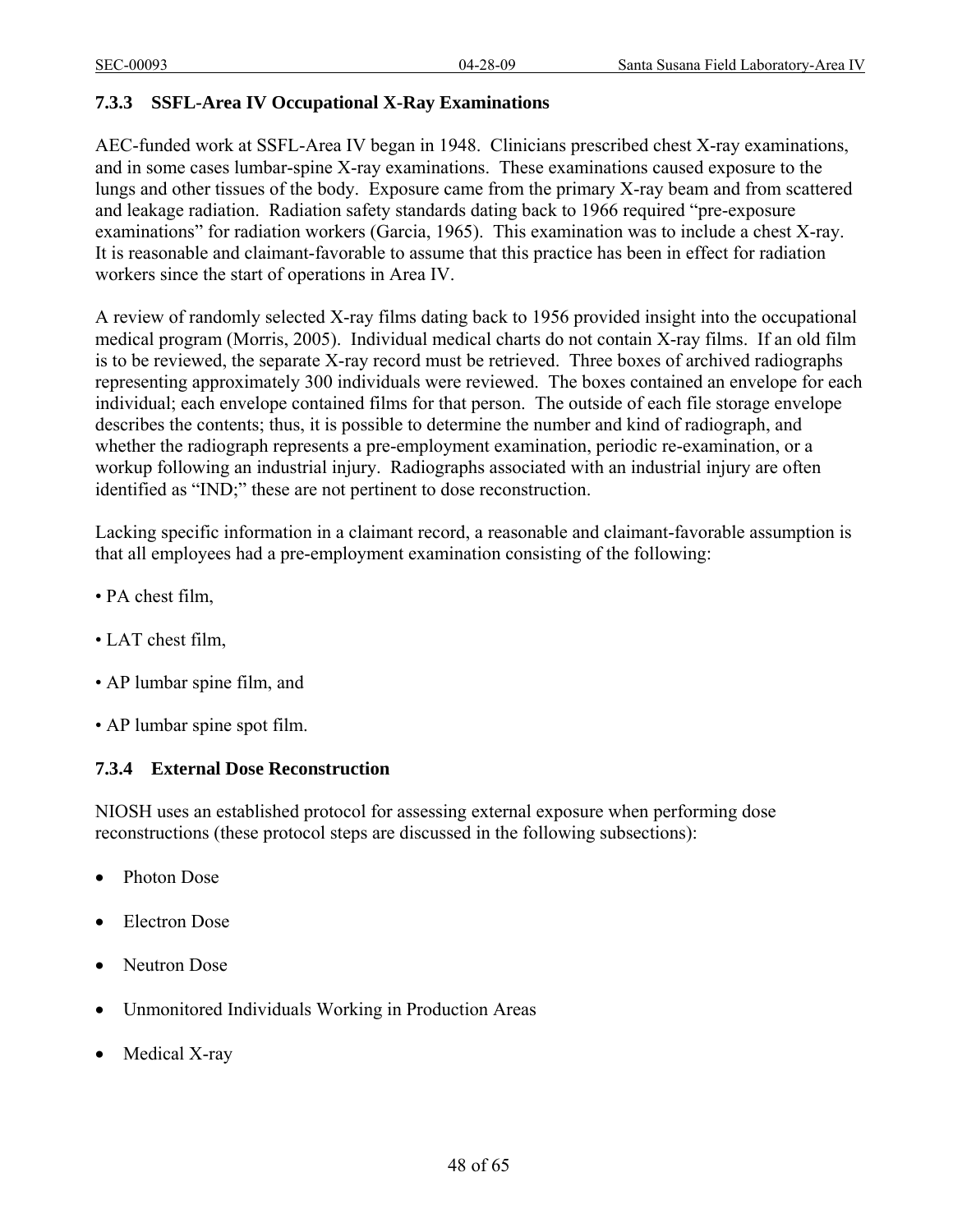### 7.3.4.1 Photon Dose

Standard external dose reconstruction practices can be employed by using the actual individual dosimeter results and by assigning missed dose to each non-positive dosimeter cycle (ORAUT-TKBS-0038-6; ORAUT-OTIB-0004; ORAUT-OTIB-0020).

### 7.3.4.2 Electron Dose

As discussed in Section 5.0, although it is not expected that beta radiation would be a significant exposure concern or contributor to the personnel dose for the worker class evaluated in this report, dosimeters used during the time period under evaluation included an open window for assessing shallow dose from electrons. Actual individual dosimeter results may be used to reconstruct skin dose when applicable (ORAUT-TKBS-0038-6; ORAUT-OTIB-0017).

#### 7.3.4.3 Neutron Dose

Facilities with the potential for exposure to neutron radiation included reactors, accelerators, and fuel storage facilities. NTA film was incorporated into the film dosimeters if there was a potential for exposure >100 mrem in those facilities where neutron exposures were possible (recorded in the dose record, under the "n" column). It is assumed that the dose recorded was the result of fast neutron exposure (ORAUT-TKBS-0038-6, pages 8-10). The distribution of energies and International Commission on Radiological Protection (ICRP) Publication 60 conversion correction factors (ICRP, 1991; ORAUT-OTIB-0055) are listed in ORAUT-TKBS-0038-6. The correction factor for the 2- to 14-MeV energy group was calculated from data in ORAUT-TKBS-0014-6, based on the similarities in the badges used at the two facilities.

#### 7.3.4.4 Medical X-ray

The records provided by DOE typically include adequate information to define the date, type, and count of X-ray examinations that were administered to each employee as a condition of employment. Assumptions regarding radiographic exposure frequency are used only for screening or when specific claimant records are not available.

In accordance with ORAUT-OTIB-0006 and ORAUT-PROC-0061, NIOSH has data and information to support bounding the medical X-ray dose.

#### **7.3.5 External Dose Reconstruction Feasibility Conclusion**

NIOSH has established that it has access to sufficient information to either: (1) estimate the maximum external radiation dose for every type of cancer for which radiation doses are reconstructed that could have been incurred under plausible circumstances by any member of the class; or (2) estimate the external radiation doses to members of the class more precisely than a maximum dose estimate.

## **7.4 Evaluation of Petition Basis for SEC-00093**

The following subsections evaluate the assertions made on behalf of petition SEC-00093 for SSFL-Area IV.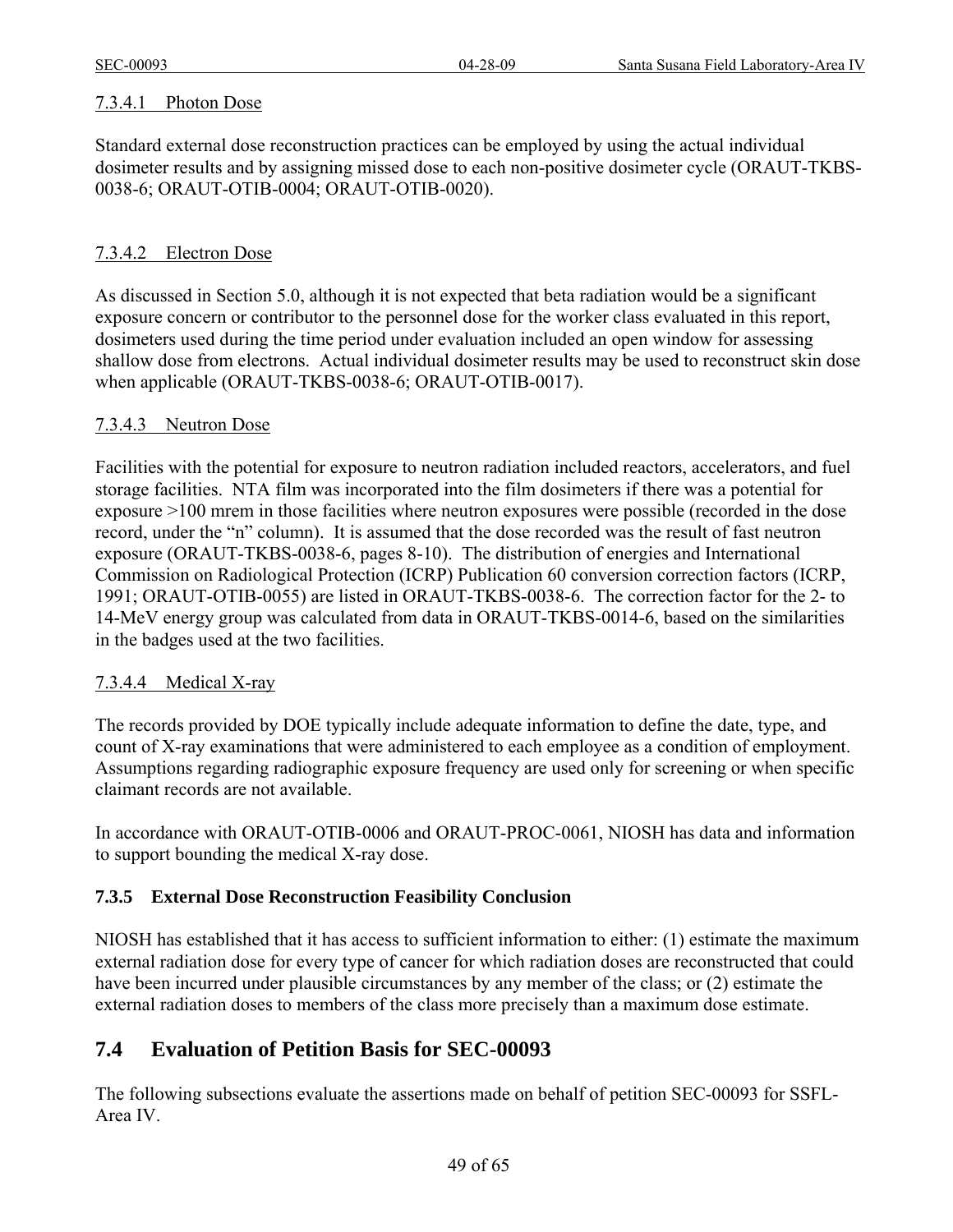## **7.4.1 Evaluation of Specific Petitioner Statements in SEC-00093**

This subsection presents general concerns made by workers on behalf of petition SEC-00093. The italicized statements are from the petition; the comments that follow are from NIOSH.

### 7.4.1.1 SRE Incident and Release of Core Gases

*The petitioner indicated that based on information about the SRE partial meltdown of fuel rods, it was the petitioner's intent to maintain this incident as part of their petition basis that monitoring records do not exist. On the Continuation page of Form B—under See Enclosures— the petitioner listed "release of core gases."* 

In addition to reference documents located in the SRDB, NIOSH has reviewed several documents that specifically evaluate the environmental releases resulting from this incident (Christian, 2005; Lochbaum, 2006; Hart, 1962, Rutherford, 2005). Although there is not a consensus on the exact amount of gaseous radioactive materials released to the environment following the incident, all pertinent scientific reports conclude that a significant amount of fission products was released from the fuel into the primary sodium coolant, with a percentage of that inventory being released to the reactor's cover gas system, and subsequently released into the atmosphere through reactor building vent systems and from gaseous storage tanks. The type and range of releases to the environment following the fuel damage run from less than 1 Ci of iodine-131 (Christan, 2005) to a conservative upper-bound estimate of  $\sim$  3000 Ci of iodine-131 (Lochbaum, 2006). Based on documented stack releases during the incident, AI concluded that since no iodine-131 was detected in the cover gas, only about 28 Ci of the noble gases krypton-85 and xenon-133 were released from the stacks to the environment (Rutherford, 2005).

Based on its review of claims in NOCTS, NIOSH concludes that personnel monitoring does exist for members of the evaluated class (both internal monitoring and external monitoring) during the timeframe of the SRE event. In addition to the personnel monitoring, some air monitoring measurements from the reactor area and stack monitoring also exist. The availability of actual bioassay results (and associated program data and documentation that support the ability to interpret the internal data) post-1958 for affected and/or associated members of the evaluated worker class supports NIOSH's ability to reconstruct dose for those members of the evaluated class with sufficient accuracy. Because these data would include the worst-case exposure scenarios for the evaluated worker class, NIOSH contends that the availability of these data also supports its ability to establish a bounding exposure scenario for the entire evaluated worker class after 1958. At this point NIOSH has completed the development of an external coworker model to assess potential doses to workers who were not monitored, but should have been monitored based on their employment location or potential unplanned involvement in the incident response. NIOSH is currently in the process of developing an internal coworker model for the same purpose.

#### 7.4.1.2 Radiation Badges

*The petitioner discussed a Tiger Team report indicating that it detailed "inadequate radiation badges."*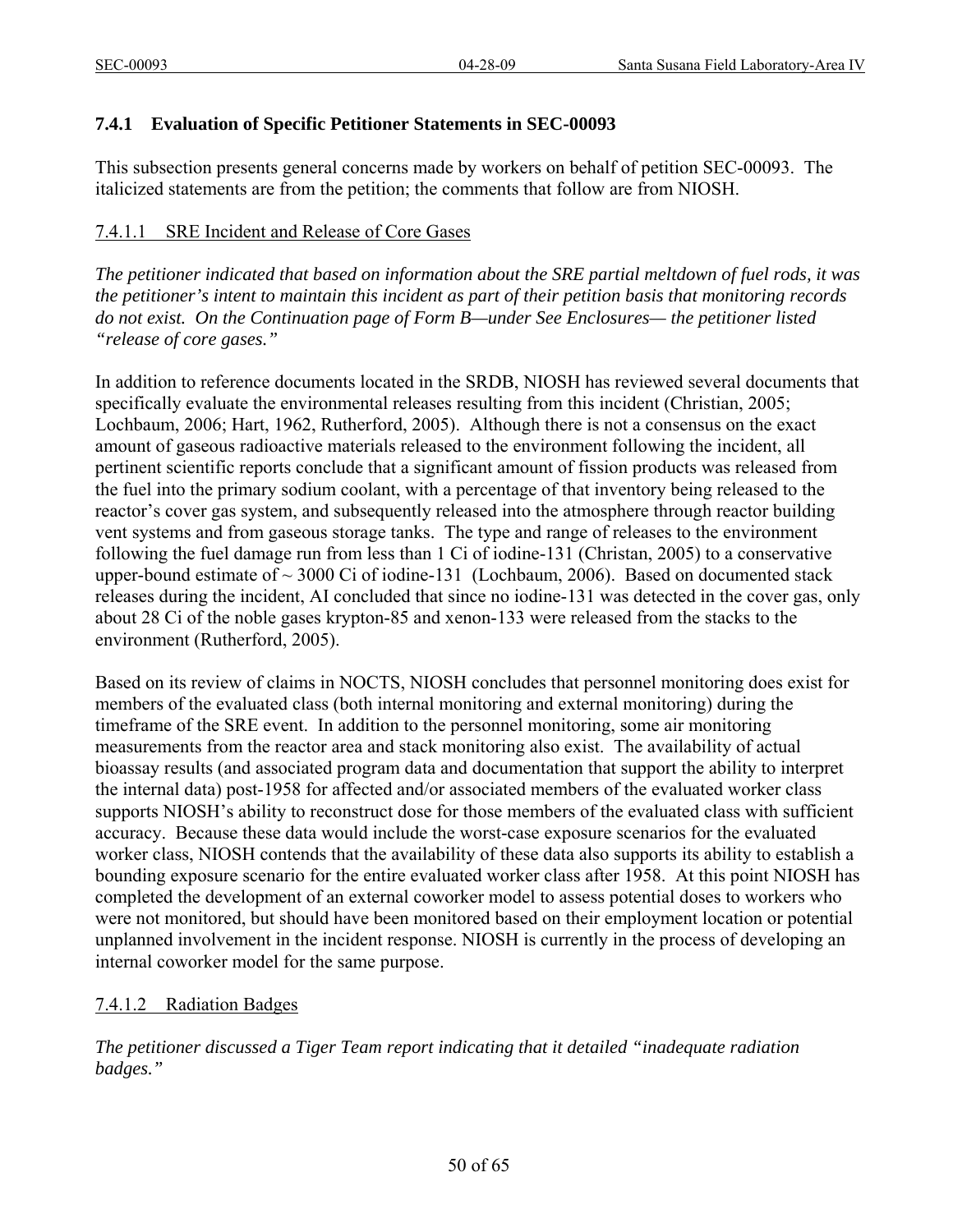| SEC-00093                                                                                                                                                                                                                                                                                                                                                                                                                                                                                                                                                                                                                                                                                                                                                                                                                                                                                                                                                                     | $04 - 28 - 09$ | Santa Susana Field Laboratory-Area IV |
|-------------------------------------------------------------------------------------------------------------------------------------------------------------------------------------------------------------------------------------------------------------------------------------------------------------------------------------------------------------------------------------------------------------------------------------------------------------------------------------------------------------------------------------------------------------------------------------------------------------------------------------------------------------------------------------------------------------------------------------------------------------------------------------------------------------------------------------------------------------------------------------------------------------------------------------------------------------------------------|----------------|---------------------------------------|
| The Tiger Team Report cited by the petitioner does not state that the dosimeters were inadequate, but<br>that they were not Department of Energy Laboratory Accreditation Program (DOELAP)-accredited,<br>and it specifically focuses on the D&D period versus the period being evaluated in this report. As it<br>relates to the program being discussed in the Tiger Team report, it was common practice (and is noted<br>as an option in Section 7 of DOELAP Administrative Standard DOE-STD-1111-98) for smaller<br>programs to be exempted from DOELAP accreditation, contingent upon using a National Voluntary<br>Laboratory Accreditation Program (NVLAP)-accredited commercial service (DOE, 2006). However,<br>this is pertinent only beginning in 1986 when the DOELAP requirements were implemented.<br>Therefore, as discussed previously, the period cited in the petition is after the period of the evaluation<br>and does not impact this Evaluation Report. |                |                                       |
|                                                                                                                                                                                                                                                                                                                                                                                                                                                                                                                                                                                                                                                                                                                                                                                                                                                                                                                                                                               |                |                                       |

### 7.4.1.3 Tritium Plumes

#### *On the Continuation Page of Form B—under See Enclosures—the petitioner listed "tritium plumes."*

Available data indicate that onsite water supply wells were the primary water source from 1949 to 1964. No detectable (>1000 pCi/l) tritium has ever been found in any of the water supply wells. The primary supply wells (WS-5, WS-6, WS-12, and WS-13) were in Areas I, II, and III at SSFL. One well (WS-7) was in Area IV and was a minor source compared to the other wells. Recent sampling indicates that the source of the tritium is in the vicinity of Building 4010. None of the sampling wells between the source and the historical water supply wells has shown detectable levels of tritium (>1000 pCi/l) (Haley & Aldrich, 2007). Based on the available data, NIOSH can bound occupational exposure to tritium in the groundwater by assuming that the concentrations in the shallow sampling well RD-34A are related to concentrations in the drinking water wells in the 1950s and 1960s. It should be noted that sampling well RD-34A has never been a source of drinking water for the site and is down-gradient from the source of the tritium (Building 4010). Since 1991, the mean concentration in this well has been 2,940 pCi/l. For the purpose of establishing a bounding approach to reconstructing dose from this exposure source to the evaluated worker class evaluated in this report, it can be assumed that the tritium instantaneously built up in the soil and was transported to the groundwater. This would result in a concentration of 30,000 pCi/l in the 1950s and 1960s (accounting for radioactive decay). Exposures would be considered incidental after the point that bottled drinking water was delivered to the site (1962 and later).

Starting in 1964, offsite water was imported into the pipelines (public water supply), and by 1965 the majority of the water supplying the restrooms, kitchens, etc. was from an offsite source. All supply wells were sampled for tritium in the 1980s and 1990s, and none was detected. Around 2000, the imported water that supplied the restrooms, etc. was completely separated from the supply wells onsite (Haley & Aldrich, 2007; Rutherford, 2007).

#### 7.4.1.4 Uranium Fires

#### *On the Continuation Page of Form B—under See Enclosures—the petitioner listed "uranium fires."*

Documentation supporting the petitioner's claim cites two incidents of a sodium explosion while cleaning a valve, and a uranium carbide oxidation incident. NIOSH has assumed that the petitioner has provided these as examples of incidents without monitoring data. The documents submitted contain data indicating that radiological surveys of Building 064 Vault and the CERF (Building 163) were performed following each of these events. Monitoring consisted of survey meters and smears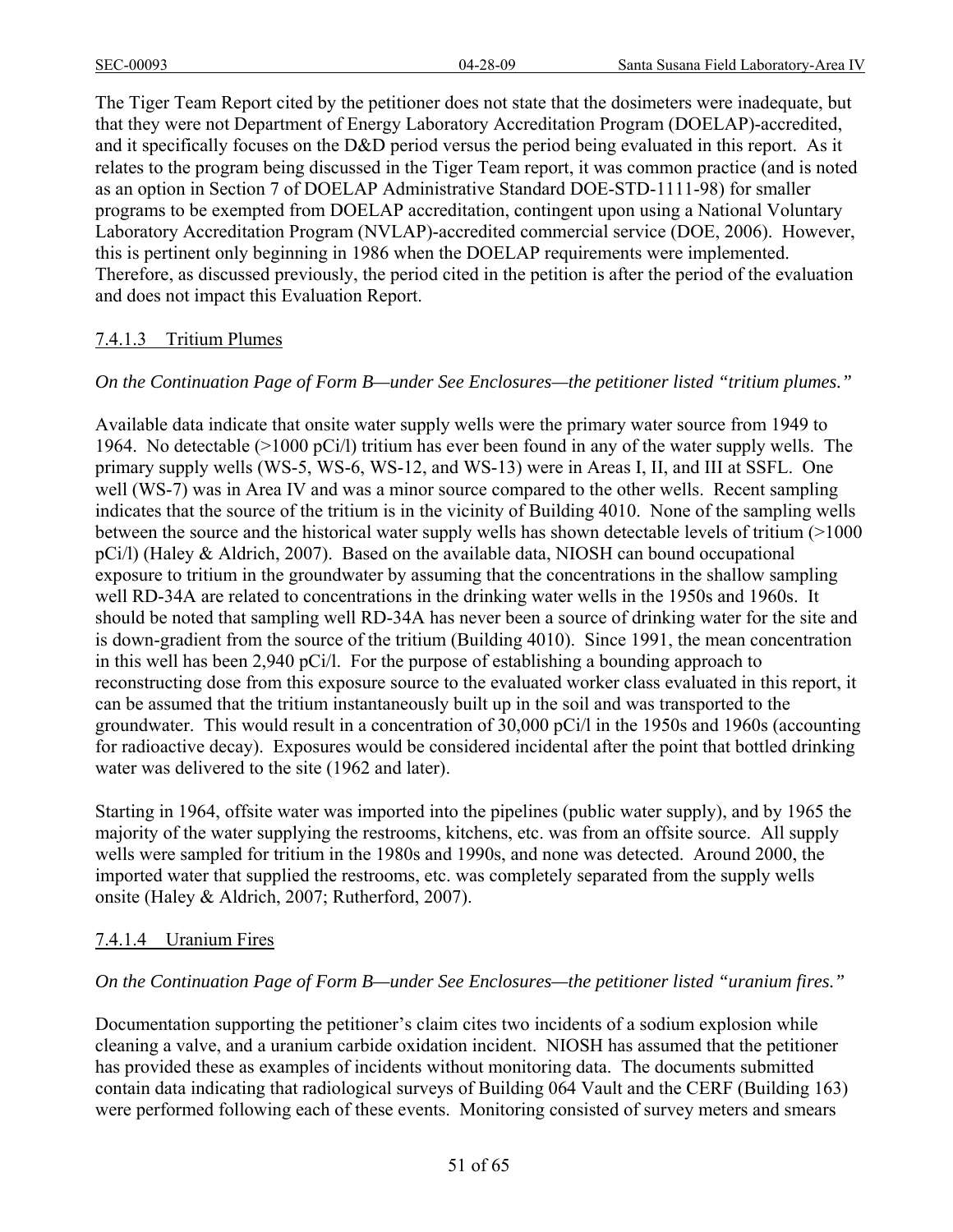| <b>SEC-00093</b><br>Santa Susana Field Laboratory-Area IV<br>$04 - 28 - 09$ |  |  |
|-----------------------------------------------------------------------------|--|--|
|                                                                             |  |  |

that indicated beta contamination levels of 726 d/m – 57,762 d/m-100cm<sup>2</sup> for Building 163 and 5 x  $10^3$  d/m-100 cm<sup>2</sup> for Building 064. Building 163 had air monitoring data with concentrations of 2 x  $10^{-9}$   $\mu$ Ci/cm<sup>3</sup> following the events (Name One, September 6, 2007). Based on the available information for these incidents, coupled with the available personnel monitoring data, NIOSH contends that it can bound the dose associated with these exposures for the evaluated worker class evaluated in this report. A review of 38 additional uranium fire incident reports indicate that the areas were checked after the incidents for contamination, and those individuals involved in the incidents went through decontamination and medical checks with no injuries reported.

### 7.4.1.5 Air Monitoring

*On the Continuation Page of Form B—under See Enclosures— the petitioner listed "no air monitoring."* 

Based on NIOSH's review of the information available in the SRDB, the Site Profile, and the personnel monitoring data in NOCTS, NIOSH concurs that there is an apparent lack of area air monitoring for the period at SSFL-Area IV prior to 1958, which does impact the feasibility of estimating internal radiation doses with sufficient accuracy for the proposed worker class during that time period.

After 1958, NIOSH will base its dose reconstructions primarily on bioassay data. The availability of actual bioassay results (and associated program data and documentation that supports the ability to interpret the internal data) for members of the evaluated worker class supports NIOSH's ability to reconstruct dose for those members of the evaluated class with sufficient accuracy. Because these data would include the worst-case exposure scenarios for the evaluated worker class, NIOSH contends that the availability of this data also supports the ability to establish a bounding exposure scenario, regardless of the availability of air sample data, for the evaluated worker class after 1958, when bioassay data became routinely available.

#### 7.4.1.6 The Sodium Burn Pit

### *As identified in Item F.1 of the SEC-00093 Form B, the petitioner discussed the Sodium Burn Pit and indicated that no records were kept.*

The Sodium Burn Pit was used to clean sodium from equipment parts before disposal and was not intended to be used for disposal of radioactive material. The site profile does not evaluate the potential emissions from these operations (due to contamination of the sodium with fission products). However, it does state that "several small scrap test components containing radioactivity were found and removed" (ORAUT-TKBS-0038-2).

The *Interim Final RCRA Facility Assessment Report for Rockwell International Corporation* states that the Sodium Burn Pit had soil contamination, but it was unknown if radioactive waste had been burned there. In October 1978, three contaminated sodium barrels were found in the sodium burn pit. The barrels had a maximum exposure rate of 1 mrad/hour. The barrels were removed and taken to the RMHF for disposal (Sapere Consulting, 2005). After the discovery of contaminated items at the site, periodic radiation surveys and soil samples were performed from 1978 through 1983. Based on process history, the contaminants of concern are cesium-137, strontium, and thorium. Results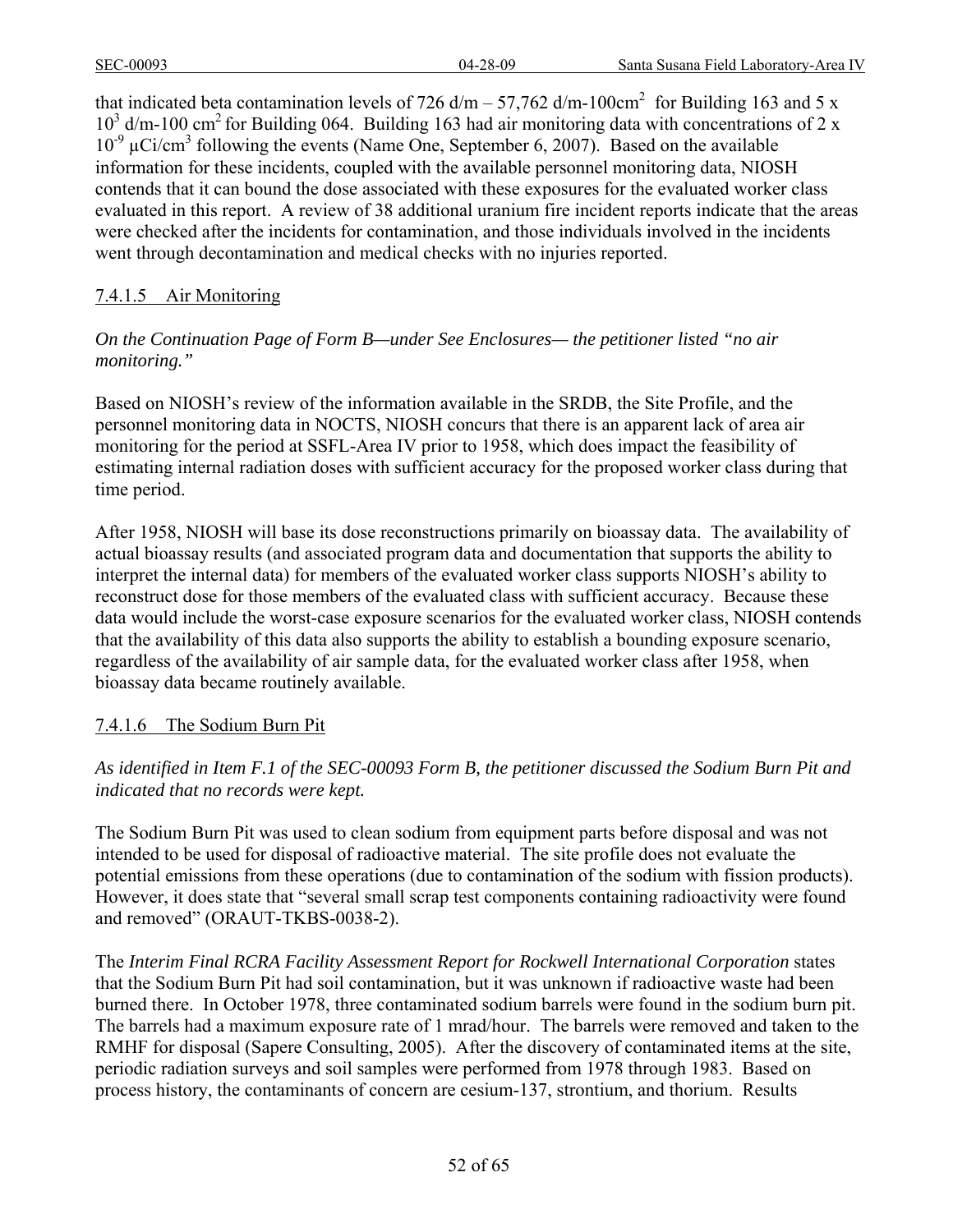indicated low levels (56 pCi/g maximum) of radioactive contamination (principally cesium-137), primarily in the lower pond. Contamination was not identified in areas outside the ponds.

The Sodium Burn Pit was an outdoor area, neither continuously occupied nor continuously used. Because the pit was not an operations area, exposures for individuals that may have intermittently occupied the Sodium Burn Pit would have been lower than exposures for individuals who performed operations work with the source materials that were delivered to this location. In addition, significant radiological exposures resulting from worker activities in the vicinity of the Sodium Burn Pit are unlikely because of the controls in place at this location. For example, workers were required to maintain a safe distance from the pits (including lined and unlined pits/ponds) because of the potentially violent reactions that could occur in the case of sodium or potassium making contact with water.

The availability of actual bioassay results after 1958 (and associated program data and documentation that support the ability to interpret the internal data) supports NIOSH's ability to reconstruct dose for those workers who might have been affected by or associated with burn pit operations. Because the data would include the most highly exposed individuals , NIOSH contends that the availability of these data also supports the ability to establish a bounding exposure scenario for any exposures to personnel at the burn pit, or for any member of the worker class evaluated in this report and who worked after the 1955-1958 time period.

# **7.5 Other Issues Relevant to the Petition Identified During the Evaluation**

During the feasibility evaluation for SEC-00093, a number of issues were identified that required further analysis and resolution. The issues and their current status are as follows:

• ISSUE: The identification of workers with blank radiation exposure record sheets in their file (a sheet with no entries).

APPROACH: In an interview with a current Radiation Safety Officer at the SSFL, the interviewee stated that each AI worker (both radiation and non-radiation workers) had a blank record sheet in his/her file called a "blue card." If they were assigned to a controlled area, they were required to have a film badge and any exposure was entered into their file (Personal Communication with Health Physicist, November 20, 2007). This information was corroborated in random individual record reviews performed by NIOSH as well as in documented reviews of personnel records (Boice, 2006; Boice, May 2006); therefore, NIOSH has concluded that individuals that had no record (or blue card) are considered non-radiological workers at Area IV of the SSFL.

Based on information included in documented reviews (Boice, 2006; Boice, May 2006), during the early years at the site all personnel were issued a radiation dose folder/record; however, only radiological workers (who were issued dosimeters) received recorded dose information in those records. Based on this information, NIOSH has concluded that individuals with blank radiological folders/records are also non-radiological workers (at Area IV of SSFL), and individuals with recorded information in their radiological files are considered SSFL-Area IV radiological workers. As previously discussed, the availability of personnel records for monitored individuals supports NIOSH's ability to reconstruct dose with sufficient accuracy for the evaluated worker class members for the period after 1958. Because the available data also include a representation of the maximum potential exposures (a bounding exposure scenario) for the evaluated worker class,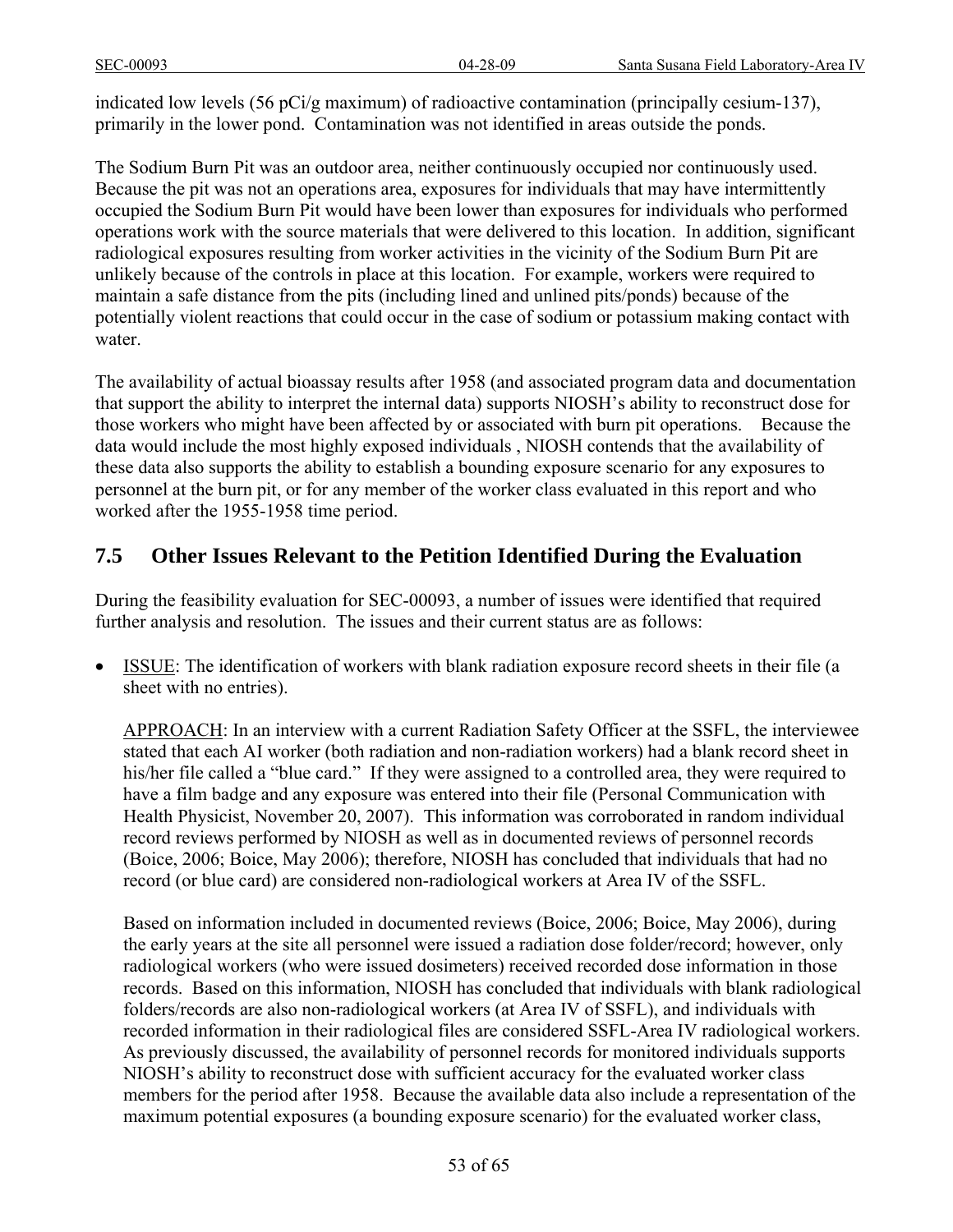NIOSH contends that this supports its ability to bound the associated dose for all members of the evaluated worker class after 1958, including any unmonitored individual or any individual with potentially missing dosimetry data (this approach will be handled on an individual case basis).

• ISSUE: When firemen from other sites were involved in fires or events at SSFL Area IV, how was it recorded?

APPROACH: Based on interviews and reviews of dosimetry information for this evaluation, NIOSH has determined that firemen typically wore film badges when working in areas with the potential for radiological exposures. In one case, an individual that worked as a fireman did not have monitoring records in his file. During interviews, interviewees indicated that all firemen wore film badges regardless of where they were assigned for a shift. One interviewee stated that "During the 30 years I was there (1962 through 1993), there were no radiation fires" (Personal Communication with Fireman). Based on the information from interviews, it is clear that each individual claim will have to be reviewed and processed on a case-by-case basis; it is possible that the fireman without monitoring records was not expected to receive any exposures while on the job and was not required to enter radiological areas during his employment. However, this does not prevent NIOSH from establishing a bounding exposure scenario for the evaluated worker class. As previously discussed and stated, the availability of personnel records for monitored individuals supports NIOSH's ability to reconstruct dose with sufficient accuracy for workers after 1958. Because the available data also include a representation of the maximum potential exposures (a bounding exposure scenario), NIOSH contends that this supports its ability to bound the associated dose for all members of the evaluated worker class after 1958, including dose associated with the exposure scenarios presented by/for these firemen.

# **7.6 Summary of Feasibility Findings for Petition SEC-00093**

This report evaluates the feasibility for completing dose reconstructions for employees at SSFL-Area IV from January 1955 through December 1965. Based on the limited pre-1959 internal monitoring data and associated program or source term information, NIOSH has concluded that there is insufficient information to support establishing a bounding internal exposure scenario for the proposed worker class that worked in Area IV of the SSFL from 1955 through 1958. NIOSH has identified post-1958 radiological internal monitoring program data and the original monitoring data for individuals working in the highest-exposure areas at Area IV of the SSFL. Therefore, NIOSH has concluded that there are sufficient data for it to bound the dose (reconstruct dose with sufficient accuracy) for the class evaluated for the period from 1959 through 1965.

Table 7-1 summarizes the results of the feasibility findings at SSFL-Area IV for each exposure source during the time period of January 1955 through December 1965.

| Table 7-1: Summary of Feasibility Findings for SEC-00093 |                                       |                                       |  |  |
|----------------------------------------------------------|---------------------------------------|---------------------------------------|--|--|
| January 1955 through December 1965                       |                                       |                                       |  |  |
| <b>Source of Exposure</b>                                | <b>Reconstruction Feasible</b>        | <b>Reconstruction Not Feasible</b>    |  |  |
| Internal <sup><math>1</math></sup>                       | (January 1, 1959 – December 31, 1965) | (January 1, 1955 – December 31, 1958) |  |  |
| - All Radionuclides                                      |                                       |                                       |  |  |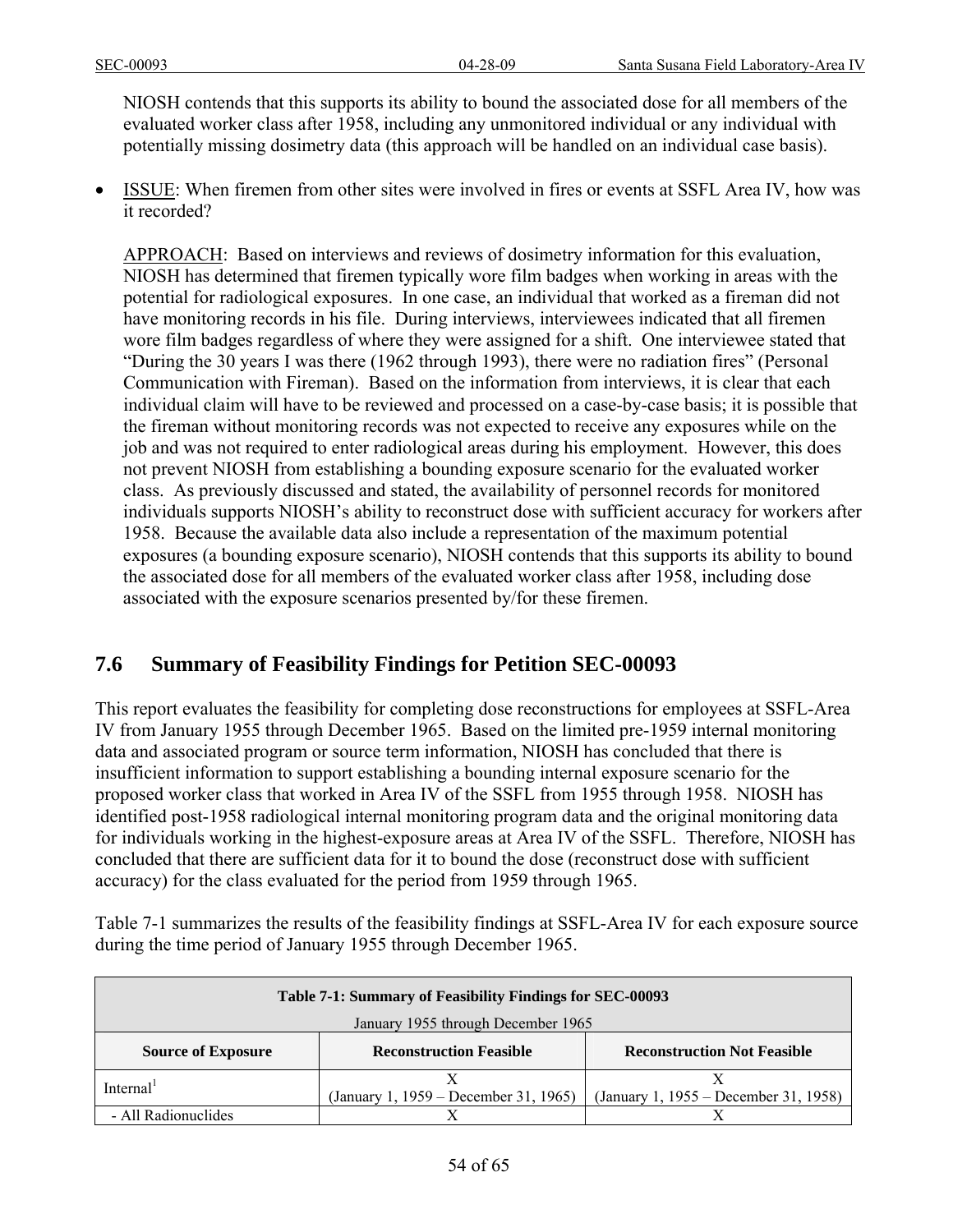| Table 7-1: Summary of Feasibility Findings for SEC-00093 |                                       |                                       |  |  |
|----------------------------------------------------------|---------------------------------------|---------------------------------------|--|--|
| January 1955 through December 1965                       |                                       |                                       |  |  |
|                                                          | (January 1, 1959 – December 31, 1965) | (January 1, 1955 – December 31, 1958) |  |  |
| External                                                 |                                       |                                       |  |  |
| - Beta, Photon, and Neutron                              |                                       |                                       |  |  |
| - Occupational Medical X-ray                             |                                       |                                       |  |  |

**Notes:** 

**1 Internal includes an evaluation of urinalysis (in vitro) and airborne dust data.** 

# **8.0 Evaluation of Health Endangerment for Petition SEC-00093**

The health endangerment determination for the class of employees covered by this evaluation report is governed by both EEOICPA and 42 C.F.R.  $\S$  83.13(c)(3). Under these requirements, if it is not feasible to estimate with sufficient accuracy radiation doses for members of the class, NIOSH must also determine that there is a reasonable likelihood that such radiation doses may have endangered the health of members of the class. Section 83.13 requires NIOSH to assume that any duration of unprotected exposure may have endangered the health of members of a class when it has been established that the class may have been exposed to radiation during a discrete incident likely to have involved levels of exposure similarly high to those occurring during nuclear criticality incidents. If the occurrence of such an exceptionally high-level exposure has not been established, then NIOSH is required to specify that health was endangered for those workers who were employed for a number of work days aggregating at least 250 work days within the parameters established for the class or in combination with work days within the parameters established for one or more other classes of employees in the SEC.

Per EEOICPA and 42 C.F.R. § 83.13(c)(3), a health endangerment determination is required because NIOSH has determined that it lacks sufficient internal monitoring data for the period from January 1, 1955 through December 31, 1958, which prevents evaluating internal dose with sufficient accuracy for the members of the proposed class during this period.

NIOSH has determined that members of the class were not exposed to radiation during a discrete incident likely to have involved levels of exposure similarly high to those occurring during nuclear criticality incidents. However, evidence indicates that some workers in the proposed class may have accumulated substantial chronic exposures through episodic intakes of radionuclides, combined with external exposures to gamma, beta, and neutron radiation. Consequently, NIOSH is specifying that health was endangered for those workers covered by this evaluation who were employed for a number of work days aggregating at least 250 work days within the parameters established for this class or in combination with work days within the parameters established for one or more other classes of employees in the SEC (excluding aggregate work day requirements).

# **9.0 NIOSH-Proposed Class for Petition SEC-00093**

Based on its research, NIOSH reduced the petitioner-requested class to define a single class of employees for which NIOSH cannot estimate radiation doses with sufficient accuracy. The NIOSHproposed class includes all employees of the Department of Energy (DOE), its predecessor agencies, and DOE contractors and subcontractors who worked in any area of Area IV of the Santa Susana Field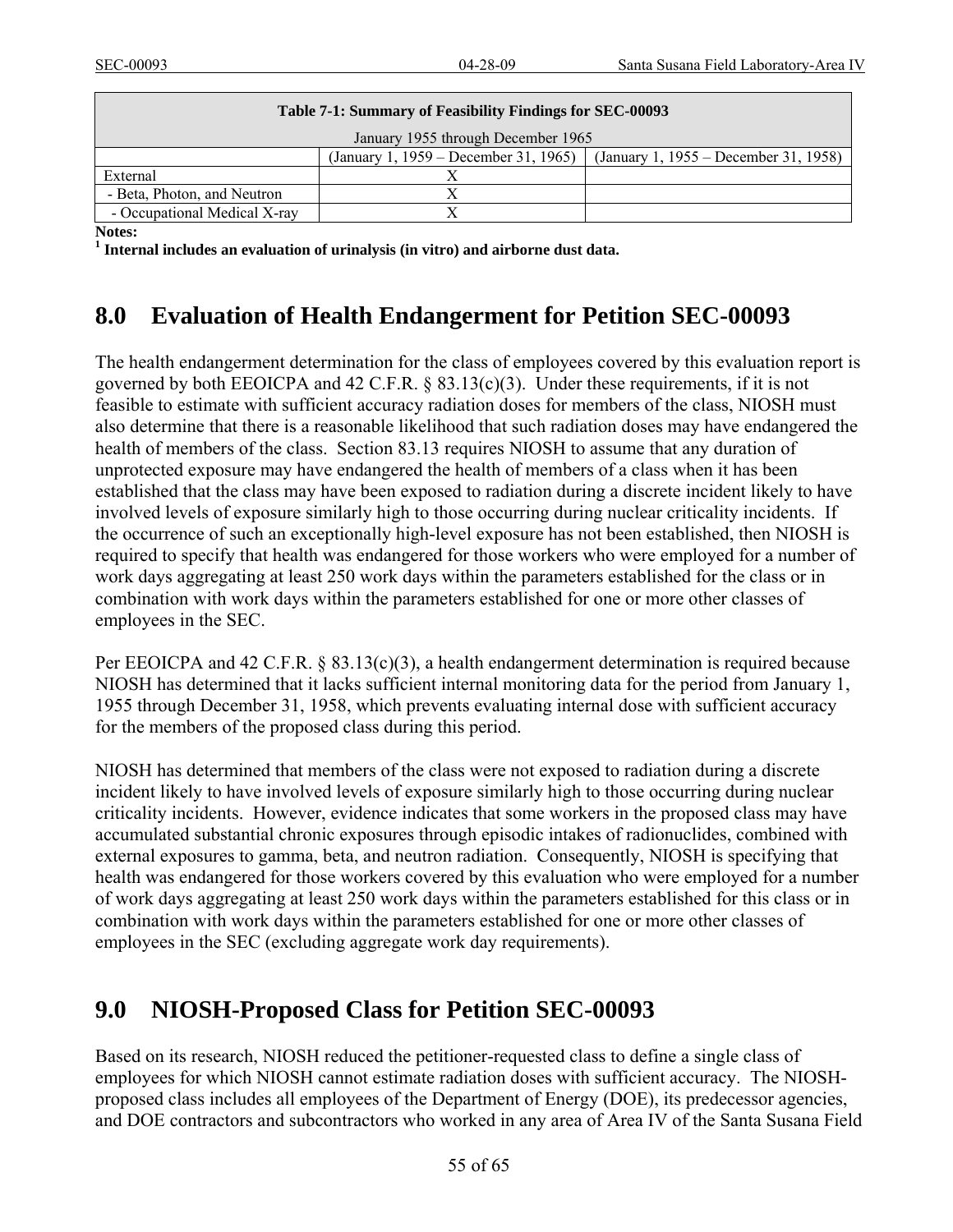Laboratory for a number of work days aggregating at least 250 work days from January 1, 1955 through December 31, 1958, or in combination with work days within the parameters established for one or more other classes of employees in the SEC (excluding aggregate work day requirements).

NIOSH has carefully reviewed all material sent in by the petitioner, including the specific assertions stated in the petition, and has responded herein (see Section 7.4). NIOSH has also reviewed available technical resources and many other references, including the Site Research Database (SRDB), for information relevant to SEC-00093. In addition, NIOSH reviewed its NOCTS dose reconstruction database to identify EEOICPA-related dose reconstructions that might provide information relevant to this petition evaluation.

These actions are based on existing, approved NIOSH processes used in dose reconstruction for claims under EEOICPA. NIOSH's guiding principle in conducting these dose reconstructions is to ensure that the assumptions used are fair, consistent, and well-grounded in the best available science. Simultaneously, uncertainties in the science and data must be handled to the advantage, rather than to the detriment, of petitioners. When adequate personal dose monitoring information is not available, or is very limited, NIOSH may use the highest reasonably possible radiation dose, based on reliable science, documented experience, and relevant data to determine the feasibility of reconstructing the dose of an SEC petition class. NIOSH contends that it has complied with these standards of performance in determining that it would not be feasible to reconstruct the internal dose for the class proposed in this petition.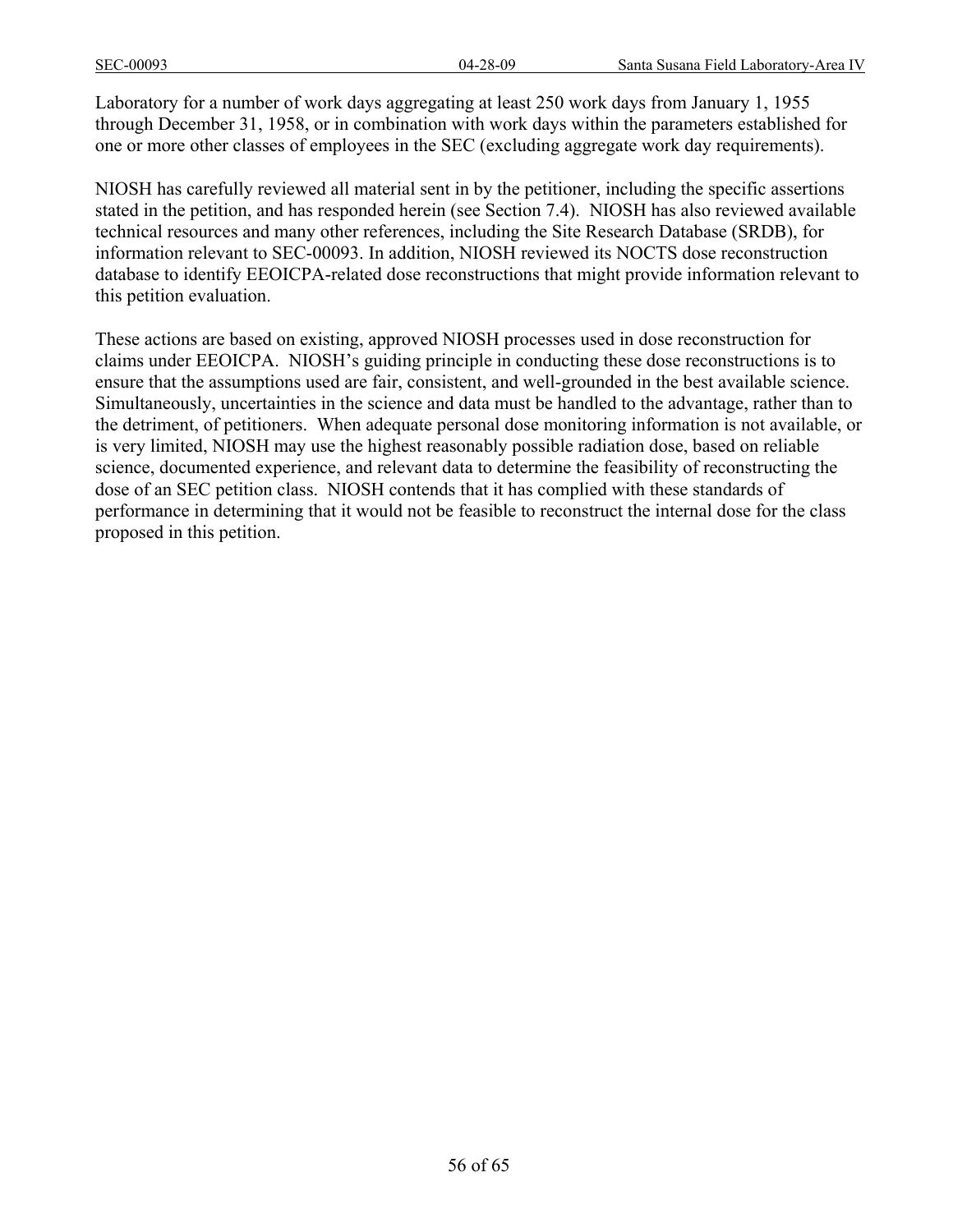This page intentionally left blank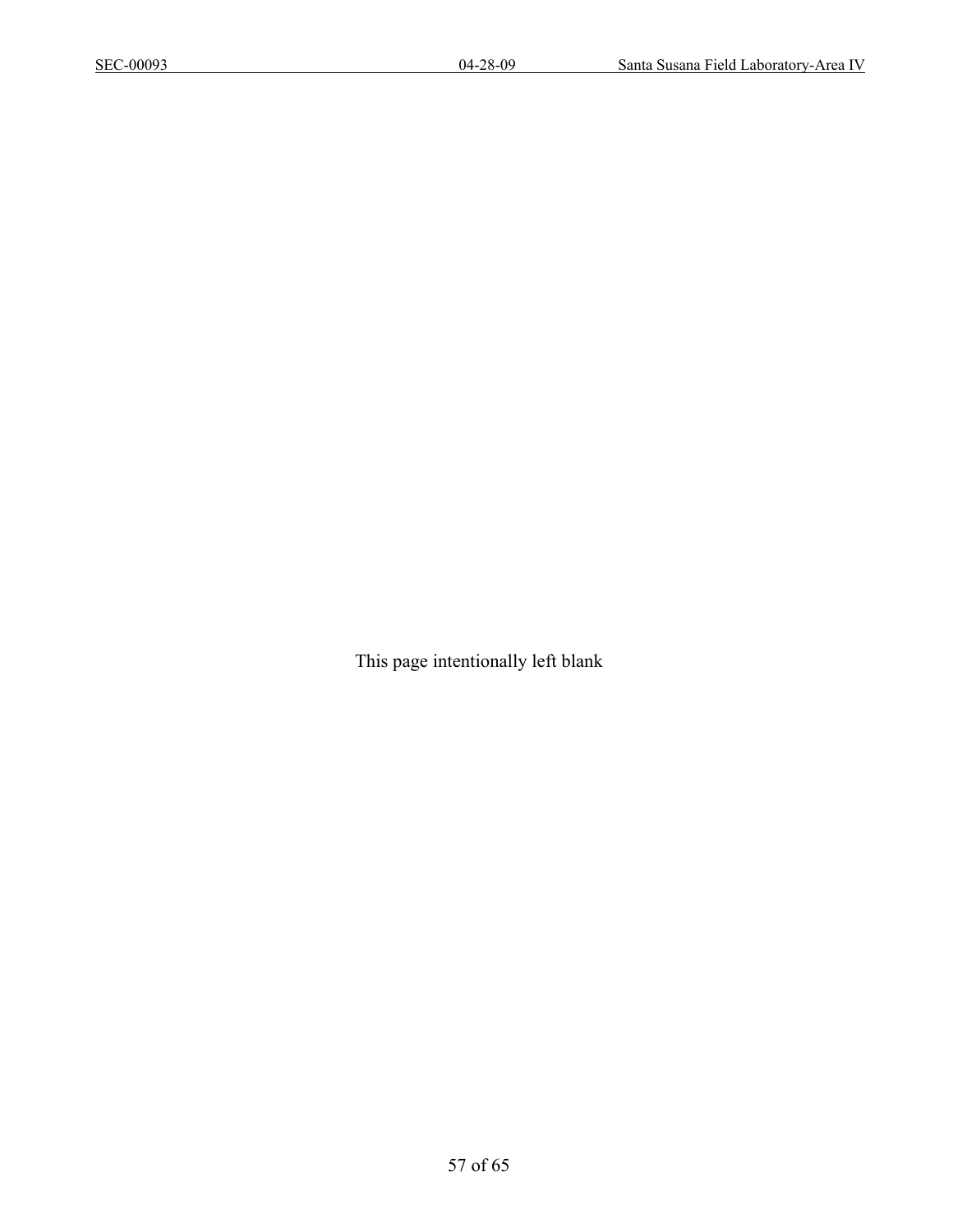# **10.0 References**

42 C.F.R. pt. 81, *Guidelines for Determining the Probability of Causation Under the Energy Employees Occupational Illness Compensation Program Act of 2000;* Final Rule, Federal Register/Vol. 67, No. 85/Thursday, p 22,296; May 2, 2002; SRDB Ref ID: 19391

42 C.F.R. pt. 82, *Methods for Radiation Dose Reconstruction Under the Energy Employees Occupational Illness Compensation Program Act of 2000*; Final Rule; May 2, 2002; SRDB Ref ID: 19392

42 C.F.R. pt. 83, *Procedures for Designating Classes of Employees as Members of the Special Exposure Cohort Under the Energy Employees Occupational Illness Compensation Program Act of 2000*; Final Rule; May 28, 2004; SRDB Ref ID: 22001

42 U.S.C. §§ 7384-7385 [EEOICPA], *Energy Employees Occupational Illness Compensation Program Act of 2000*, as amended

*H. R. 2242*, copy of H. R. 2243; 110<sup>th</sup> Congress, 1<sup>st</sup> Session; May 9, 2007; OSA Ref ID: 103253

OCAS-IG-001, *External Dose Reconstruction Implementation Guideline*, Rev. 01; Office of Compensation Analysis and Support (OCAS); Cincinnati, Ohio; August 2002; SRDB Ref ID: 22401

OCAS-PR-004, *Internal Procedures for the Evaluation of Special Exposure Cohort Petitions*, Rev. 0; National Institute for Occupational Safety and Health (NIOSH); Cincinnati, Ohio; September 23, 2004; SRDB Ref ID: 32022

ORAUT-OTIB-0004; *Estimating the Maximum Plausible Dose to Workers at Atomic Weapons Employer Facilities*, Rev. 03 PC-2; Oak Ridge Associated Universities (ORAU); Oak Ridge, Tennessee; December 6, 2006; SRDB Ref ID: 29949

ORAUT-OTIB-0006; *Dose Reconstruction from Occupationally Related Diagnostic X-Ray Procedures*; Rev. 03; Oak Ridge Associated Universities (ORAU); Oak Ridge, Tennessee; August 2, 2005; SRDB Ref ID: 19422

ORAUT-OTIB-0010; *A Standard Complex-Wide Methodology for Overestimating External Doses Measured with Film Badge Dosimeters*; Rev. 01; Oak Ridge Associated Universities (ORAU); Oak Ridge, Tennessee; June 5, 2006; SRDB Ref ID: 29953

ORAUT-OTIB-0017; *Interpretation of Dosimetry Data for Assignment of Shallow Dose*, Rev. 00; Oak Ridge Associated Universities (ORAU); Oak Ridge, Tennessee; January 19, 2005; SRDB Ref ID: 19435

ORAUT-OTIB-0018; *Internal Dose Overestimates for Facilities with Air Sampling Programs*; Rev. 01; Oak Ridge Associated Universities (ORAU); Oak Ridge, Tennessee; August 9, 2005; SRDB Ref ID: 19436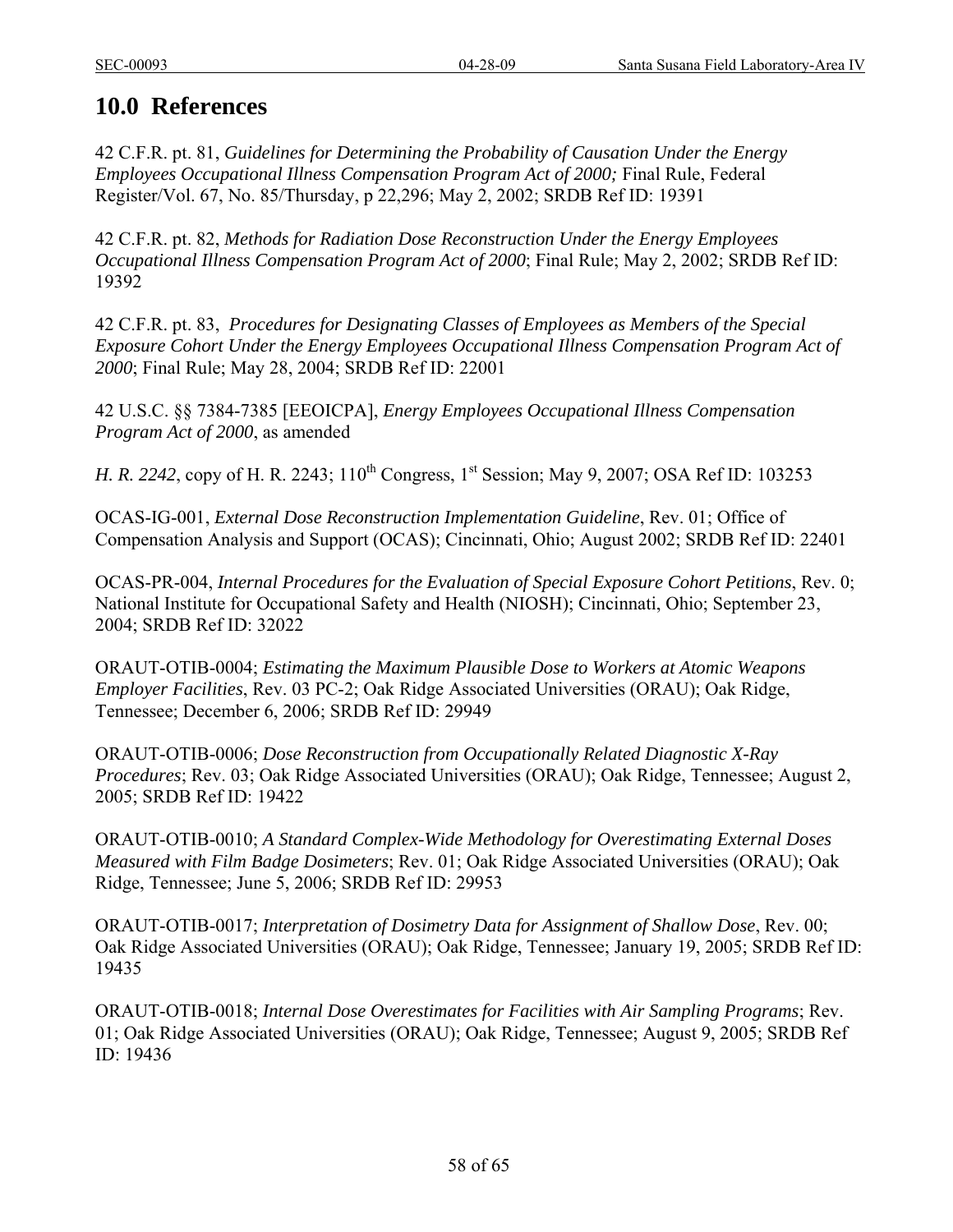ORAUT-OTIB-0020; *Use of Coworker Dosimetry Data for External Dose Assignment*, Rev. 00; Oak Ridge Associated Universities (ORAU); Oak Ridge, Tennessee; December 29, 2004; SRDB Ref ID: 19441

ORAUT-OTIB-0033; *Application of Internal Doses Based on Claimant-Favorable Assumptions for Processing as Best Estimates*; Rev. 00; Oak Ridge Associated Universities (ORAU); Oak Ridge, Tennessee; April 20, 2005; SRDB Ref ID: 19457

ORAUT-OTIB-0054, *Fission and Activation Product Assignment for Internal Dose-Related Gross Beta and Gross Gamma Analyses*, Rev. 00, Oak Ridge Associated Universities (ORAU); Oak Ridge, Tennessee; May 11, 2007; SRDB Ref ID: 31780

ORAUT-OTIB-0055, *Technical Basis for Conversion from NCRP Report 38 Neutron Quality Factors to ICRP Publication 60 Radiation Weighting Factors for Respective IREP Input Neutron Energy Ranges*, Rev. 00, Oak Ridge Associated Universities (ORAU); Oak Ridge, Tennessee; June 5, 2006; SRDB Ref ID: 29980

ORAUT-PROC-0060; *Occupational Onsite Ambient Dose Reconstruction for DOE Sites,* Rev. 01; Oak Ridge Associated Universities (ORAU); Oak Ridge, Tennessee; June 28, 2006; SRDB Ref ID: 29986

ORAUT-PROC-0061; *Occupational X-Ray Dose Reconstruction for DOE Sites,* Rev. 01; Oak Ridge Associated Universities (ORAU); Oak Ridge, Tennessee; July 21, 2006; SRDB Ref ID: 29987

ORAUT-TKBS-0006-6, *Technical Basis Document for the Hanford Site—Occupational External Dosimetry*, Rev. 00; Oak Ridge Associated Universities (ORAU); Oak Ridge, Tennessee; October 20, 2003; SRDB Ref ID: 19497

ORAUT-TKBS-0014-6, *Technical Basis Document for the Y-12 National Security Complex— Occupational External Dosimetry*, Rev. 00 PC-3; Oak Ridge Associated Universities (ORAU); Oak Ridge, Tennessee; May 11, 2006; SRDB Ref ID: 30048

ORAUT-TKBS-0038-1; *Atomics International – Introduction*, Rev. 01; Oak Ridge Associated Universities (ORAU); Oak Ridge, Tennessee; August 30, 2006; SRDB Ref ID: 30080

ORAUT-TKBS-0038-2; *Energy Technology Engineering Center – Site Description*, Rev. 00; Oak Ridge Associated Universities (ORAU); Oak Ridge, Tennessee; February 2, 2006; SRDB Ref ID: 22140

ORAUT-TKBS-0038-3*; Area IV of the Santa Susana Field Laboratory, the Canoga Avenue Facility (Vanowen Building), the Downey Facility, and the De Soto Avenue Facility (sometimes referred to as Energy Technology Engineering Center)– Occupational Medical Dose*, ORAUT-TKBS-0038-3; Rev. 02; October 31, 2008; SRDB Ref ID: 53184

ORAUT-TKBS-0038-4; *Area IV of the Santa Susana Field Laboratory, the Canoga Avenue Facility (Vanowen Building), the Downey Facility, and the De Soto Avenue Facility (sometimes referred to as Energy Technology Engineering Center [ETEC] or Atomics International) – Occupational*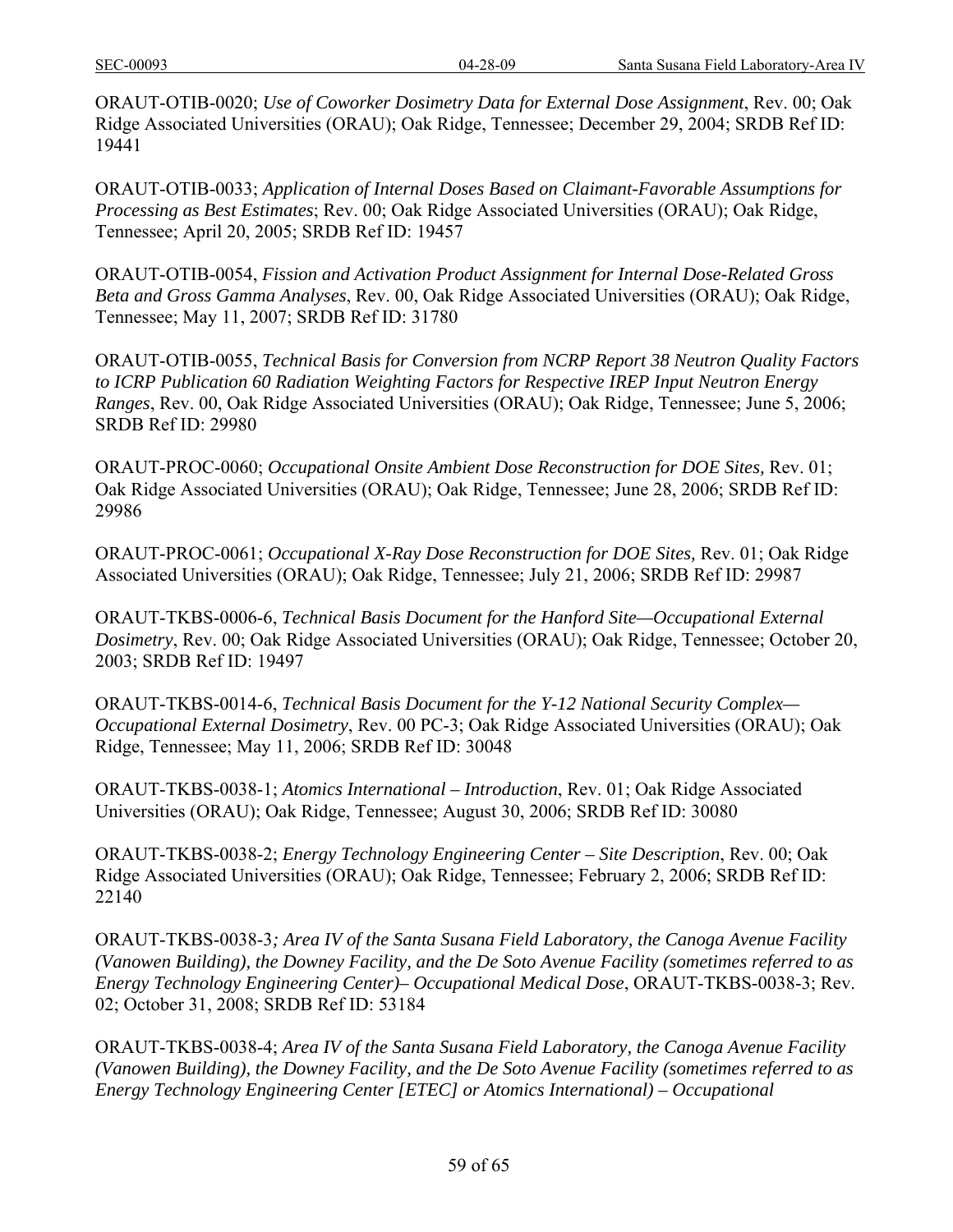*Environmental Dose*, Rev. 01; Oak Ridge Associated Universities (ORAU); Oak Ridge, Tennessee; March 8, 2007; SRDB Ref ID: 30622

ORAUT-TKBS-0038-5; *Energy Technology Engineering Center – Occupational Internal Dose*, Rev. 00; Oak Ridge Associated Universities (ORAU); Oak Ridge, Tennessee; February 22, 2006; SRDB Ref ID: 22287

ORAUT-TKBS-0038-6; *Atomics International – Occupational External Dose*, Rev. 01; Oak Ridge Associated Universities (ORAU); Oak Ridge, Tennessee; November 16, 2006; SRDB Ref ID: 30082

*A Briefing for Elected Officials on the Health Risks to the Public from SSFL*, DVD submitted by petitioner, dated April 5, 2007

Addeo, 1960, *Monthly Report—March, 1960; Chemical Disposal—Activities at Pits, Inspections, Burning, Convoying, Etc.;* Inter-office letter from E. G. Addeo to R. J. Madden; E. G. Addeo; April 4, 1960; OSA Ref ID: 103253

Alexander, 1959, *Radiochemical Analysis for Radioisotopes in Biological Specimens*; R. E. Alexander; March 25, 1959; SRDB Ref ID: 19108

Badger, 1965-1987, *Early External Dosimetry Procedures at Area IV of the SSFL*; F. H. Badger; 1965-1987; SRDB Ref ID: 19062.

Boeing, 2006, *Comments of the Boeing Company on the Reports of the Santa Susana Field Laboratory Advisory Panel*; The Boeing Company; November 3, 2006; SRDB Ref ID: 37245

Boice, 1990, *Studies of Atomic Bomb Survivors—Understanding Radiation Effects*, Editorial in the *Journal of the American Medical Association*, John D. Boice; August 1, 1990; OSA Ref ID: 103253

Boice, 2006, *Mortality among Radiation Workers at Rocketdyne (Atomics International), 1948-1999*; John D. Boice, Sarah S. Cohen, Michael T. Mumma, Elizabeth Dupree Ellis, Keith F. Eckerman, Richard W. Leggett, Bruce B. Boecker, A. Betrand Brill, and Brian E. Henderson; 2006; SRDB Ref ID: 39396

Boice, May 2006, *A Comprehensive Dose Reconstruction Methodology for Former Rocketdyne/Atomics International Radiation Workers*; John D. Boice, Richard W. Leggett, Elizabeth Dupree Ellis, Phillip W. Wallace, Michael Mumma, Sarah S. Cohen, A. Bertrand Brill, Bandana Chadda, Bruce B. Boecker, R. Craig Yoder, and Keith F. Eckerman; Health Physics, 90 (5): 409-430; May 2006; SRDB Ref ID: 37539

Brownley, 2007, *Santa Susana Field Lab (SSFL) Closure Plan*, letter from Julia Brownley; Julia Brownley, Assembly Member of the 41<sup>st</sup> District; May 4, 2007; OSA Ref ID: 103253

Cavanaugh, 2004, *High-Level Radioactivity Found in Groundwater at Rocketdyne Lab*; Kerry Cavanaugh; May 19, 2004; OSA Ref ID: 103253

Cavanaugh, 2005, *Higher Tritium Levels Found in Water at Field Lab*; Kerry Cavanaugh; 2005; OSA Ref ID: 103253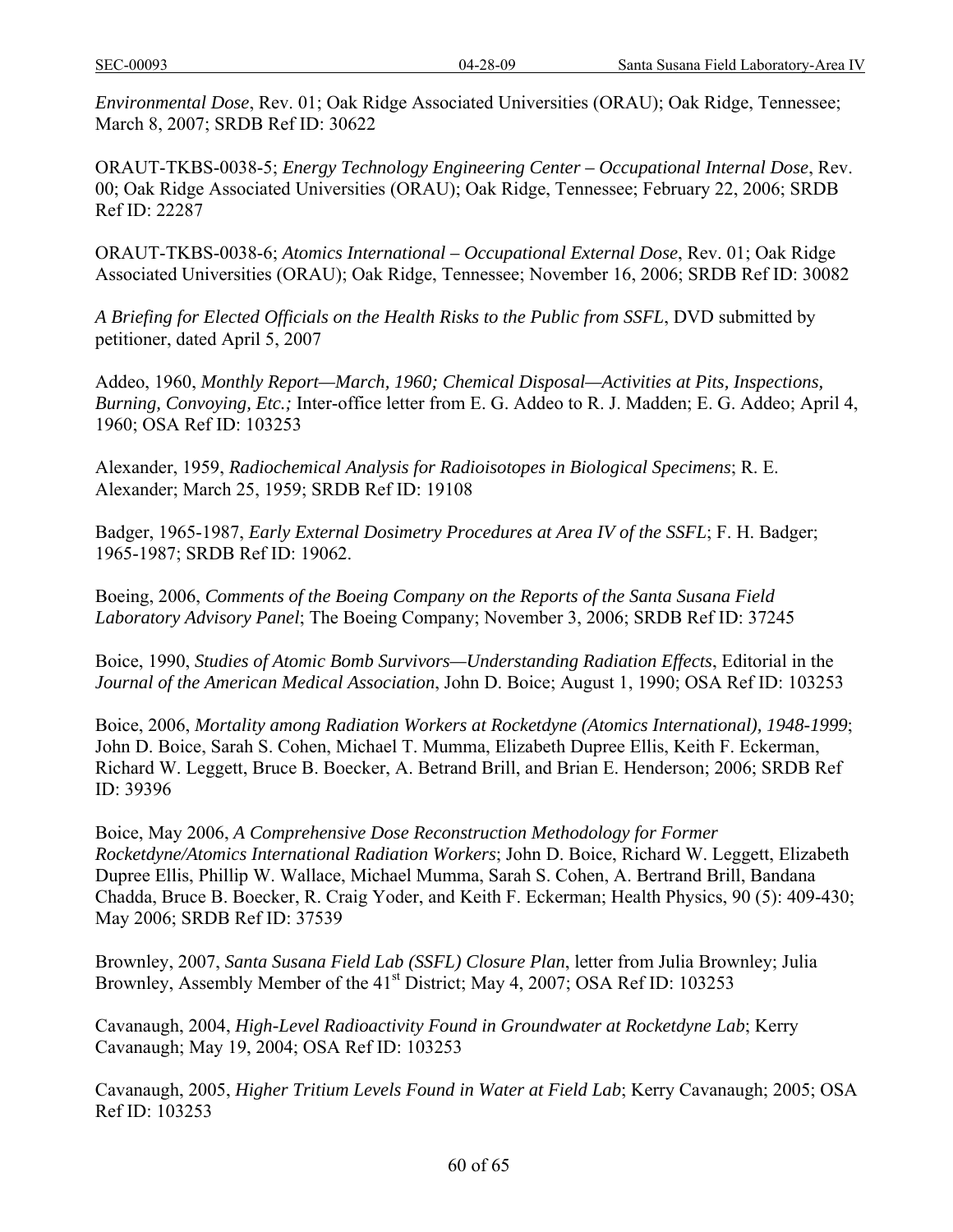Cavanaugh, 2007; *Under Pressure, DOE Halts Field Lab Cleanup for 45 Days*, newspaper article submitted with petition; Kerry Cavanaugh; May 26, 2007; OSA Ref ID: 103253

Christian, 2005, *Chemical Behavior of Iodine-131 During SRE Fuel Element Damage in July 1959*, response to plaintiff's expert witness Arjun Makhijani; Jerry D. Christian; May 26, 2005; SRDB Ref ID: 35752

Clow, 1966, *Neutron Survey of SRE Hot Cell Containing a 14 MeV Neutron Generator*, correspondence to E. T. Bramlitt; H. E. Clow; February 3, 1966; SRDB Ref ID: 19061

Curwood, 2006, *Living on Earth Radio Program*, interview that aired the week of January 20, 2006 containing comments by Arjun Makhijani and [Name One Redacted]; Steve Curwood; March 6, 2006; OSA Ref ID: 103253

Dempsey, 1989, *Site Visit to Santa Susana Field Laboratory Operated by Rockwell/Rocketdyne*, site visit memo; Gregg D. Dempsey; July 28, 1989; OSA Ref ID: 103253

DHS of California, unknown date, *Rocketdyne Worker Health Study Summary*; California Department of Health Services, Occupational Health Branch; date not identified; OSA Ref ID: 103253

DHS of California, 1990, *Letter Regarding Request to Evaluate the Need for an Epidemiological Study of Workers and Community Residents Potentially Impacted by the Operations at Rockwell International Corporation's Santa Susana Field Laboratories*, letter to Dr. Robert Goldsmith from the Department of Health Services; Department of Health Services (DHS) of California; October 5, 1990; OSA Ref ID: 103253

DOE, 1986, *Department of Energy Standard for the Performance Testing of Personnel Dosimetry Systems*, DOE/EH-0027; Department of Energy (DOE); December 1986; SRDB Ref ID: 12294

DOE, 1991, *Tiger Team Assessment—Energy Technology Engineering Center*, DOE/EH—0175; U.S. Department of Energy (DOE); April 1991; OSA Ref ID: 103714

DOE, 2006, *DOE Standard: Guide of Good Practices for Occupational Radiological Protection in Plutonium Facilities*, DOE-STD-1128-98; U.S. Department of Energy (DOE); December 2006; SRDB Ref ID: 34061

DOE, 2007, *ETEC Closure Project*; U.S. Department of Energy (DOE); last accessed on December 7, 2007 at http://www.etec.energy.gov/history/major-operations/support-ops/fuel-storage.html

Edelmann, 1959, *Telegram to M. E. Piedimonte*; A. Edelmann; SRDB Ref ID: 19056, page 14

EPA, 1999, *The U.S. EPA Announces Results of Rocketdyne's Off-Site Sampling Program for the Santa Susana Field Laboratory*, EPA update; U. S. Environmental Protection Agency (EPA); July 1999; OSA Ref ID: 103253

EPA, 2003, *EPA Concludes Superfund Evaluation of ETEC Area IV*, Environmental Protection Agency (EPA); December 2003; OSA Ref ID: 103253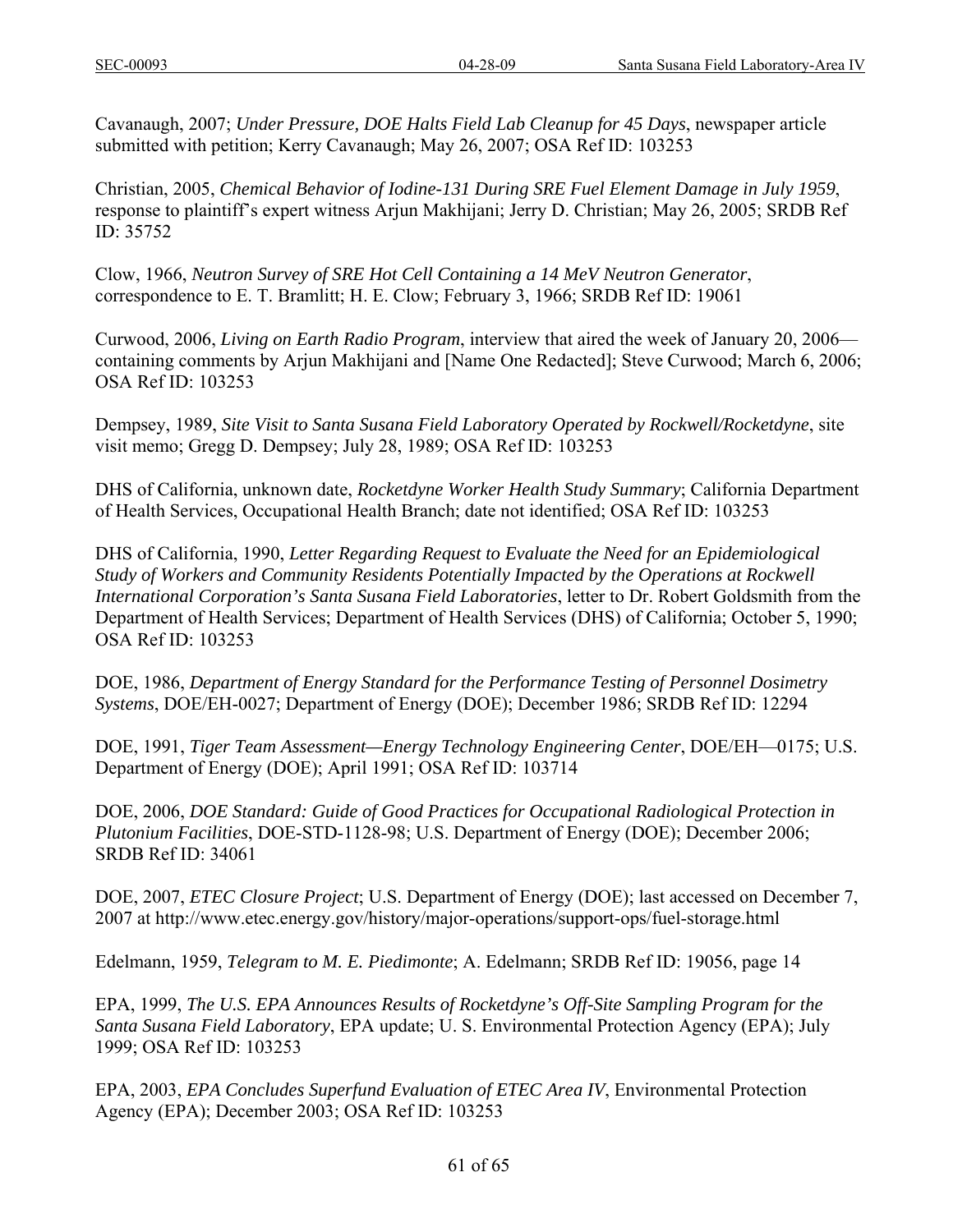Franke, unknown date; *Curriculum Vitae for Bernd Franke*; OSA Ref ID: 103253

Franke, 2004, *Declaration of Bernd Franke*, expert testimony in legal case; February 12, 2004; OSA Ref ID: 103253

Garcia, April 5, 1963, *Handling of Routine Film Badges*; R. R. Garcia and Carpenter; April 5, 1963; SRDB Ref ID: 19182

Garcia, July 1, 1963, *Modification of the Personnel Monitoring Program Rolls*, PM-1; R. R. Garcia; July 1, 1963; SRDB Ref ID: 19181

Garcia, July 15, 1963, *Dose Determination*, PM-14; R. R. Garcia and Carpenter; July 15, 1963; SRDB Ref ID: 19687

Garcia, 1965, *Radiation Engineering Analysis, Radiation Safety Standard Analysis—Medical Examinations for Radiation Workers*, revised in 1970 by F. M. Staszeski; R. R. Garcia and R. E. Alexander; December 8, 1965; SRDB Ref ID: 19052

Haley & Aldrich, 2007, *Analysis of Potential for Tritium in Water Supply at SSFL*, 19 slide PowerPoint presentation; Haley & Aldrich; 2007; SRDB Ref ID: Currently not assigned

Hart, 1962, *Distribution of Fission Product Contamination in the SRE*, NAA-SR-6890; R. S. Hart; March 1, 1962; SRDB Ref ID: 39770

Hart, 1980, *Annual Review of Radiological Controls-1979*; R. S. Hart; September 15, 1980; SRDB Ref ID: 19133

Haskell, 1991, *Statement of the Potential Health Risks Identified in the Santa Susana Field Laboratory Exposure Assessment Study*; Charles M. Haskell; February 4, 1991; OSA Ref ID: 103253

Hostetler, 2006, *Statement of the Honorable John N. Hostetler, Chairman of the Subcommittee on Immigration, Border Security and Claims for the December 5, 2006 Oversight Hearing on the Energy Employees Occupational Illness Compensation Program Act—Are We Fulfilling the Promise We Made to These Veterans of the Cold War When We Created the Program?*; December 5, 2006; OSA Ref ID: 103253

ICRP, 1975, *Reference Man: Anatomical, Physiological, and Metabolic Characteristics, ICRP Publication 23*; International Commission on Radiological Protection (ICRP); 1975; SRDB Ref ID: 22735

ICRP, 1991, *1990 Recommendations of the International Commission on Radiological Protection*, Publication 60; International Commission on Radiological Protection (ICRP); 1991; SRDB Ref ID: 11517

Kellehar, 1966, *Bioassay Program General Information*, letter to R. E. Alexander; R. G. Kellehar; July 19, 1966; SRDB Ref ID: 19110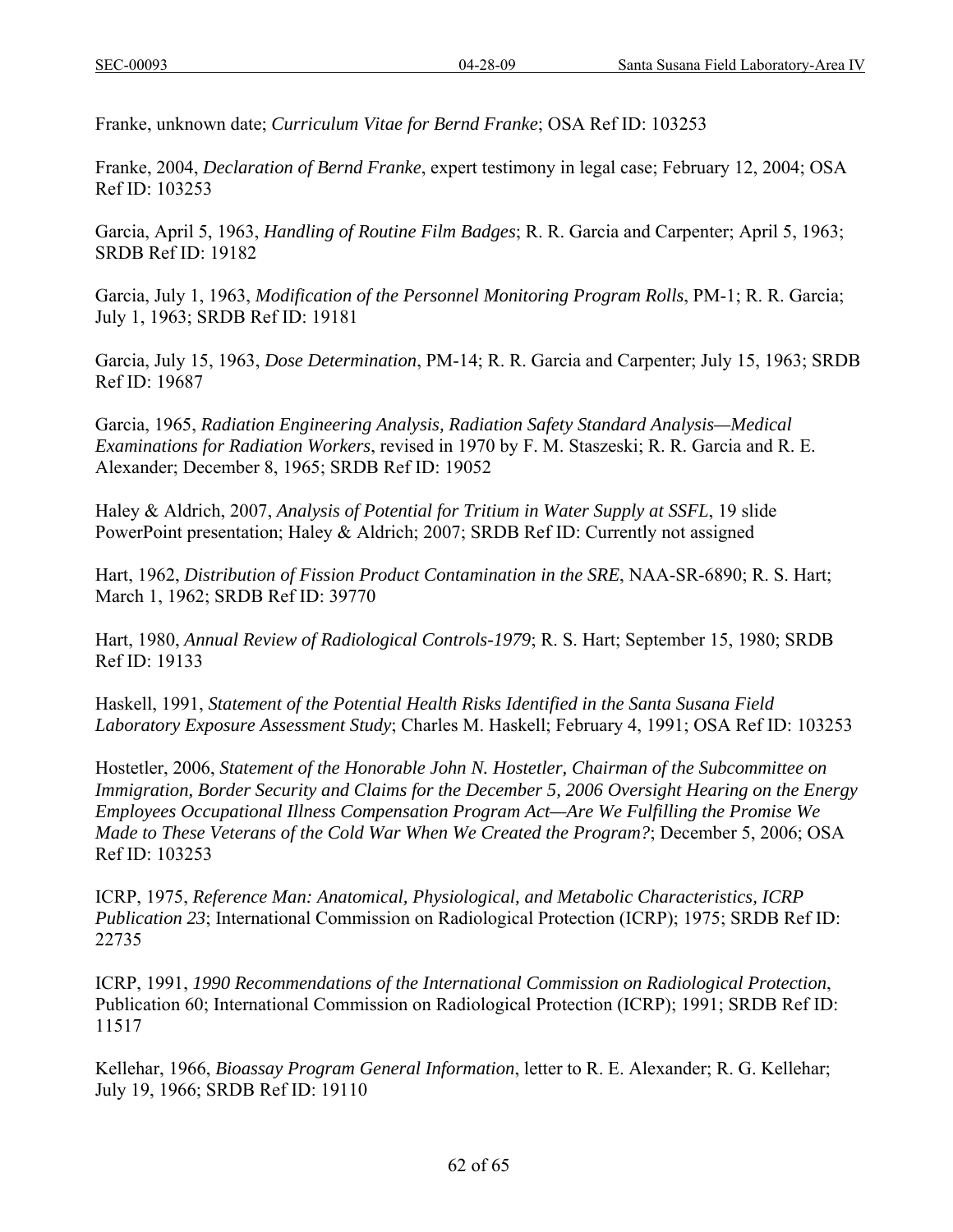Kopenhaver, 1986, *Functional Appraisal of the Radiation Safety Program at Rocketdyne*; Ralph Kopenhaver; 1986; SRDB Ref ID: 17004

Lang, 1960, *Radiological Safety at Atomics International—A Division of North American Aviation Inc.*; J. C. Lang; July 13, 1960; SRDB Ref ID: 19144

Lee, 1963; *Quotation on Urinalysis Services*; letter to Atomics International, BioScience Laboratories; Norman D. Lee; July 30, 1963; SRDB Ref ID: 19673, pages 2-6.

Lochbaum, 2006, *An Assessment of Potential Pathways for Release of Gaseous Radioactivity Following Fuel Damage During Run 14 at the Sodium Reactor Experiment*; David A. Lochbaum; October 5, 2006; SRDB Ref ID: 37247

Makhijani, 2004, *Declaration of Arjun Makhijani*, expert testimony in legal case; February 12, 2004; OSA Ref ID: 103253

Morris, 2005, *ETEC Occupational Medical Exposures: Interview with Dr. Craig Conlon*, documented Communication with Dr. Craig Conlon; Robert L. Morris; December 9, 2005; SRDB Ref ID: 20534

Name One, March 2006; *Energy Employees Occupational Illness Compensation Program Act of 2000*, letter from [Name One Redacted] to Congressman Elton Gallegly; [Name One Redacted]; March 1, 2006; OSA Ref ID: 103253

Name One, June 2006, *Dose Construction* [sic] *for [Name Two Redacted]*, letter from [Name One Redacted] to Mr. Larry Elliott; [Name One Redacted]; June 4, 2006; OSA Ref ID: 103253

Name One, June 2007, *Letter to Substantiate SEC Petition Application for the Santa Susana Field Laboratory*; [Name One Redacted]; June 30, 2007; OSA Ref ID: 103255

Name One, August 2007, *Email from Petitioner*, sent to OCAS requesting document be added to petition; [Name One Redacted]; August 27, 2007; OSA Ref ID: 103666

Name One, September 6, 2007, *Letter Regarding SSFL-Area IV Dose Reconstruction Case*, includes dose reconstruction with attached DR Report and handwritten statements/notes; [Name One Redacted]; September 6, 2007; OSA Ref ID: 103702

Name One, September 20, 2007, *Detailed Outline of Materials in Support of SEC-00093*, Email to OCAS; [Name One Redacted]; September 20, 2007; OSA Ref ID: 103808

Name Three, unknown date, *Statement from [Name Three Redacted]*, regarding work experiences at Rocketdyne; date not identified; OSA Ref ID: 103253

O'Brien, 1959; *Quote for Urinalysis for Uranium by Fluorometric Determination,* letter to Atomics International; Robert E. O'Brien; November 10, 1959; SRDB Ref ID: 19056.

Oldenkamp, 1989, *Nuclear Operations at Rockwell's Santa Susana Field Laboratory—A Factual Perspective*; R. D. Oldenkamp and J. C. Mills; December 20, 1989; SRDB Ref ID: 20546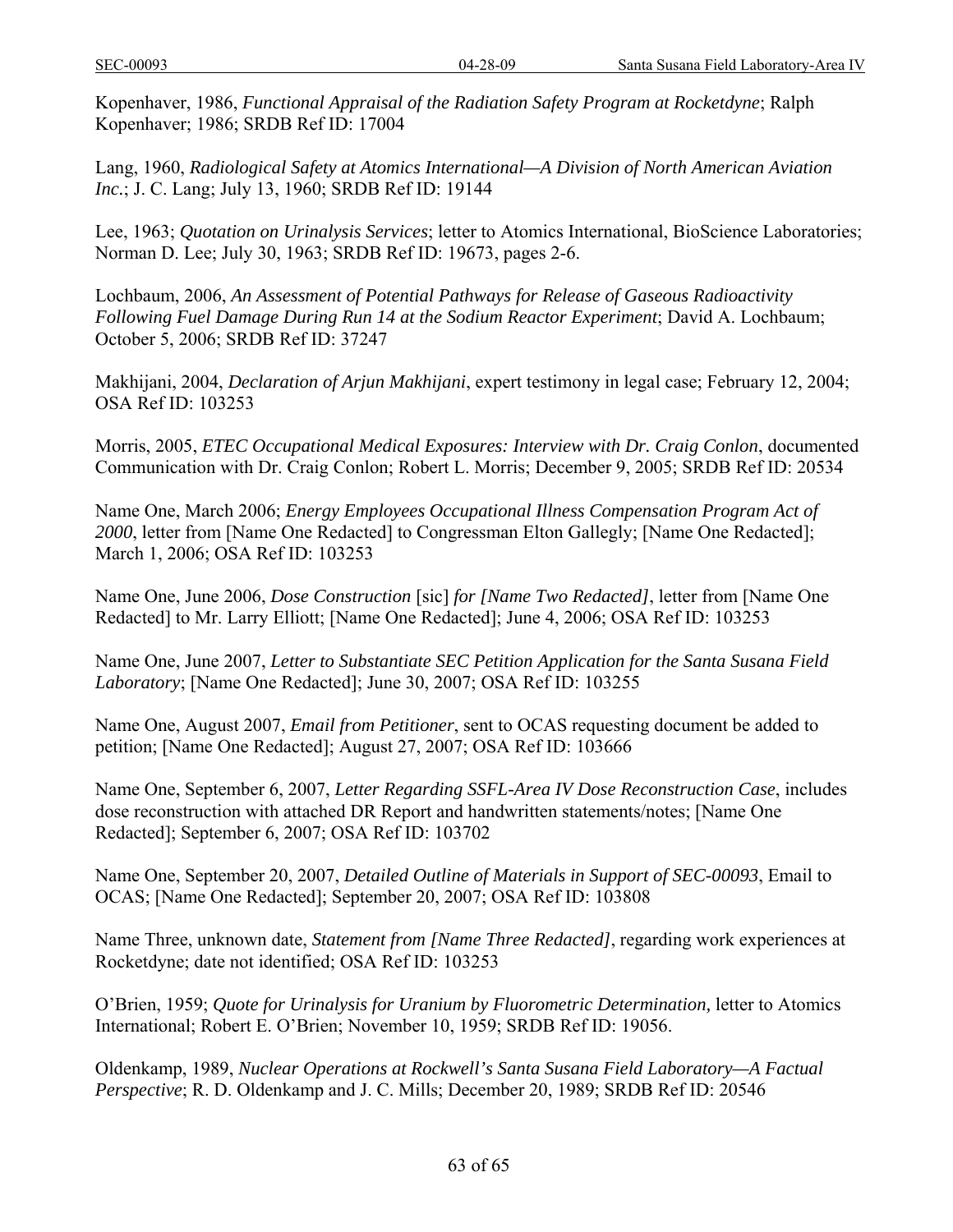Owens, 1964, *Incident Report Regarding Oxidation Reaction of Uranium*; D. E. Owens; October 27, 1964; OSA Ref ID: 103700

Pardue, 1944, *Photographic Film as a Pocket Radiation Dosimeter*, CH-1553-A-2223; L. A. Pardue, N. Goldstein, and E. O. Wollan; April 8, 1944; SRDB Ref ID: 8599

*Personal Communication with Fireman*; Telephone Interview by ORAU Team; November 15, 2007 9:00 AM PST; SRDB Ref ID: 37532

*Personal Communication with Health Physicist*; Telephone Interview by ORAU Team; November 20, 2007 11:00 AM PST; SRDB Ref ID: 37534

*Personal Communication with Health Physicist*; Telephone Interview by ORAU Team; November 15, 2007 10:30 AM PST; SRDB Ref ID: 37536

*Personal Communication with HP-Radiation Engineer*; Telephone Interview by ORAU Team; November 29, 2007 1:00 PM PST; SRDB Ref ID: 37537

*Personal Communication with Health and Safety Manager*; Telephone Interview by ORAU Team; November 30, 2007 9:00AM PST; SRDB Ref ID: 37538

Petition Form B, 2007; *Petition Form B*; June 22, 2007; OSA Ref ID: 103252

Reed, 1995, *Dispute Surfaces on Rocketdyne Deaths Study*, newspaper article; Mack Reed; July 11, 1995; OSA Ref ID: 103253

Reed, 1997, *Lab Linked to Cancer Risk*, article in the *Los Angeles Times*; Mack Reed and Thomas H. Maugh; September 12, 1997; OSA Ref ID: 103253

Rutherford, 2005, *Sodium Reactor Experiment (SRE) Original Accident Release Data*, memorandum to E. Crawford; Phil Rutherford; January 21, 2005; SRDB Ref ID: 19161 and 19162

Rutherford, 2007, *Potable Water*, email correspondence between Eugene Potter and Philip Rutherford; Philip D. Rutherford; December 2007; SRDB Ref ID: 38782

Rocketdyne, date unknown, *The Rocket's Red Glare*, a short DVD from Rocketdynewatch.org

SAIC, 1991, *Interim Final RCRA Facility Assessment Report for Rockwell International Corporation*, TZ4-R09015-RN-M07933; Science Applications International Corporation (SAIC), Technology Services Company; July 10, 1991; OSA Ref ID: 103715

Sapere Consulting, 2005, *Historical Site Assessment of Area IV Santa Susana Field Laboratory Ventura County, California, Volume 1-Methodology*, DE-AC03-99SF21530; Sapere Consulting, Inc. and the Boeing Company; May 2005; SRDB Ref ID: 20531

Sheperd, 1959, *Quotation on Urinalyses,* letter to Atomics International; J. L. Sheperd, May 19, 1959; SRDB Ref ID: 19056, pages 6-7.